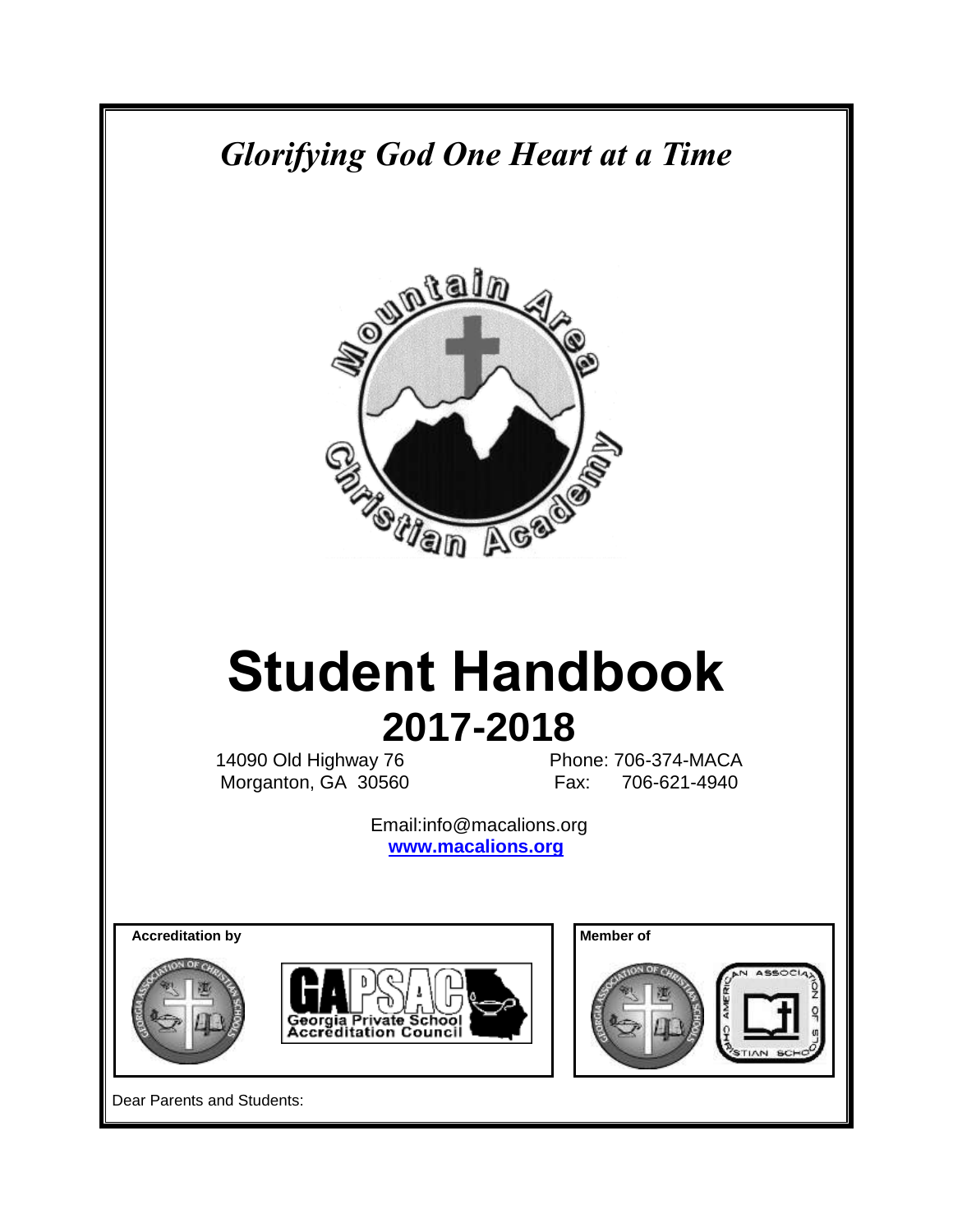Thank you for your support and sacrifice to send your child to Mountain Area Christian Academy. We are committed to providing academic excellence in a Christ–centered environment. We are looking forward to working with you with the goal of developing godly young men and women for Christ.

This student handbook contains principles, policies, and procedures that need to be fully understood. Adherence to these reasonable rules allows Mountain Area Christian Academy to function properly and in a manner that reflects the philosophy of MACA. Please read the handbook carefully prior to signing. **A signed agreement is necessary for your child to be admitted or continue to be enrolled at Mountain Area Christian Academy**. Should you have any questions or need a policy clarified, please do not hesitate to contact the administration of the school.

The expectations and standards of our school are high. We believe proper attitudes and behavior are necessary foundations for academic success. It is our hope that parents will reinforce these standards at home and encourage their children to obediently cooperate with those placed in authority.

Our desire is to communicate as much as possible with the home. Although every effort has been made to ensure that this handbook contains all current policies and information, sometimes policies or procedures do change during the course of the school year. If this occurs, we will make an effort to effectively convey that change to your family through our weekly newsletter, *the MACA Gram*, and/or on our website.

We challenge each staff member, student, and parent to think and act in ways that will promote excellence within our school and community. Let us strive to sow seeds of excellence in all areas: academics, character, athletics, and above all, in our walk with the Lord Jesus Christ. This is our reasonable service.



No asbestos was used in the building of Mountain Area Christian Academy.

MACA does not discriminate on the basis of race, color, national and ethnic origin in administration of its educational policies, admissions policies, scholarship and loan programs, and athletic and other schooladministered programs.

Mountain Area Christian Academy reserves the right to make, amend, or prescribe rules and policies for dress, appearance, or any and all other situation that may arise during the school year. The school expects full cooperation from both students and parents and adherence to all school plans, policies and regulations.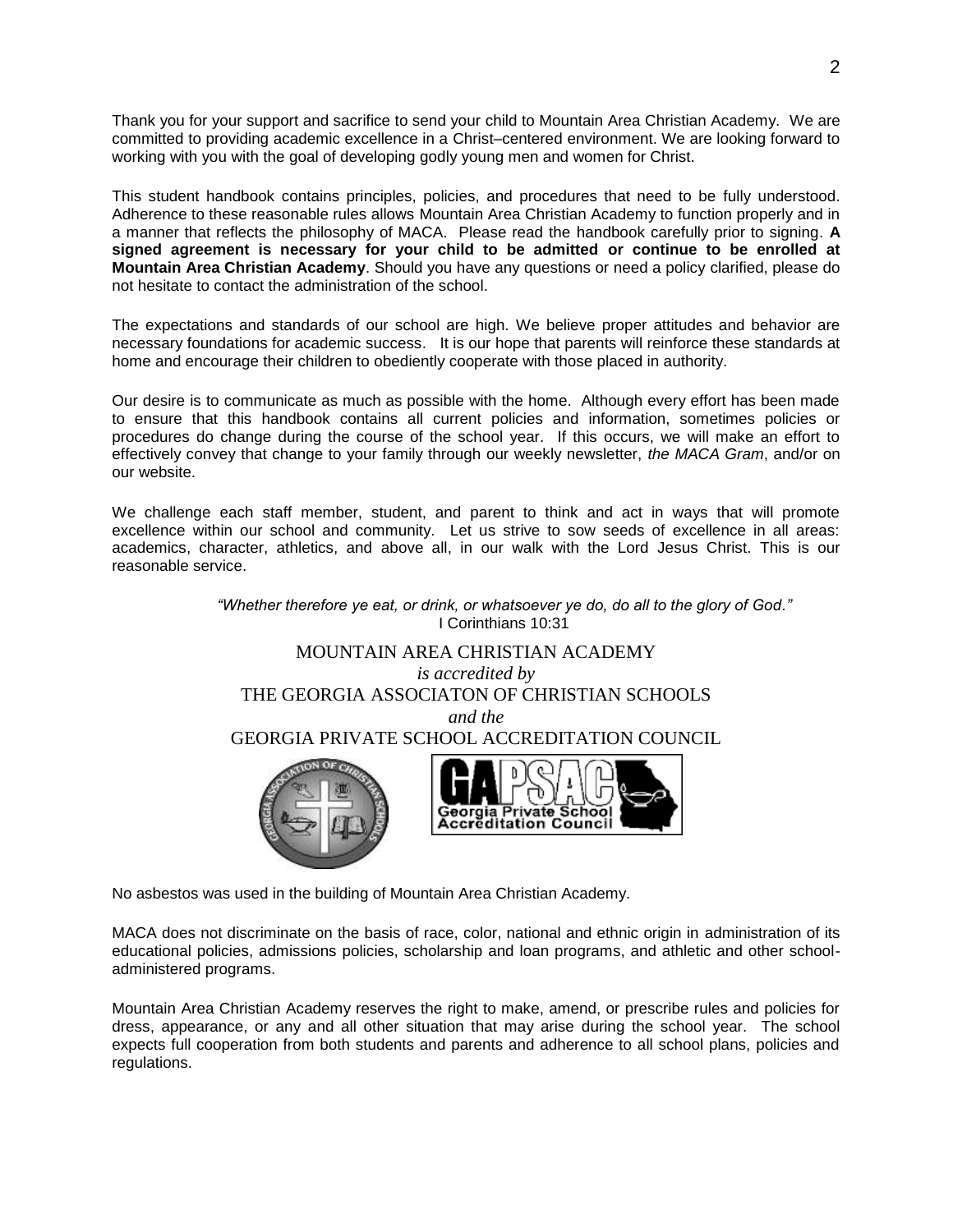### **Table of Contents**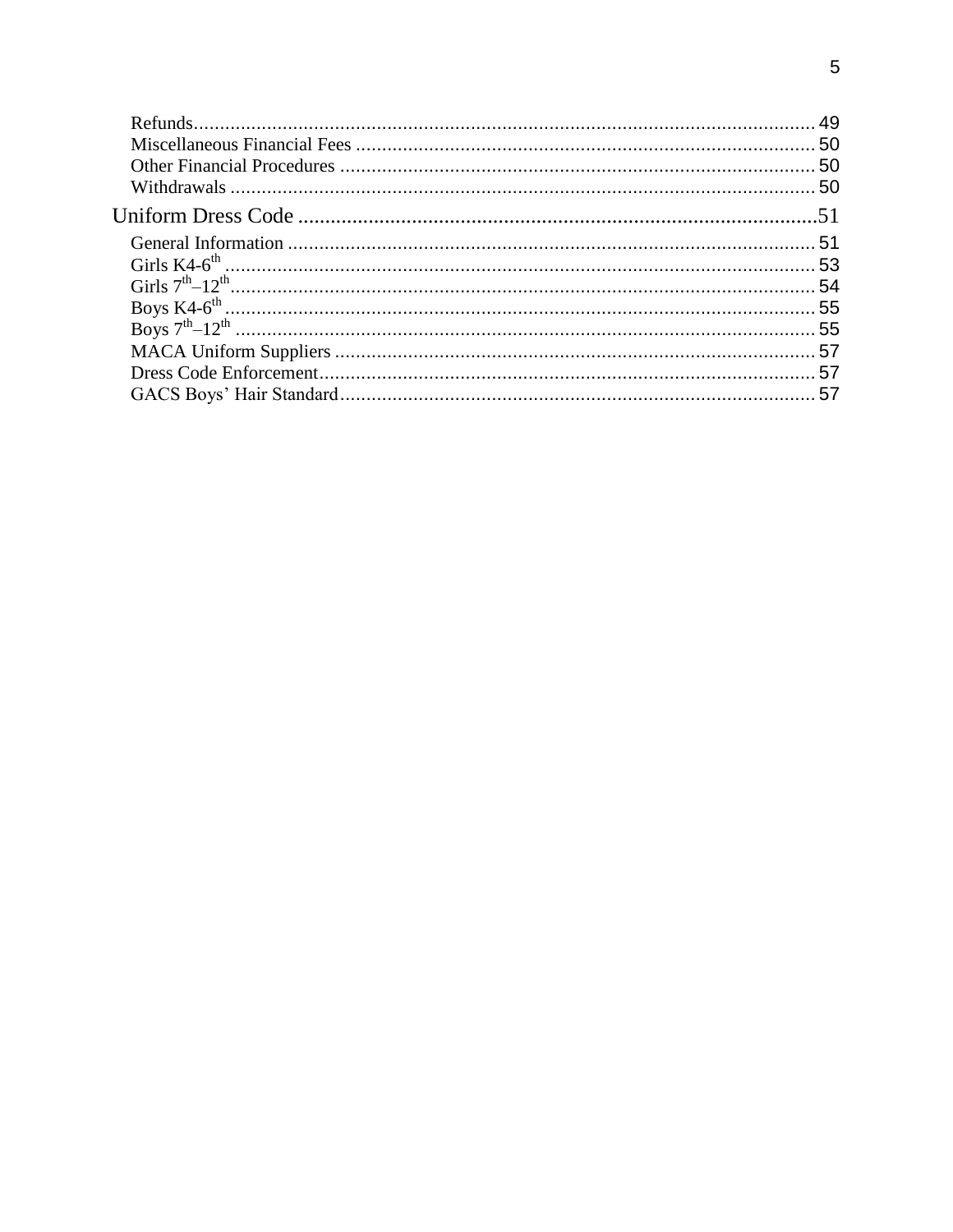# **Introduction**

<span id="page-5-1"></span><span id="page-5-0"></span>Mountain Area Christian Academy opened its doors in August 2000. This came about when a group of Christian school parents expressed a desire for a Christian school that didn't require such a long commute.

In June 2000, the Mountain Area Christian Academy School Board was formed, and the process began. The first chairman of the board was the Rev. George O'Brian. Chris Scoggins was elected vice-chairman. Terri and Chris Bledsoe served as secretary and treasurer respectively. Howell and Jane Teasley were appointed coadministrators. Three meetings later Dr. Nancy White Kelly, an experienced school administrator, joined the MACA school board. (Dr.Kelly participated in the foundational meetings of GACS in the 1970's.)

In a strange turn of events, Morganton Baptist Church in Fannin County, Georgia, received ownership of the former Morganton Elementary public school. The church renovated the old building into a beautiful church facility.

The new MACA School Board met with the church and requested that the church allow the school to provide a biblically-based education for the children of the local area using their facility. After considerable debate, the church voted to allow the school to use its facilities in July 2000. Only through God's provision could a school start from nothing and receive its first students in less than three months.

The response to the creation of Mountain Area Christian Academy was so enthusiastic that the school was able to enroll 40 students and employ four very qualified teachers. The school offered classes for students from pre-k through the eighth grade that first year. Each year thereafter a grade was added until all 12 grades were offered in 2003-2004. In the spring of 2005, the first graduation ceremony was held with three seniors.

In October 2003, Mountain Area Christian Academy joined the Georgia Association of Christian Schools (GACS). Soon thereafter, the school obtained provisional accreditation from the GACS and the Georgia Private School Accreditation Council (GAPSAC) and achieved full accreditation in the spring of 2008.

MACA reached a critical point when the enrollment taxed the physical facilities of Morganton Baptist Church. Some classes filled and students were turned away due to lack of space.

God worked again in a miraculous way by providing the school with 6.39 acres of land ideally located halfway between Blue Ridge and Blairsville. In addition, the school purchased 5.0 adjoining acres. In 2007, the opportunity to acquire an additional 8.24 acres became available through an auction. Thus, with a total of 19.609 acres, the dream of a new school campus with a state-of-the-art facility became a working plan.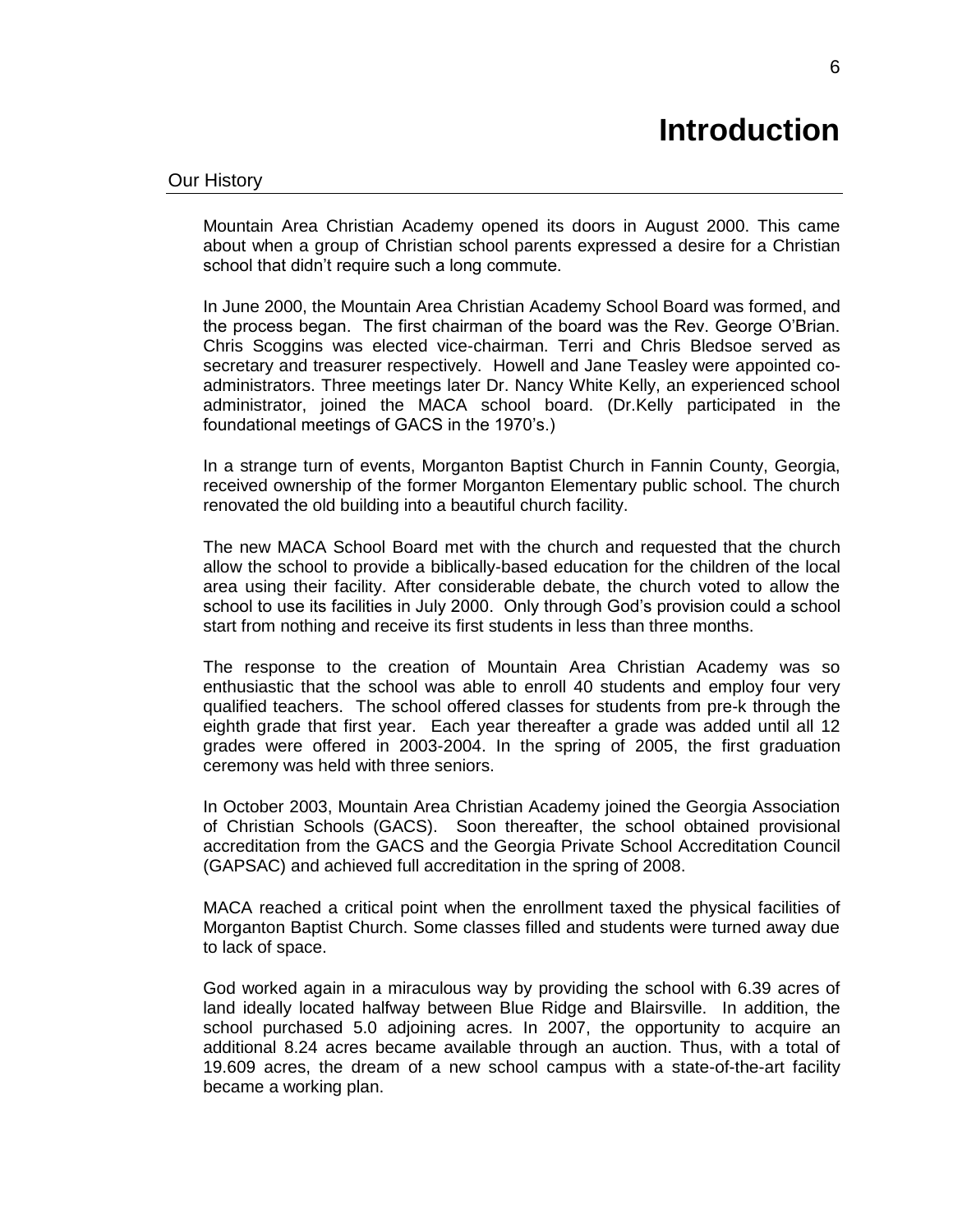In August, 2007, Mountain Area Christian Academy opened the doors to its new school with 49,500 square feet on the lower level. The unfinished second floor consists of 21,000 square feet, which allows ample room for future expansion.

### <span id="page-6-0"></span>Our Mission

Mountain Area Christian Academy exists to glorify God by assisting parents in their God-given responsibility of educating their children by providing an academically excellent, biblically-based and Christ-centered quality education that is focused on equipping and encouraging students to obediently fulfill God's purpose for their lives.

### <span id="page-6-1"></span>Our Philosophy

We believe the Bible is the standard of all truth and knowledge and therefore are committed to teaching all subjects with God's Word as the focal point. We believe it is our God-given responsibility to teach our students traditional education fundamentals and life skills that will prepare our graduates to develop goals, make decisions, and live lives that are centered on Christ and glorifying to God.

We believe that parents are the ultimate authority over their children, and therefore they are accountable to God for their children's spiritual and moral welfare.

MACA acknowledges the trust placed in us by our parents, and holds in high regard the authority of the home and church to teach those distinctive doctrines held in esteem by a family's own local church and denomination.

### <span id="page-6-2"></span>Our Purpose

Our purpose is to enter into a partnership with Christian parents who are obediently committed to a total education process that is centered on God and His Word and results in academic development of the mind and spiritual development of the will and character. We embrace the privilege and responsibility God and parents impart to us in the education of the heart and mind of each of our students.

To accomplish our purpose, MACA is a non-profit corporation governed by a board of directors. MACA operates as a non-denominational, non-church-affiliated, coeducational day school including pre-kindergarten through high school.

### <span id="page-6-3"></span>Our Statement of Faith

We believe the Bible to be the inspired, the only infallible and authoritative Word of God. *("All scripture is given by inspiration of God, and is profitable for doctrine, for reproof, for correction, for instruction in righteousness." -* II Timothy 3:16)

We believe there is one God, eternally existent in three persons: Father, Son, and Holy Spirit. *("For there are three that bear record in heaven, the Father, the Word, and the Holy Ghost: and these three are one." –* I John 5:7)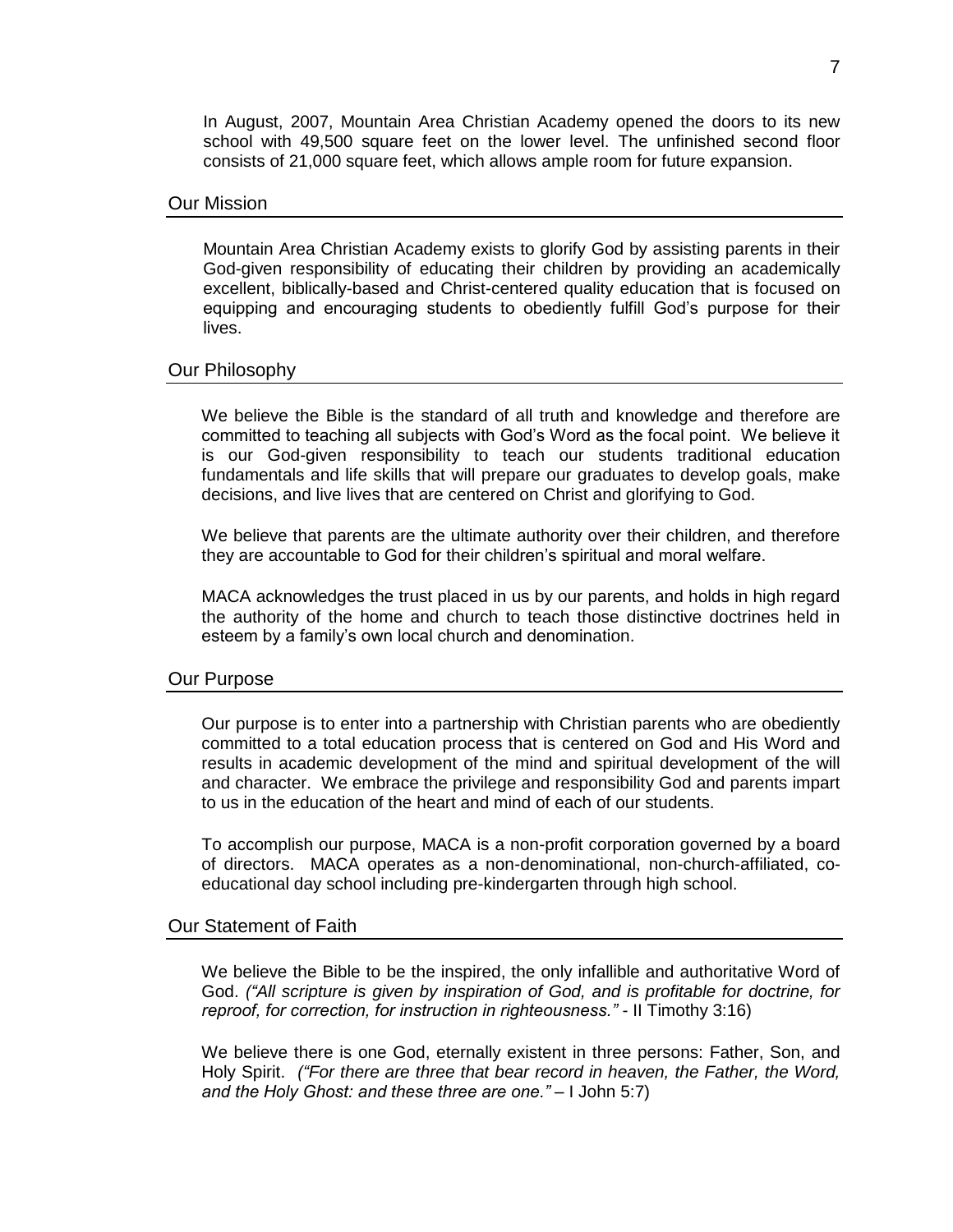We believe in the deity of our Lord, His virgin birth, His sinless life, His miracles, His atoning death through His shed blood, His bodily resurrection, His ascension to the right hand of the Father, and His personal return in power and glory. *("Which also said, Ye men of Galilee, why stand ye gazing up into heaven? this same Jesus, which is taken up from you into heaven, shall so come in like manner as ye have seen him go into heaven."* Acts 1:11; see also John 10:33, Matt. 1:23, Heb. 4:15, John 2:11, I Cor. 15:3, John 11:25, Mark 16:19)

We believe that salvation can be neither deserved nor earned, but is the free gift of God given to those who accept it by faith. *("For by grace are ye saved through faith; and that not of yourselves: it is the gift of God: Not of works, lest any man should boast. For we are his workmanship, created in Christ Jesus unto good works, which God hath before ordained that we should walk in them." -* Eph. 2:8-10; see also John 3:16, John 5:24, Rom. 5:8-9, Titus 3:5)

We believe in the resurrection of both the saved and the lost--they that are saved unto the resurrection of life and they that are lost unto the resurrection of damnation. *("Marvel not at this: for the hour is coming, in the which all that are in the graves shall hear his voice, And shall come forth; they that have done good, unto the resurrection of life; and they that have done evil, unto the resurrection of damnation. " -* John 5:28-29)

We believe in the spiritual unity of believers in our Lord Jesus Christ. *("There is one body, and one Spirit, even as ye are called in one hope of your calling; One Lord, one faith, one baptism, One God and Father of all, who is above all, and through all, and in you all. "* - Eph. 4:4-6)

We believe in the present ministry of the Holy Spirit by indwelling the Christian, enabling Him to live a Godly life. *("For whom he did foreknow, he also did predestinate to be conformed to the image of his Son, that he might be the firstborn among many brethren." -* Romans 8:29)

We believe marriage is a committed relationship exclusively between one man and one woman (Gen. 2:18-24; Matt. 19:4-6).

We believe God immutably created male and female as two distinct, complementary genders that reflect the image of God. Men and women are equal in worth and dignity, but have some distinctive God-ordained roles to fulfill. Sexual identity as male and female is determined genetically with corresponding body parts. It is linked inextricably to gender distinctions (Gen. 1:27; Eph. 5:22-33; Titus 2:4).

We believe sexual activity with another person must take place within the boundaries of marriage. (Gen. 2:24-25; Matt. 15:18-20; Rom. 13:13; I Cor. 5:1-13; 6:9-10; 13, 18; 7:1-5).

We believe that all human life is sacred because it is created by God in His image. Human life is of inestimable worth in all its dimensions, including pre-born babies, the aged, the physically or mentally challenged, and every other stage or condition from conception through natural death. We are therefore called to defend, protect, and value all human life. (Ps 139).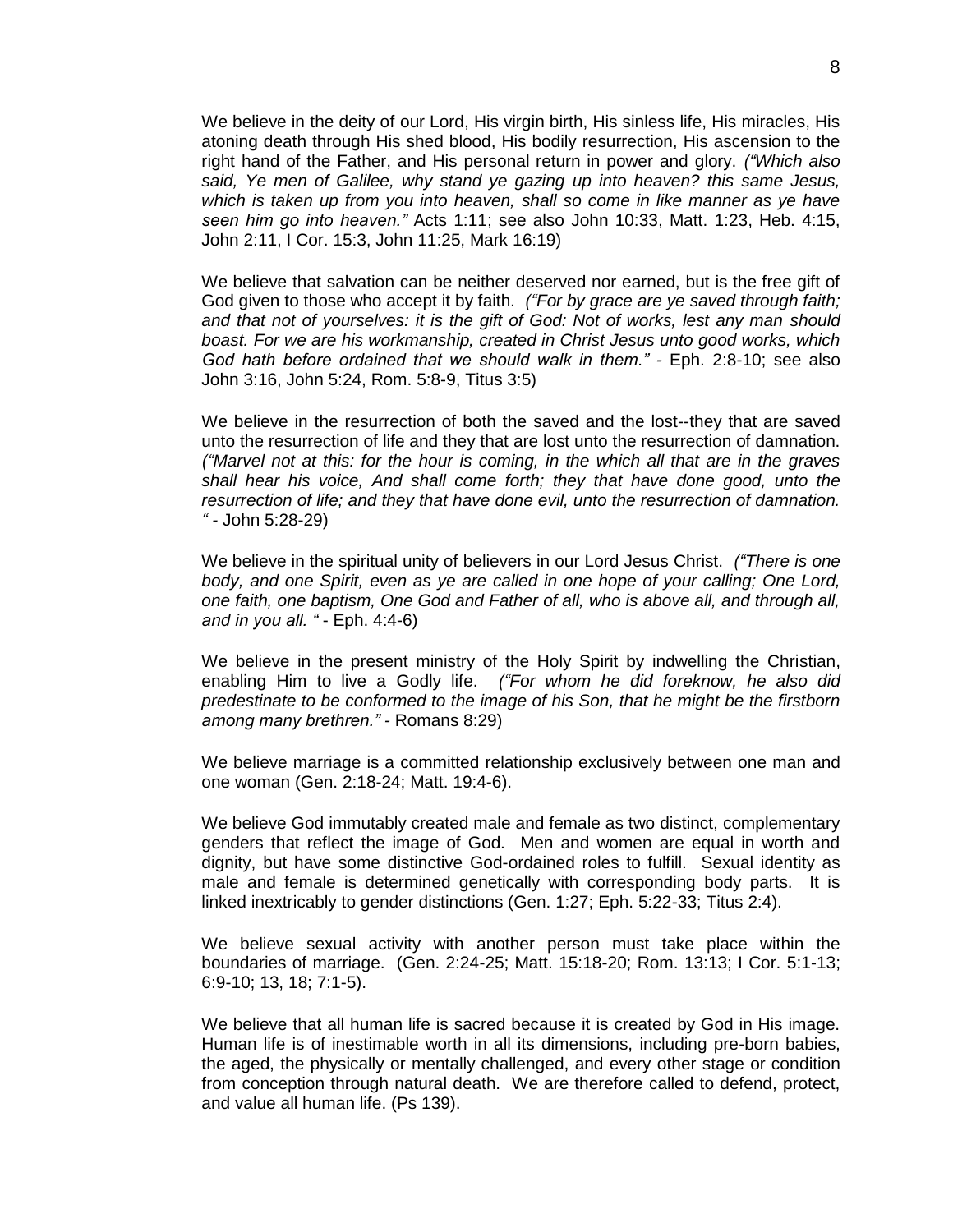We believe that in order to preserve the function and integrity of MACA that all employees and members of its community must subscribe to the Statement of Faith.

### <span id="page-8-0"></span>Our Statement of Policies

| We understand | that our child will be taught that salvation comes only through a<br>personal choice to receive Jesus Christ as one's Savior, and that,<br>if he has not already done so, he will be encouraged to make this<br>choice and to give his life in total commitment to Jesus Christ as<br>his Lord, to serve Him as He directs him.                                                                                                                                                     |
|---------------|-------------------------------------------------------------------------------------------------------------------------------------------------------------------------------------------------------------------------------------------------------------------------------------------------------------------------------------------------------------------------------------------------------------------------------------------------------------------------------------|
| We understand | that our child will be encouraged to participate regularly in<br>personal and family Bible reading, study, and prayer, and to make<br>church and Sunday school attendance a part of his life.                                                                                                                                                                                                                                                                                       |
| We understand | that MACA plans to cooperate with our home by reporting the<br>progress of our child and by holding conferences with us.                                                                                                                                                                                                                                                                                                                                                            |
| We understand | the need for home and school to work together in encouraging our<br>child to follow Christian teachings.                                                                                                                                                                                                                                                                                                                                                                            |
| We understand | and support the school's place in carrying out discipline using<br>appropriate measures.                                                                                                                                                                                                                                                                                                                                                                                            |
| We understand | that MACA is limited in its professional staff and ability to assist<br>students who are profoundly affected in the following areas:<br>learning weaknesses, hyperactivity, emotional disturbances,<br>severe visual or hearing impairment, or extreme giftedness. In the<br>event a child has one or more of the preceding conditions and the<br>parents wish the child to attend MACA, the parents will be<br>expected to provide additional funds to care for the child's needs. |
| We authorize  | school officials to get a doctor if our child is injured or becomes<br>seriously ill and we cannot be immediately reached.                                                                                                                                                                                                                                                                                                                                                          |
| We absolve    | the school from all liability because of any injury to our child at<br>school or during any school activity.                                                                                                                                                                                                                                                                                                                                                                        |
| We authorize  | the school in compliance with Georgia law to provide the name,<br>age, and residence to the appropriate Superintendent of Public<br>Schools for our child.                                                                                                                                                                                                                                                                                                                          |
| We authorize  | our child to participate in all school activities, including, but not<br>limited to, sports and school-sponsored field trips.                                                                                                                                                                                                                                                                                                                                                       |
| We authorize  | the school to use my child's picture in its promotional and<br>periodical literature for school use.                                                                                                                                                                                                                                                                                                                                                                                |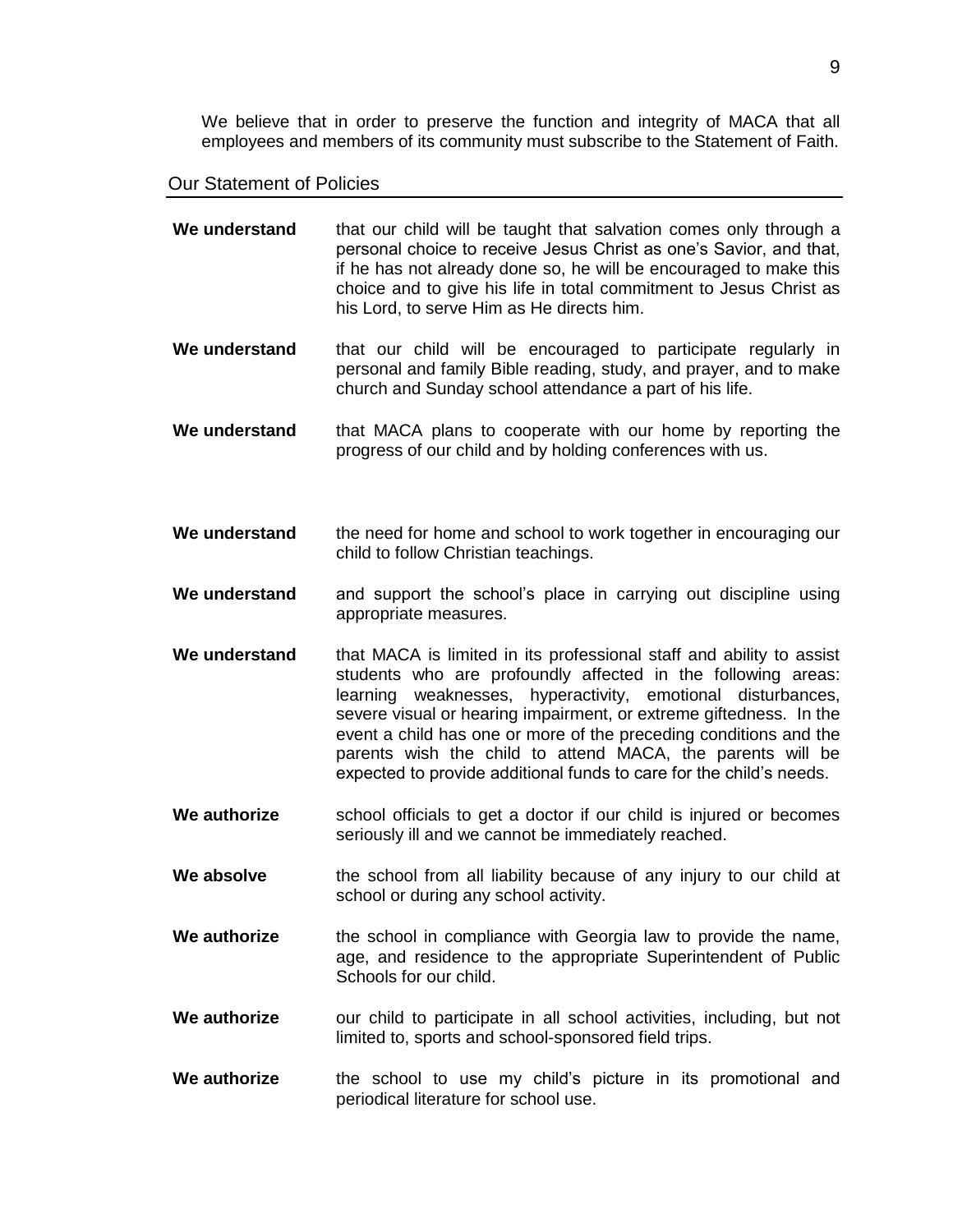- **We understand** that attire and appearance appropriate to the occasion is expected of all students at all times, and students are expected to adhere to the dress code guidelines as described in the student handbook.
- **We understand** that MACA uses a filtered internet system. As parents, it is our responsibility to notify the school in writing if we do not want our child to have internet access at school.
- **We understand** that MACA is not responsible for the loss of personal property, whether the loss occurs by theft, fire, or any other cause.
- **We understand** that each prospective student may be tested and, after a conference with parents, placed in the grade which best meets his individual needs and the curriculum of MACA.
- **We understand** that MACA does not discriminate on the basis of race, color, sex, or national or ethnic origin in its admission of students or hiring of employees.
- **We understand** that MACA does not participate in any Halloween observances or wearing of costumes.
- **We understand** that attendance at MACA is a privilege, not a right. Therefore, MACA reserves the right to dismiss any student whose presence in the school is detrimental to himself, his fellow students, or the school in general.
- We understand that any student known to deface or destroy school property will be assessed the full cost of repairs and be subject to possible disciplinary action, including dismissal.
- **We understand** that as parents, we agree, in accordance with the principle of Matthew 18:15-17, to bring any and all questions and criticisms to the person most directly involved. If we have a question about a specific classroom action or procedure, we will contact the appropriate teacher. If a satisfactory conclusion is not reached, we will then contact the administration. We will avoid commenting about the issue on social media and sewing discord among the MACA family.
- **We understand** that the Bible instructs Christians to resolve issues among themselves and not to involve the court system. We agree to settle any issue on a one-on-one basis or through Christian arbitration. We will not take legal action against the school.
- **"We have read and understand MACA's statement of faith. We approve of the tenets it seeks to uphold and communicate."**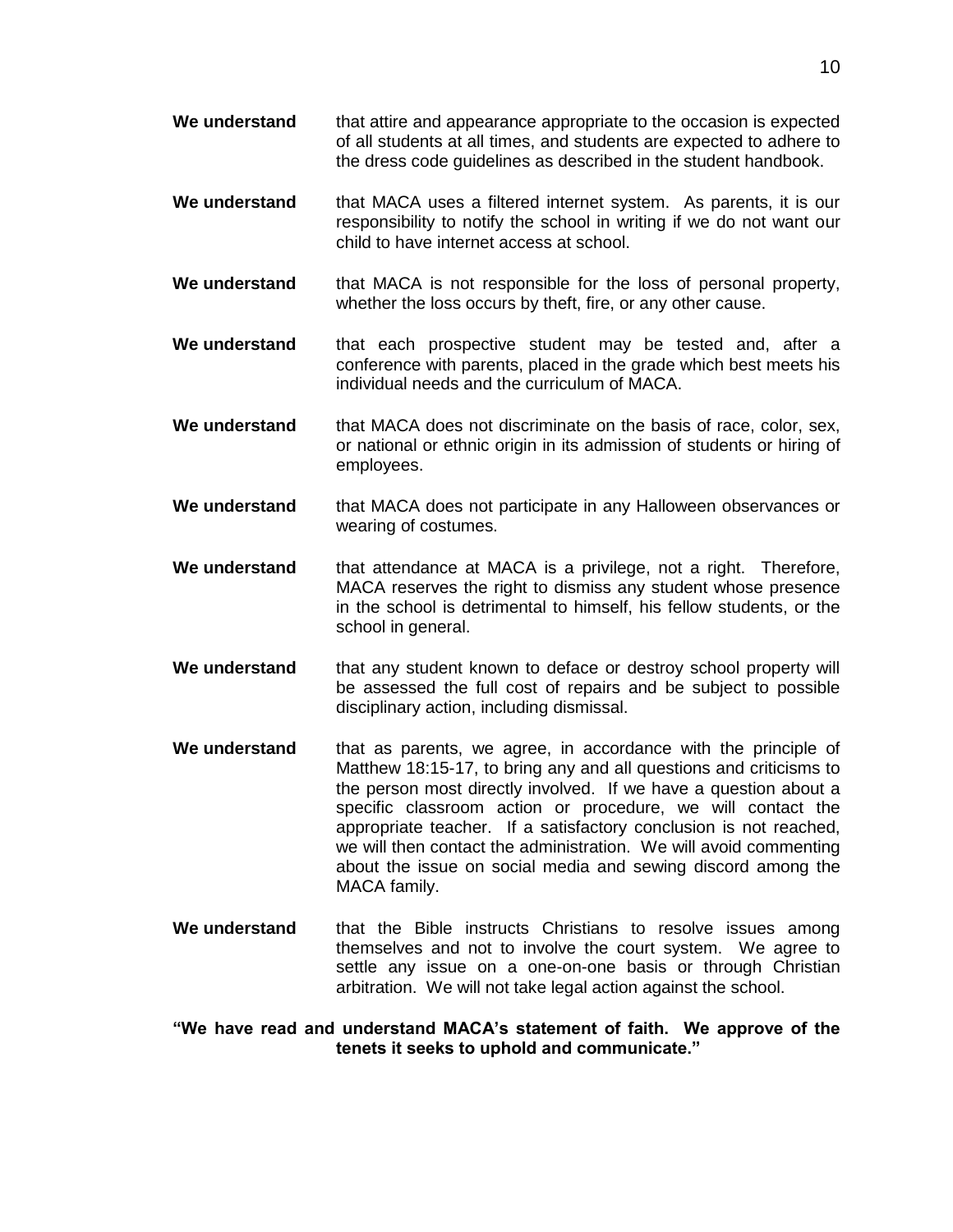<span id="page-10-0"></span>The Bible teaches that "Jesus increased in wisdom, stature, and in favor with God and man" (Luke 2:52). Our Lord has provided us with His salvation to accept and His example to follow. Therefore, MACA seeks to develop the total person in the following areas:

### **Spiritual**

- To lead the student to accept God's gift of eternal life through faith in Jesus Christ alone as Savior
- To develop attitudes and values consistent with the teaching of the Scriptures
- To instill a personal responsibility to God for individual behavior ( "*I beseech you therefore, brethren, by the mercies of God, that ye present your bodies a living sacrifice, holy, acceptable unto God, which is your reasonable service. And be not conformed to this world: but be ye transformed by the renewing of your mind, that ye may prove what is that good, and acceptable, and perfect, will of God*." - Romans 12:1-2; also, Colossians 3:1 :"*If ye then be risen with Christ, seek those things which are above, where Christ sitteth on the right hand of God." )*

### **Academic**

- To teach all subject matter in light of the Scripture, since God's Word is the source of truth *("Sanctify them through thy truth: thy word is truth."* - John 17:17)
- To promote an instructional program to meet individual needs more adequately
- To provide academic excellence *("Study to show thyself approved unto God, a workman that needeth not to be ashamed, rightly dividing the word of truth*. " - II Timothy 2:15)

### **Physical and Social**

- To stress the development and care of the body, since God created man a tripartite being (body, soul, and spirit) whose body (for the Christian) is the residence of God the Holy Spirit (*"What? know ye not that your body is the temple of the Holy Ghost which is in you, which ye have of God, and ye are not your own?"* – I Corinthians 6:19)
- To encourage wholesome forms of recreation and exercise *("For bodily exercise profiteth little: but godliness is profitable unto all things, having promise of the life that now is, and of that which is to come*." - I Timothy 4:8)
- To emphasize personal cleanliness and good grooming
- To expect dress consistent with Biblical standards *("I beseech you therefore, brethren, by the mercies of God, that ye present your bodies a living sacrifice, holy, acceptable unto God, which is your reasonable service.*" – Romans 12:1, 2)
- To stress appropriate friendships and relationships among boys and girls and between the sexes *("Flee also youthful lusts: but follow righteousness, faith,*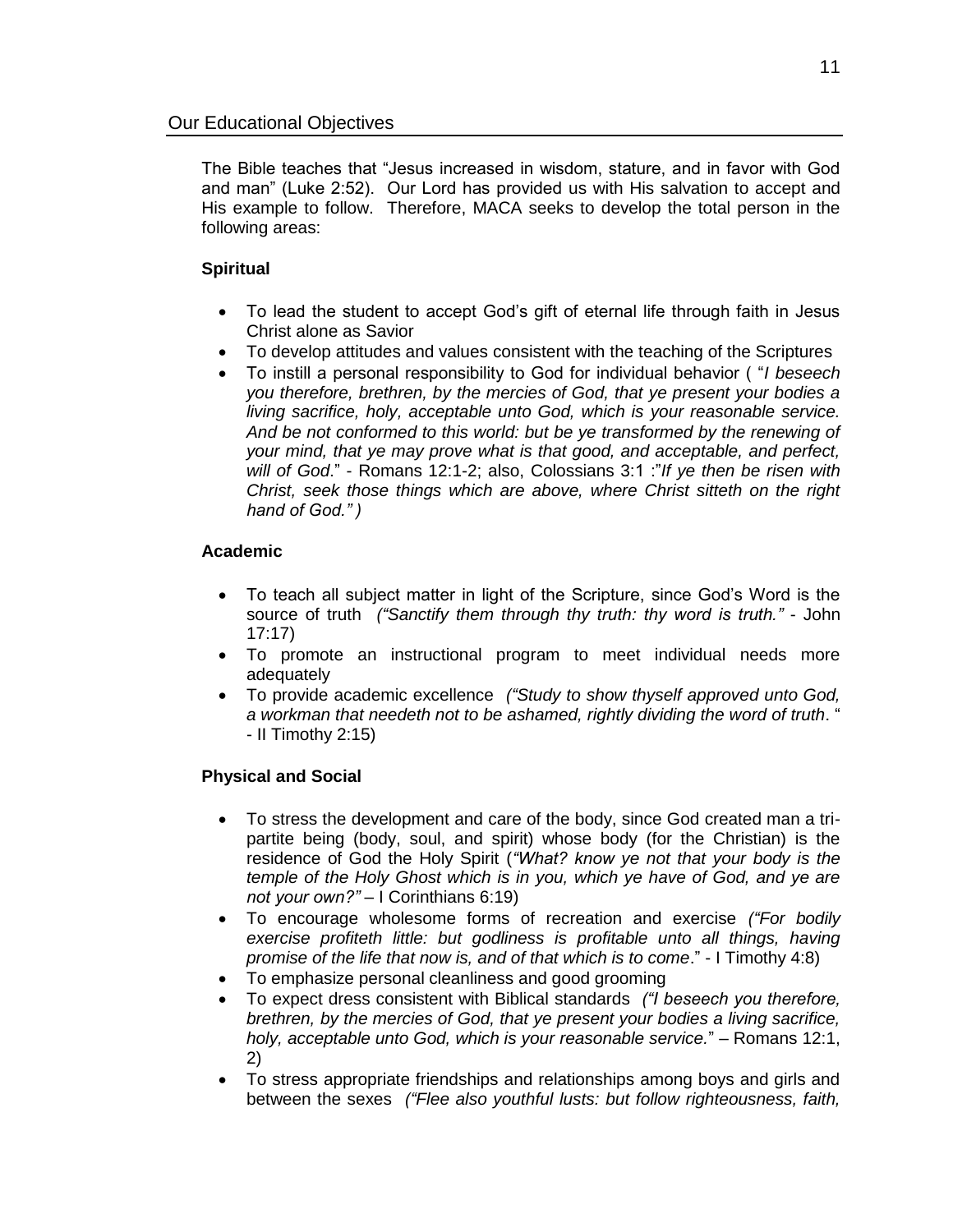*charity, peace, with them that call on the Lord out of a pure heart."* - II Timothy  $2:22$ 

 To teach patriotism *("Let every soul be subject unto the higher powers. For there is no power but of God: the powers that be are ordained of God …"* - Romans 13:1-4)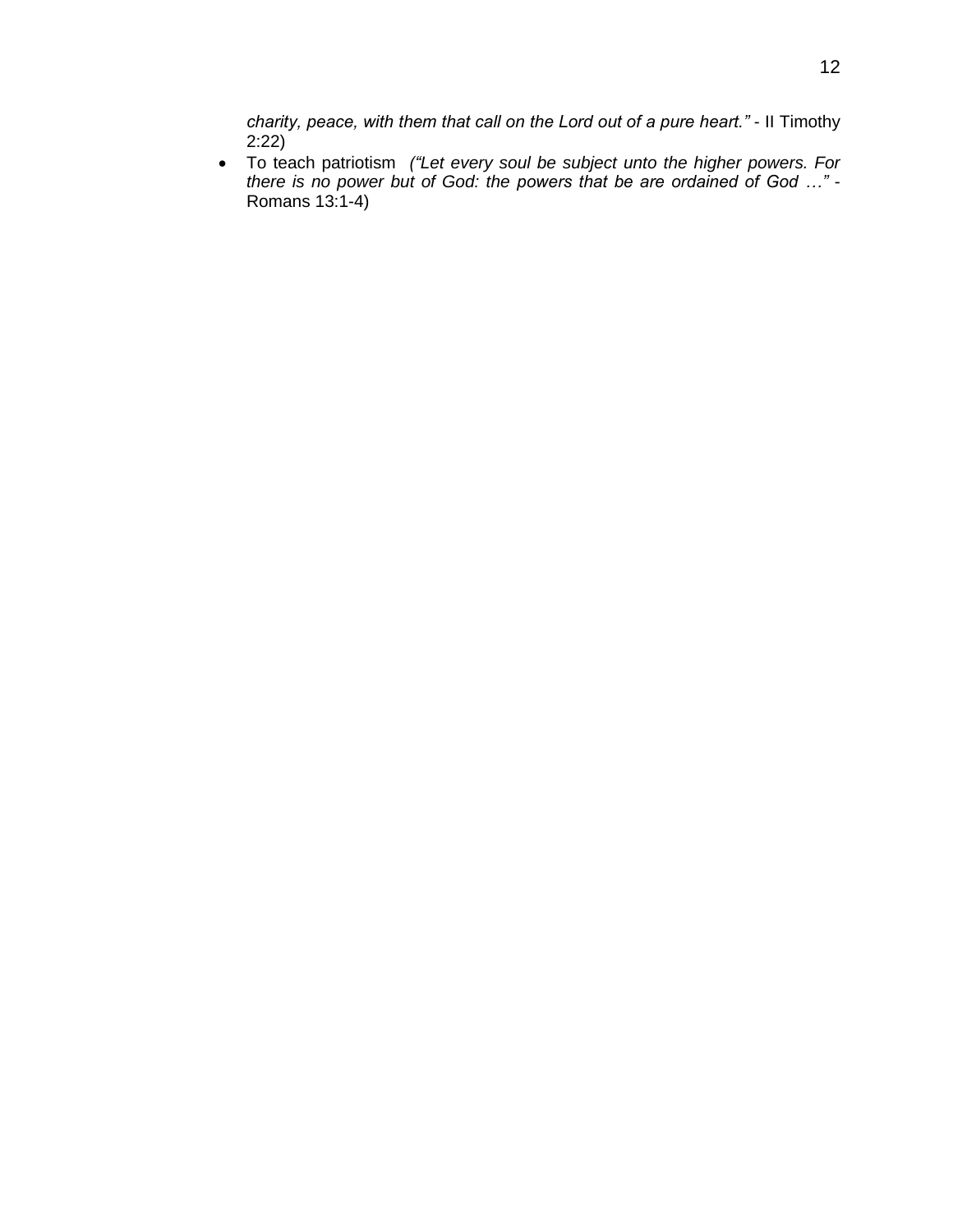# **Admissions**

### <span id="page-12-1"></span><span id="page-12-0"></span>New Students

MACA does not discriminate on the basis of race, color, national and ethnic origin in administration of its educational policies, admissions policies, scholarship and loan programs, and athletic and other school-administered programs.

Because MACA does not offer English as a second language, we cannot accept students who are unable to demonstrate English speaking skills commensurate with their age level as determined by the administration.

A written application for enrollment must be submitted with appropriate fees as well as transcripts from previous schools.

An interview with the school Administrator and/or Principal is required. Both parents should accompany the student to this interview. The purpose of the interview is to have an opportunity to personally explain MACA's philosophy of Christian education and its standards. No new students are admitted without this interview.

Official acceptance is based on the application and transcript review, personal interview results, and space availability.

Pre-testing may be required for incoming students in order to determine grade level placement. It is the desire of the school to place each student in a grade where he is capable of success.

All new students will be accepted for enrollment on a probationary status for at least one quarter.

### <span id="page-12-2"></span>Age Requirements and Grade-level Placement

To enter K5, a child must be 5 years old on or before September 1 of that year. To enter first grade, a child must be 6 years old on or before September 1.

No student will be considered for enrollment who is two years above the chronological age for the grade level unless a student's IEP requires it. Students must reach the chronological age required for a given grade by September 1 in order to be placed in that grade.

The assignment of students to classes or teachers is the sole responsibility of the administration. The school does not accept requests from parents who might wish to help in this process. Children may not transfer from one class to another because of preference for a particular teacher or classmate.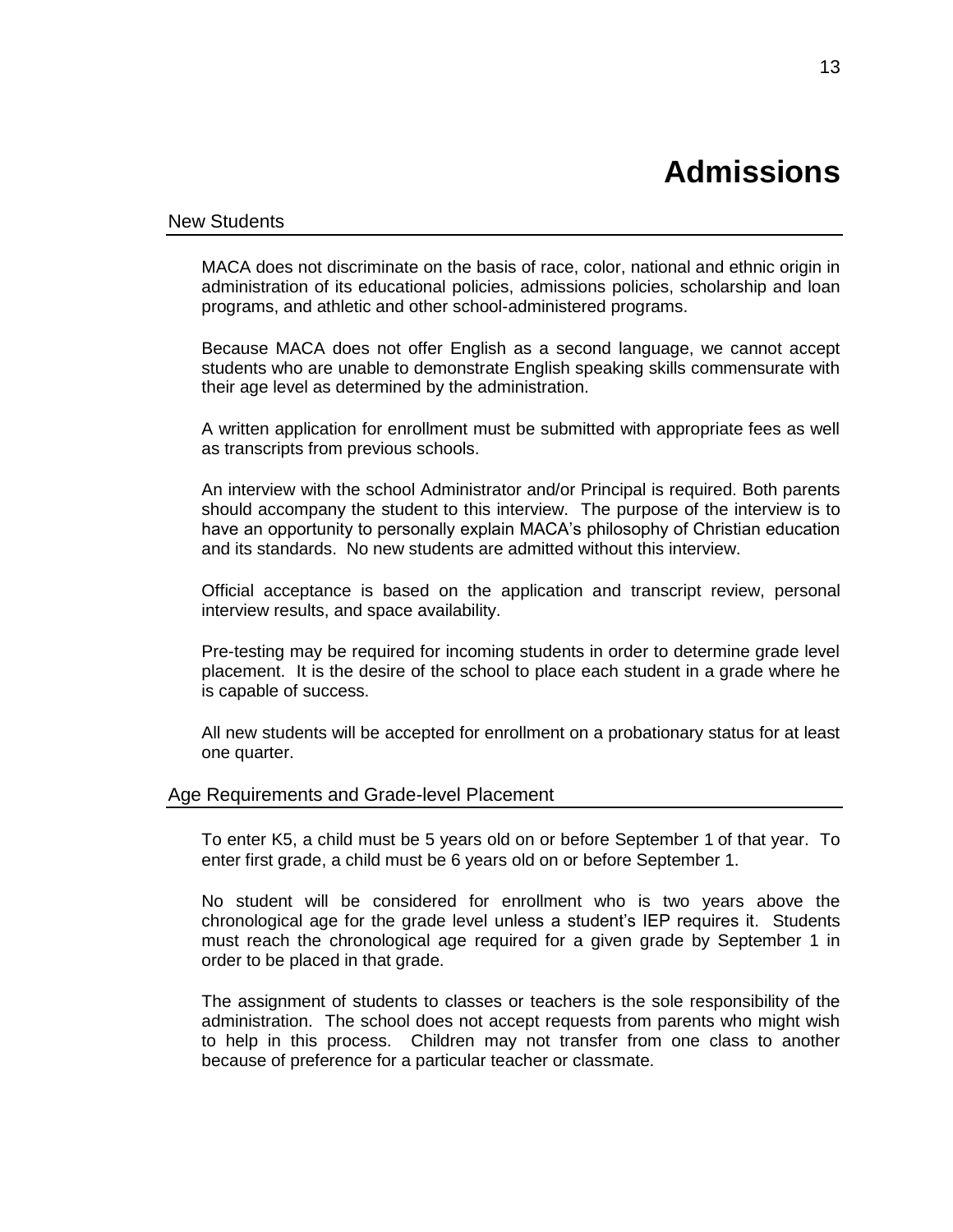<span id="page-13-0"></span>Academically, students must be ready for the grade level for which application is made. Determining variables may include testing of mental ability, reading level, math achievement, and review of grades in former schoolwork. MACA does offer assistance in SLD (Specific Learning Disability), ADHD (Attention Deficit Hyperactivity Disorder, and ADD (Attention Deficit Disorder), but does not offer assistance in EH (Emotionally Handicapped), or OHI (Other Health Impaired) programs. .

However, MACA does offer a NILD Educational Therapy through our Discovery Program. The Discovery Program is a program developed through the National Institute for Learning Development (NILD) that is designed for diverse learners. It is a non-tutorial, integrative, individual approach to assist students who struggle to learn in traditional ways. A complete psycho-educational battery of tests is used to identify areas of cognitive strengths and patterns of weaknesses. Based upon initial and annual assessments, an individualized program of NILD Educational Therapy is designed for each student to stimulate cognitive functioning. Please contact the school office for more information. Space is limited, and additional costs are incurred.

### <span id="page-13-1"></span>Student Qualifications

All parents of K1 - Grade 12 students need to be in harmony with the aims and purposes of MACA. The school may request the withdrawal of even a well-behaved student if the parents of that student become excessively disruptive, slanderous, abusive, disorderly, uncooperative, or threaten retaliatory legal action.

The Bible clearly states that homosexuality is a sin; therefore, parents and students who engage in that lifestyle are in spiritual disagreement with the school's standards and philosophy. In such case, MACA will refuse admission or re-admission to students because of the confusion that will result at home and at the school. For the same reasons, MACA will refuse to enroll students from homes where a man and woman are living together without being properly married.

All students must be single, not-engaged to be married, and have no children.

All students in fourth grade and above and each parent/guardian must sign the **Student/Parent Agreement Form** located at the end of this handbook**.**

### <span id="page-13-2"></span>Re-admission

MACA reserves the right to refuse admission or re-admission to a student who has been expelled or who has a record of disciplinary problems either at MACA or another school. We are not equipped to meet the needs of students who are unable to control their behavior. Students who are voluntarily withdrawn due to lack of cooperation with MACA may not be allowed to re-enroll during the same school year. The parents may not re-enroll the student for the next school year without an interview with the administration. Decisions regarding re-enrollment are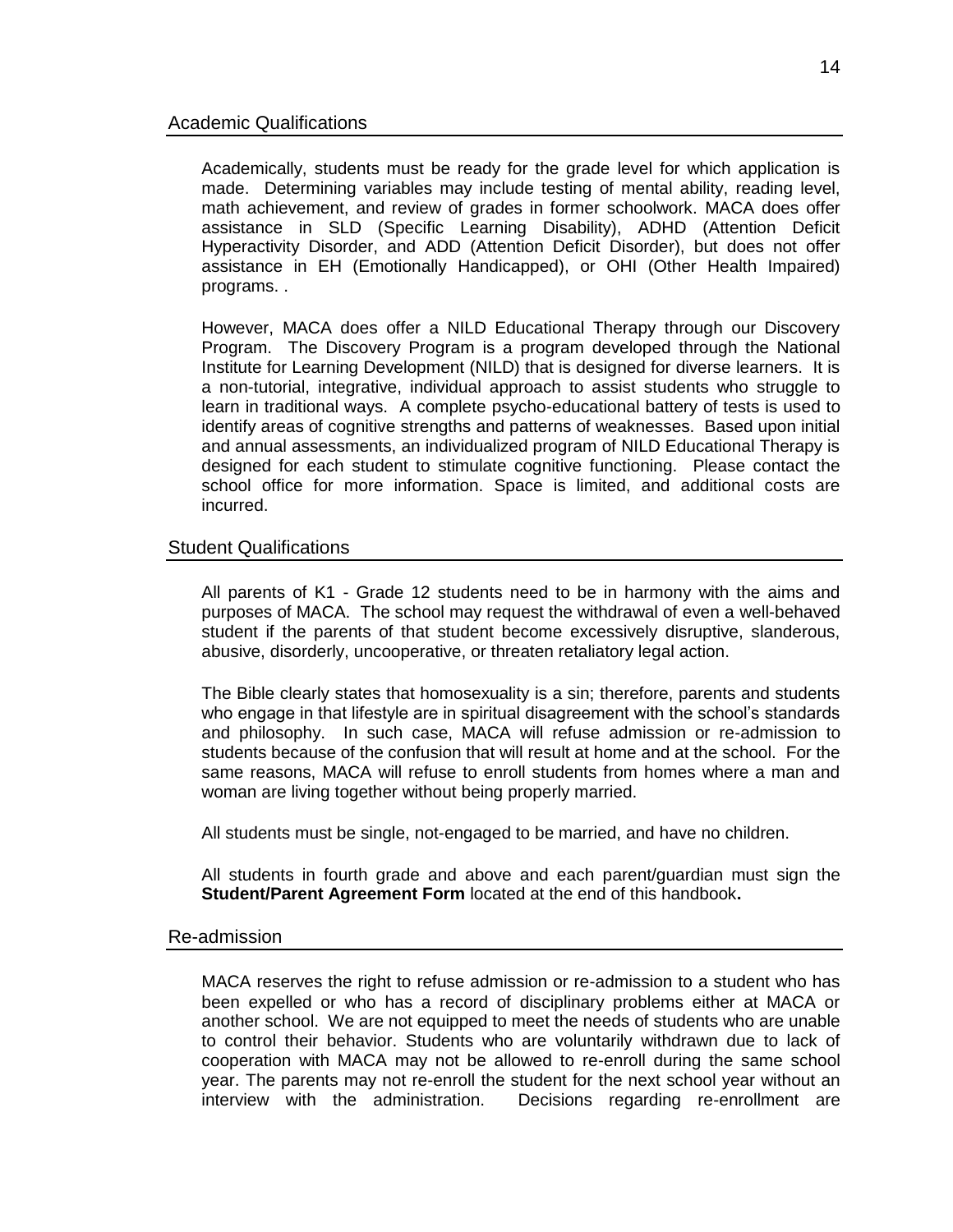administrative decisions and will not be arbitrated by the school board.

### <span id="page-14-0"></span>Re-enrollment

Re-enrollment will be made available each spring on a first-come, first-served basis to families and students already attending MACA, provided the family has no outstanding indebtedness to the school. Any family who is not current with tuition will go to the bottom of the list until such debt is cleared. This could mean that the student will lose a spot if the class fills first. Enrollment is a yearly decision and the school administration reserves the right to deny re-enrollment to a current student.

### <span id="page-14-1"></span>Transfer Students

Due to the uniqueness of our ministry, transfer students for Grades K5-12 may not be considered for enrollment into our school after the first week of the third quarter unless such a transfer is the result of a move from out-of-town.

Students transferring to MACA from other schools must have all previous school accounts paid and a transcript received before acceptance is granted. Temporary admission may be allowed by the administration pending arrival of records.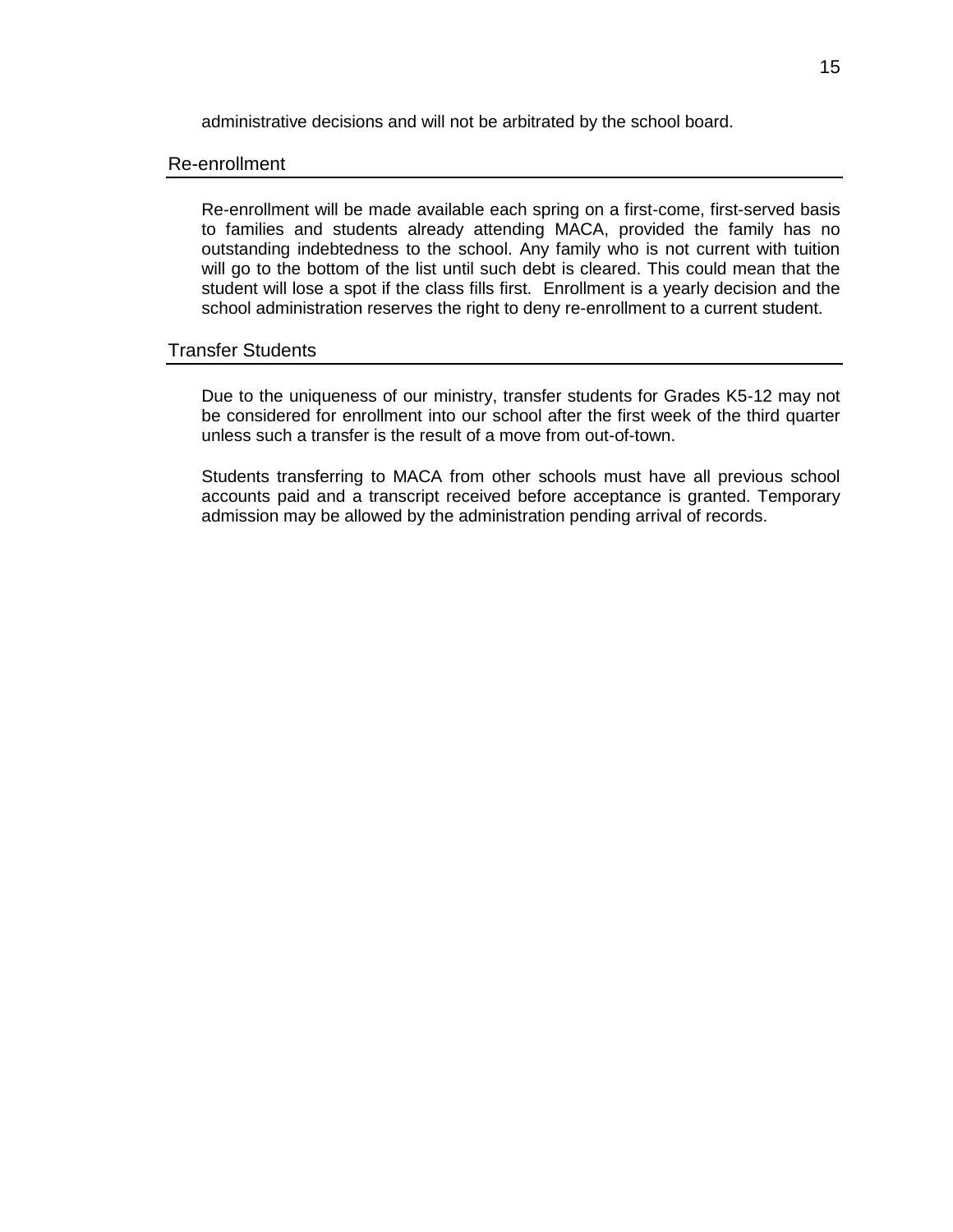### <span id="page-15-1"></span><span id="page-15-0"></span>Accreditation

MACA is accredited by the Georgia Association of Christian Schools (GACS) and the Georgia Private School Accreditation Council (GAPSAC).

The accreditation program of the Georgia Association of Christian Schools has been recognized and approved by the following Georgia state boards and authorities:

### **The Georgia Board of Education**

The Georgia Board of Education has approved the Georgia Private School Accrediting Commission (GAPSAC) of which the Georgia Association of Christian Schools is a member. All schools provisionally or fully accredited by GACS are entitled to benefits, including transfer of grades and credits to public schools, on the same basis as students from public schools. No additional tests, over and above those required by public school students, will have to be taken by students from GACS accredited schools, nor any additional measures whatsoever will be required.

### **Georgia Board of Regents**

The Georgia Board of Regents has approved graduates from GACS provisionally or fully accredited schools for entrance to colleges of the University System of Georgia (USG). However, individual colleges of the USG may place additional requirements over and above those required for graduation by the Georgia Board of Education. These requirements are applicable to all students (from both public and private schools) applying to a particular college. Usually these requirements are based on the "Freshman Index," which is a combination of SAT scores and course grades from the student's cumulative grade point average (GPA).

For this reason, we recommend that any student planning to attend a college or university of the USG contact a desired college no later than the beginning of the junior year of high school to be assured that the student is on track to meet admission requirements. Information on the Freshman Index may be requested from any college or university belonging to the USG.

### **Georgia Student Finance Commission (HOPE Scholarship)**

Graduates of schools which are candidates for accreditation, provisionally accredited, or fully accredited by the Georgia Association of Christian Schools are eligible for HOPE Scholarships on the same basis as are graduates from public schools in Georgia. Application for these scholarships may be made through the Georgia college or university to which the student has applied.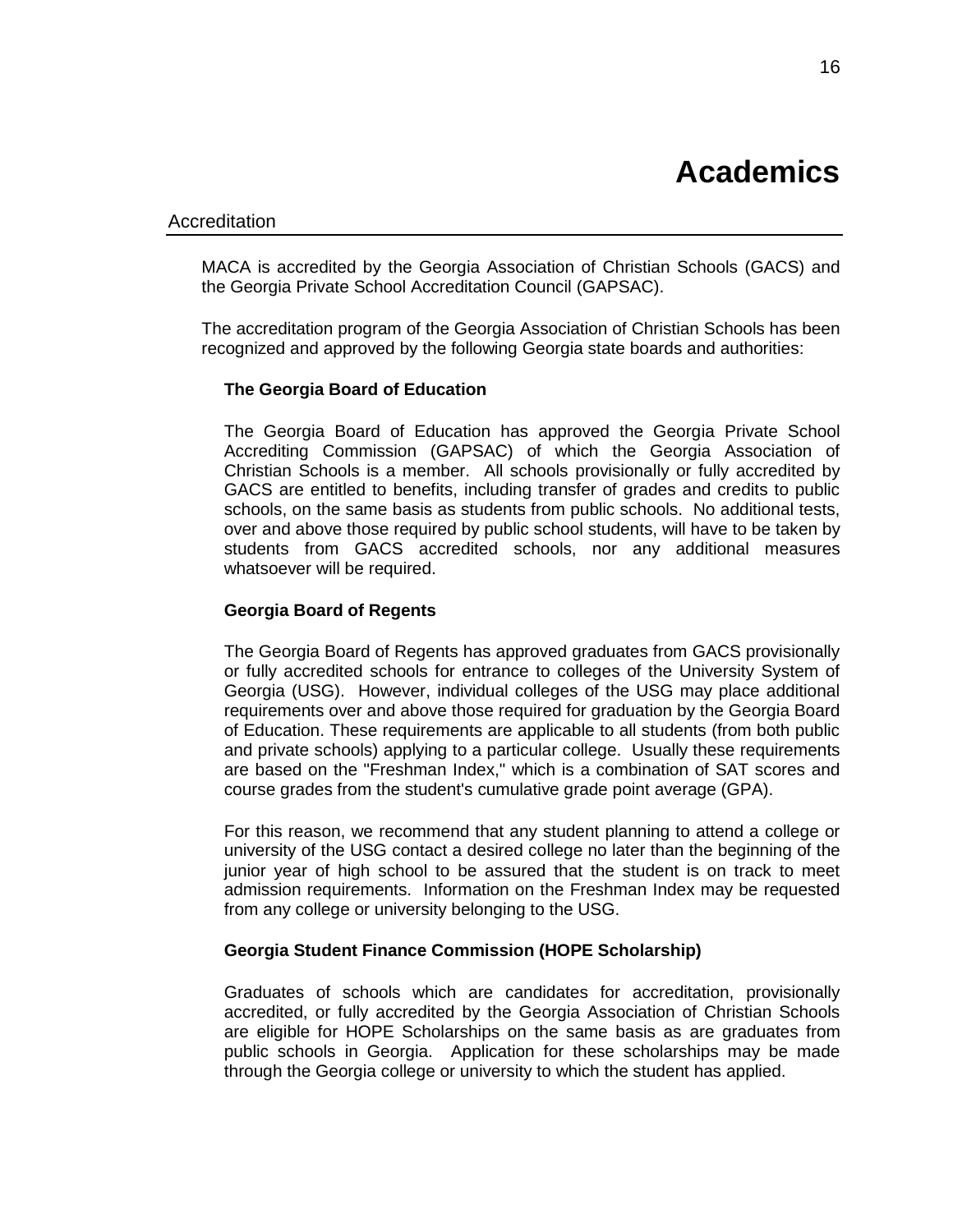<span id="page-16-0"></span>MACA primarily uses Christian curriculum published by ABeka Book and Bob Jones University Press. Due to limited availability of Christian textbooks in some subject areas, MACA may not exclusively use Christian texts. We carefully select curricula and materials which best meet the need for quality academics. All curricula are taught from a Christian perspective.

### <span id="page-16-1"></span>Promotion Requirements

Promotion to the next grade level is dependent upon the successful completion of schoolwork at the previous grade level. The school's "automatic retention" policy is as follows:

**K5:** The student is retained based on the recommendation of the

teacher, approval of administration, and support of the parents or guardians.

- **Grade 1:** The student is retained if reading is failed.
- **Grade 2:** The student is retained if reading and math are failed.
- **Grades 3-5:** The student is retained if reading and math are failed.
- **Grades 6-8:** The student is retained if two of the four core academic subjects are failed: English, history, science, and math.

Students must meet the following criteria to be classified as a Freshman, Sophomore, Junior, or Senior:

- **Freshman:** The student must successfully complete 8<sup>th</sup> grade.
- **Sophomore:** The student must have accumulated 6 credits.
- **Junior:** The student must have accumulated 12 credits.
- **Senior:** The student must have accumulated 19 credits.

The **Retention by Parent Agreement Policy** relates to the four core subject areas (English, history, science, and math) as follows:

- 1. The student is passing all subjects with a "C-" average or is passing three subjects with a "C-" average and is failing one subject; or,
- 2. The parents agree, after consultation with the teacher and administration, that it is most beneficial for the student to repeat the grade.

In such cases where the student may be retained, the school shall do the following: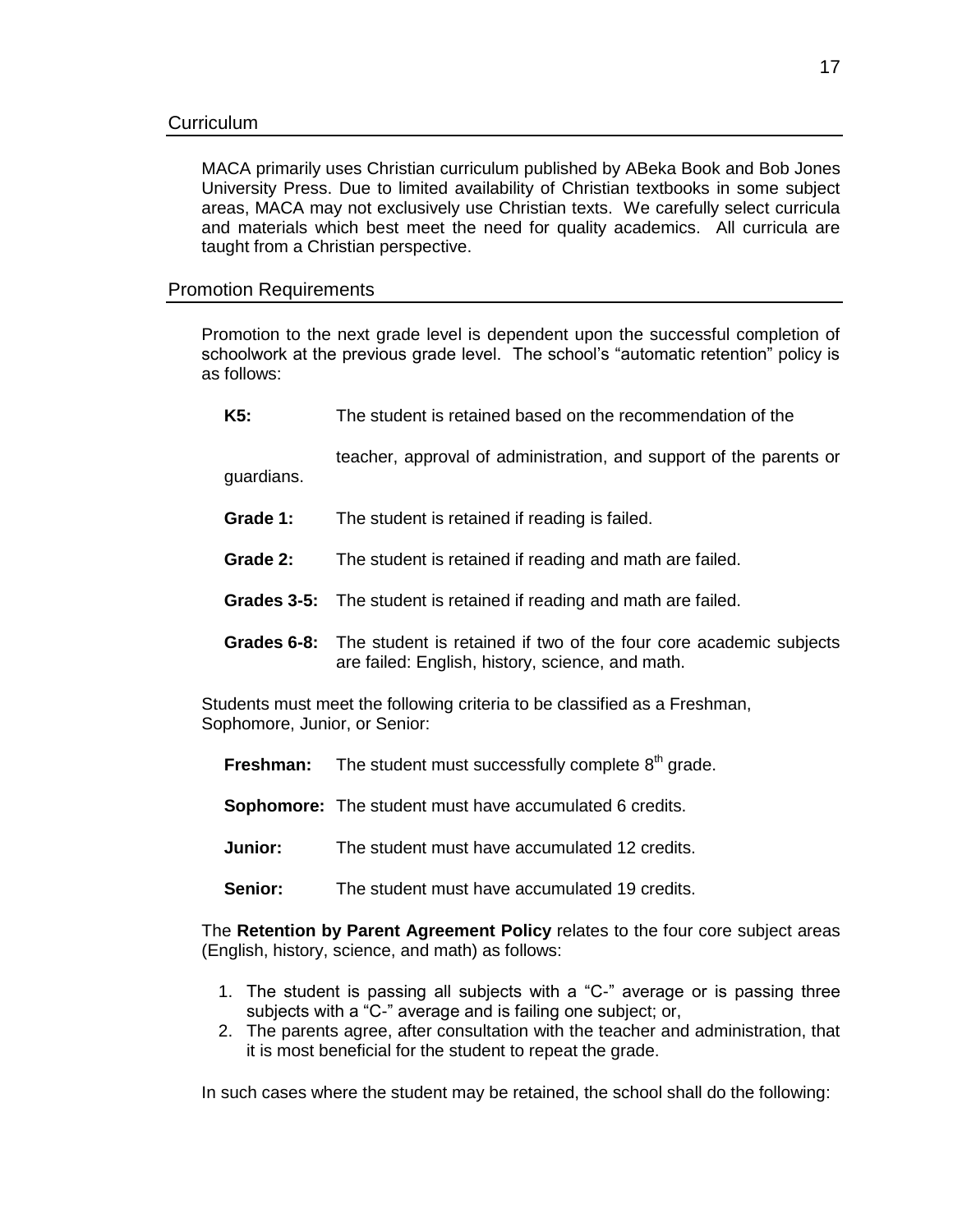- Have the approval of the school's administration after consultation with the teacher
- Issue a "possible retention" notification to the parents after the first semester
- Consult other criteria (if available) when reaching a final decision (i.e. other faculty observations, achievement tests, ability tests, outside resources, etc.)

### <span id="page-17-0"></span>Credits for Graduation

Students must earn a minimum of 23 credit hours in Grades 9-12. In addition, a credit should be earned in Bible each year that the student is in attendance at MACA. Students may march with incomplete credits under special circumstances, when approved by the administration.

Sophomores and Juniors are required to take the **PSAT**. This test will help prepare them for the **SAT (Scholastic Aptitude Test)**, which is required by many colleges for college admission. The PSAT testing fee must be paid by the student.

Seniors are required to take the **SAT** or **ACT** college entrance exam**.** (MACA does not administer these tests but will gladly assist the student in registering.) Students should take these tests prior to December 1 in order to have retake privileges and maximize possibility for optimum performance.

### <span id="page-17-1"></span>Graduation Requirements

The graduation policies of our school meet or exceed the requirements of the state of Georgia in order to satisfy entrance requirements for state or private universities.

### **College Preparatory Diploma Course Requirements**

(All courses 1 credit unless otherwise noted)

**Bible** (4 credits) – Bible 9-12 **English** (4 credits) – English 9-12 **Math** (4 credits) – Algebra I and II, Geometry, Pre-calculus **Science** (4 credits) – Physical Science, Biology, Chemistry, Physics **Social Studies** (3 ½ credits) – World Geography (1/2), World History, United States History, Government (1/2), Economics (1/2) **Foreign Language** (2 credits) – Spanish I and II **Physical Education** (1/2 credit) **Health** (1/2 credit) **Fine Arts** (1 credit) **Electives** (2 credits) – Speech (1/2 – required), Fine Arts (1/2 each semester), Weight Training (1/2 each semester), Outdoor Education (1/2 each semester), Family Life Skills (1/2 each semester), Computer ½ each semester.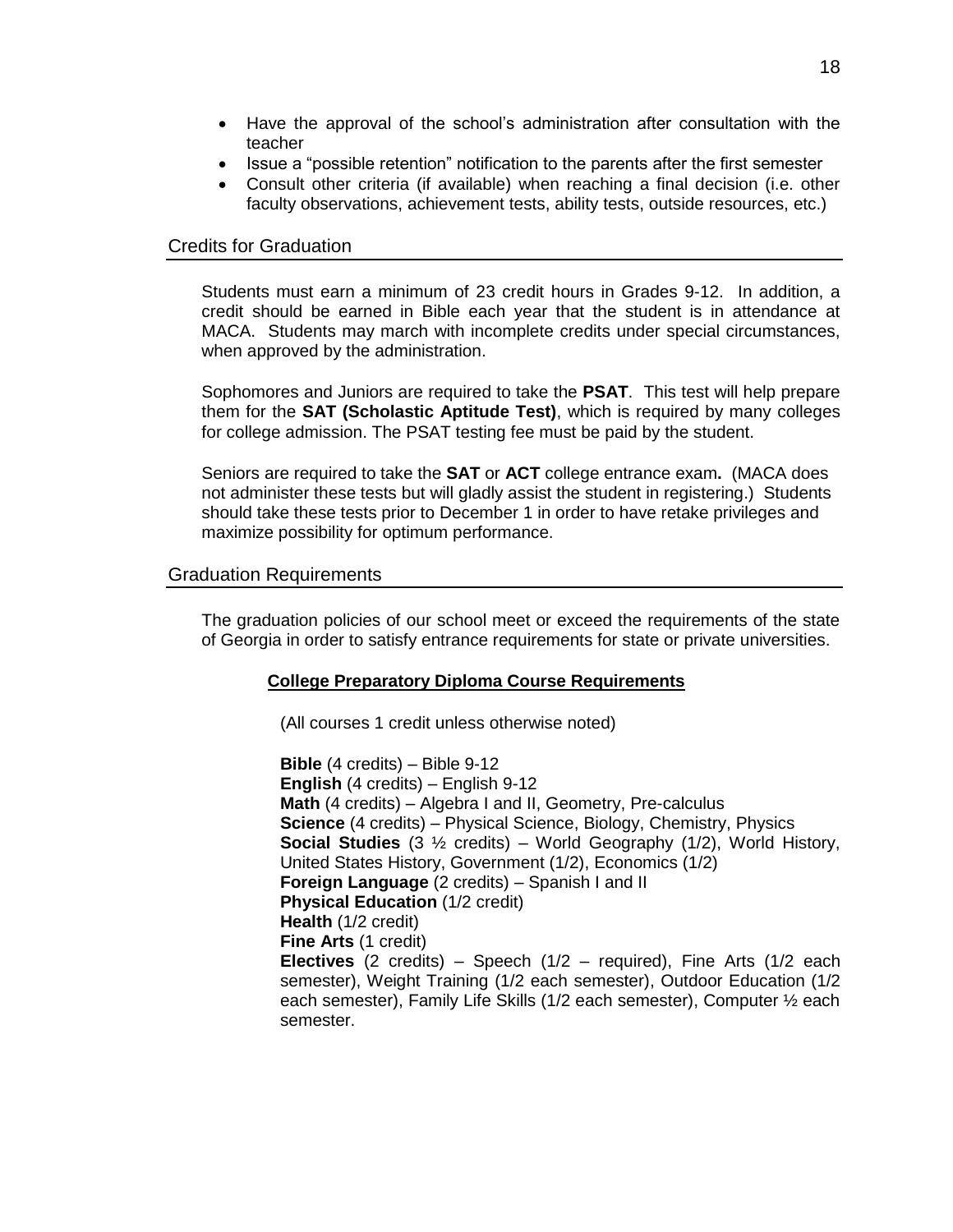### **General Career Preparatory Diploma Course Requirements**

(All courses 1 credit unless otherwise noted)

**Bible** (4 credits) – Bible 9-12 **English** (4 credits) - English 9-12 **Math** (4 credits) **Social Studies** (3 credits) **Science** (4 credits) **Physical Education (1/2 credit) Health** (1/2 credit) **Fine Arts** (3 credits) **Electives** (4 credits) – Computer (1/2), Fine Arts, Speech (1/2), Keyboarding (1/2), Weight Training (1/2),Yearbook, Study Skills

### **In addition to the 23 credits required by the State of Georgia, MACA requires one year of Bible class for each year that a student attends.**

\*The total number of credits required of transfer students may require adjustment; however, a student cannot be graduated with fewer than the minimum number of required credits by the state of Georgia.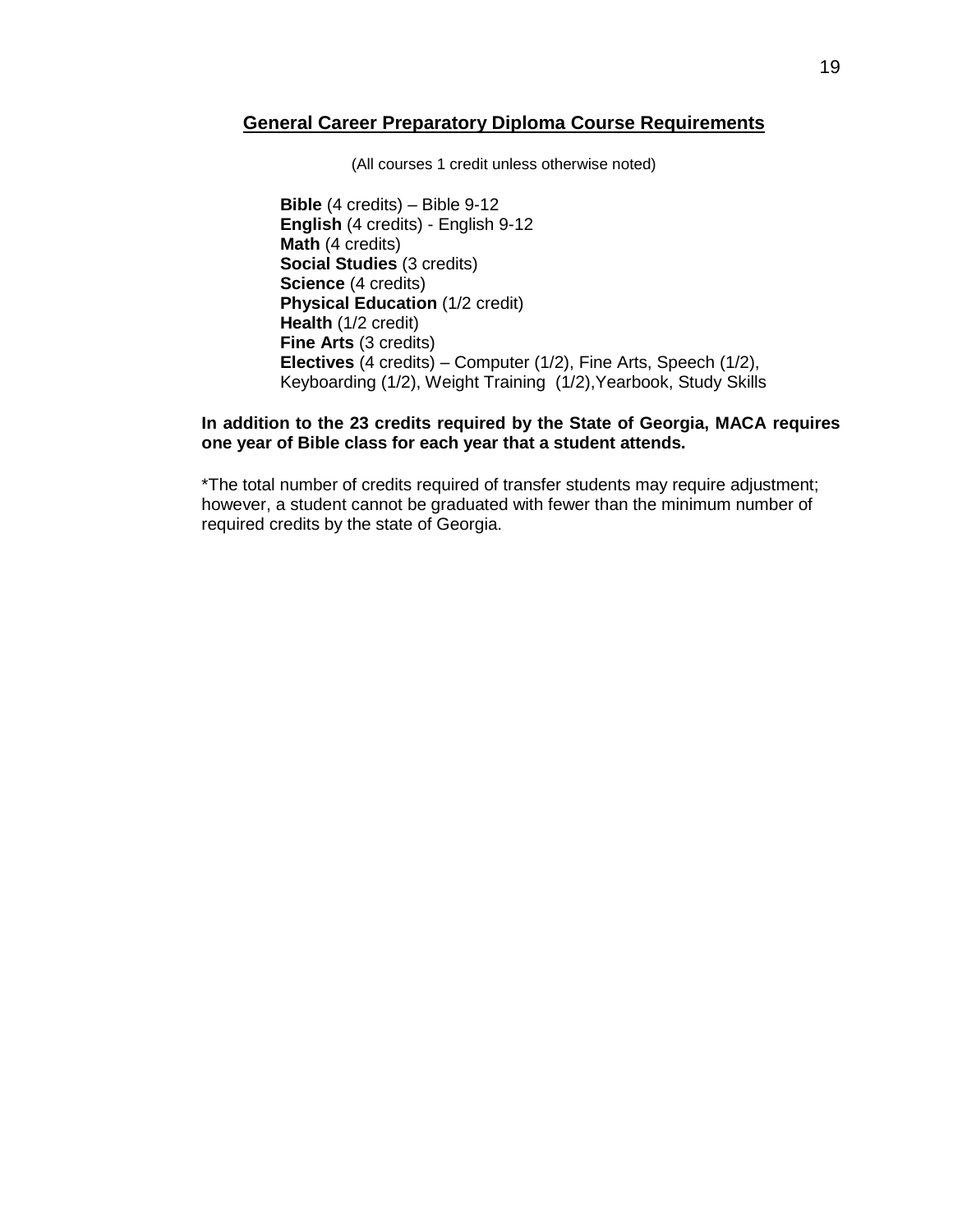### **Grading Scale**

<span id="page-19-0"></span>Kindergarten, Elementary Enrichment, and Conduct Grades

- **E** Excellent
- **G** Good
- **S** Satisfactory
- **U** Unsatisfactory
- **+** Satisfactory Progress
- **-** Improvement is needed

#### **Grading Scale**

| A  | $4.00*$ |
|----|---------|
| А- | 3.75    |
| B+ | 3.25    |
| в  | 3.00    |
| в- | 2.75    |
| C+ | 2.25    |
| C  | 2.00    |
| C- | 1.75    |
| F  | 0.00    |
|    |         |

*\*GPA is calculated only in grades 9-12.*

#### <span id="page-19-1"></span>Honor Roll

An honor roll is compiled at the end of each quarter and at the end of the academic year. **All students whose financial accounts are current are eligible for honor roll distinction.**

### **"A" Honor Roll- Principal's List**

Shall consist of all students in Grades 4-12 who receive an *"A"* in all academic subjects and no conduct marks below *"E."*

### **"A/B" Honor Roll**

Shall consist of all students in Grades 4-12 who receive a *"B"* or better in all academic subjects and no conduct marks below *"S."*

Students obtaining honor roll status for each quarter within the academic year will receive special honor roll recognition.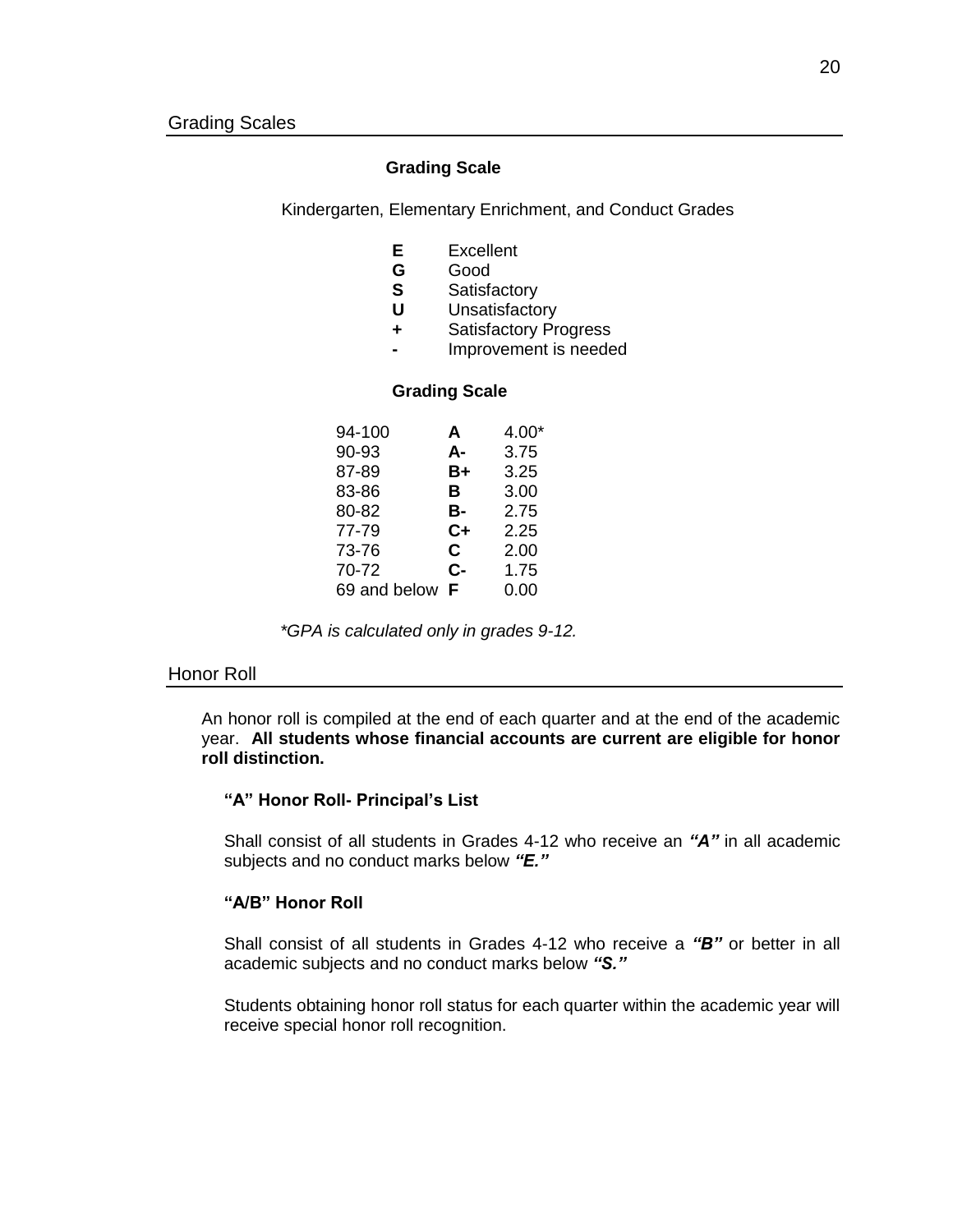<span id="page-20-0"></span>Awards are given at the end of the year to the student who has the highest grade average in a given subject.

### <span id="page-20-1"></span>Valedictorian and Salutatorian

Valedictorian and Salutatorian of the Senior Class will be determined following the first semester of the senior year. The determination will be made based on the grades earned while a student at MACA from the ninth grade through the first semester of the senior year. A student must have attended MACA for a minimum of three full semesters to be considered for either honor. Transfer credits are not included in the GPA when figuring class rank. The student with the highest GPA will be named Valedictorian and, *if there are at least seven students in the class*, the second highest will be named Salutatorian. In the case of two students with extremely close GPA's, the determination may be made after the second semester of their senior year. If the GPA's are still very close, both students may be named co-valedictorians; in such a case, there would be no salutatorian.

### <span id="page-20-2"></span>Honor Society

MACA is a member of the Georgia Association of Christian Schools Christian Honor Society. The Junior High Chapter consists of students in grades 7-8; the Senior High Chapter consists of students in grades 9-12. To be considered for induction; a student must have been enrolled at MACA for a minimum of one semester prior to induction, have an 85% or better cumulative average, and be recommended by the faculty based on scholarship, leadership, service, honesty, cooperation, responsibility, humility, submissiveness, and consideration of others. Once nominated, applicants are reviewed by the faculty at which time a decision will be made as to whether or not the student will be offered the opportunity to become a member of the Honor Society.

Once a student has been inducted, he must maintain the entrance requirements. To remain in good standing, the minimum academic requirements for initial membership must be maintained. Any student who has a course average fall below the minimum required during either the first or second semester of the previous year will be placed on an inactive status. The student is automatically returned to active status at the end of the next semester grading period in which his grades are at the minimum level.

Students suspended from school for any reason (unless they are later found to be innocent of the offense) are not eligible for membership in the GACS Christian Honor Society for at least one semester after the suspension, and if their suspension occurs after they have been elected to a chapter, they are automatically suspended from the chapter for at least one semester. This may be a longer period according to the decision of the school. Students expelled from school for any reason (unless they are later found to be innocent) are not eligible for membership in the GACS Christian Honor Society at any GACS school. If their expulsion occurs after they have been elected to a chapter, they are automatically expelled from the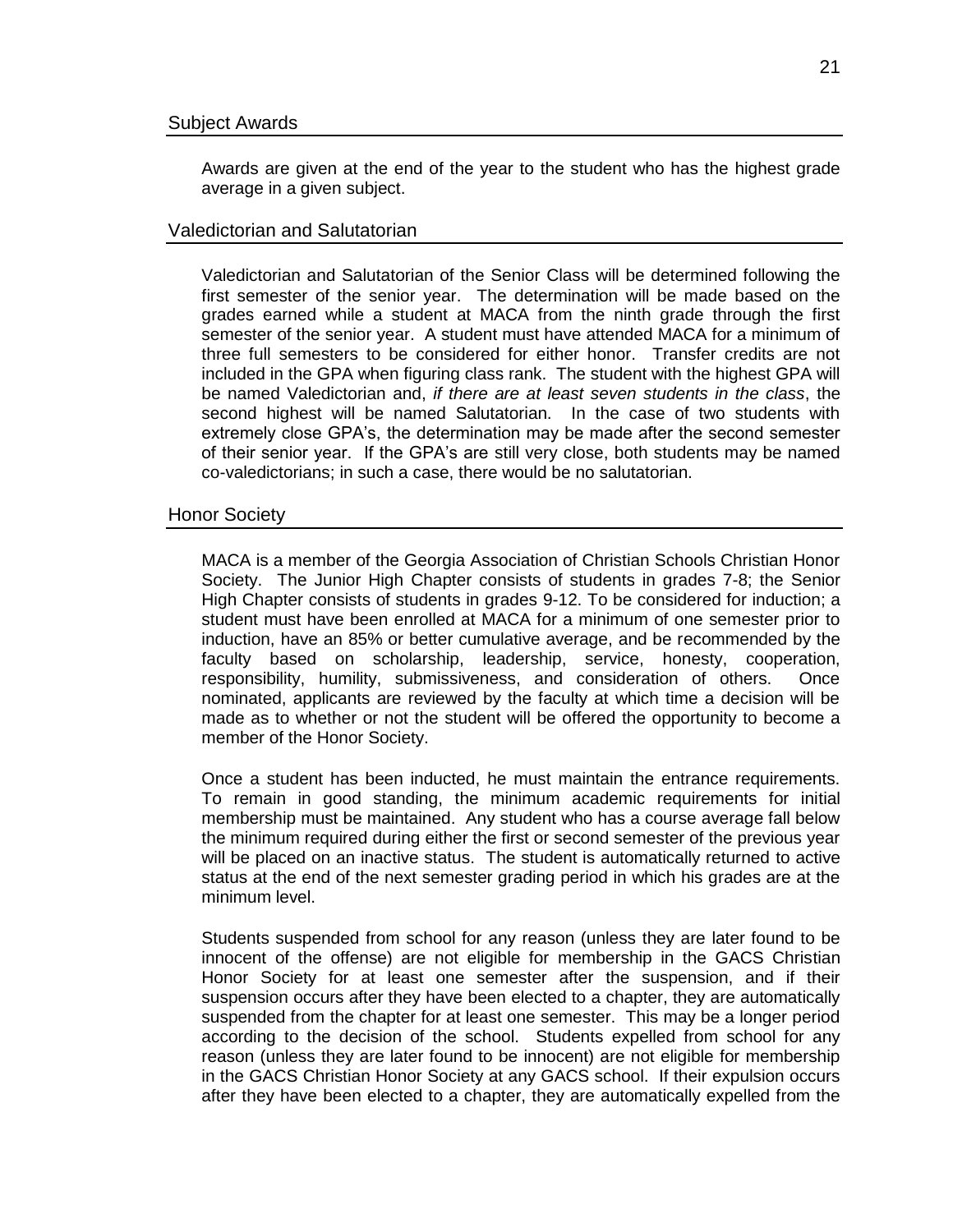chapter and shall not be eligible for re-admission.

### <span id="page-21-0"></span>Academic Probation

MACA feels strongly about the academic quality of the school. MACA teachers are qualified professionals dedicated to helping parents meet the academic needs of their children. Every effort is made to see that each student achieves success. However, MACA does set some guidelines and conditions in order to maintain the academic integrity of the school.

In Grades 1-12, any student who makes less than a *"C"* or an incomplete (until the incomplete is removed) in one or more subjects on his report card will automatically be placed on academic probation. That student will have the following nine-week grading period to bring the insufficient grade(s) up to a *"C"* or higher. Any student making an *"F"* in the same subject for two consecutive semesters may be required to have remediation, repeat the class the following year, or attend summer school. A student who makes an *"F"* or an "Incomplete" in the second semester will begin the new school year on academic probation. One exception applies to Grade 1 and Grade 2 students who are new to MACA and who have never had previous phonics instruction. Should these students earn an *"F"* in phonics and/or reading on their first report card, they will be given one additional grading period before the academic probation policy takes effect.

### <span id="page-21-1"></span>Grade Reports

Daily grades are made available via the internet through myschoolworx.com. Access to grade reports will be restricted until all past due financial obligations are satisfied. Students who do not receive grade reports will not be eligible for honor roll status.

My Schoolworx is the school information software used by MACA. The school Registrar provides activation codes to families at the beginning of the school year and any assistant parents might require.

### <span id="page-21-2"></span>Testing

The school administers the **Iowa Tests of Basic Skills** each spring under the auspices of the Georgia Association of Christian Schools and American Association of Christian Schools. The purpose of this test is to help parents recognize their child's strengths and weaknesses and to show how he compares to the national rankings. It also helps MACA to determine its' national and GACS academic standing and provides teachers with specific educational skill information for individual students. This information will be used to evaluate appropriateness of curriculum and teaching effectiveness. Parents will receive a formal print-out of their child's scores for their information and for comparison to national norms.

**Absences will only be excused for medical reasons with a doctor's note during the week of standardized testing.** Students who are absent during testing will be required to pay a testing fee for testing to be re-administered. Parents are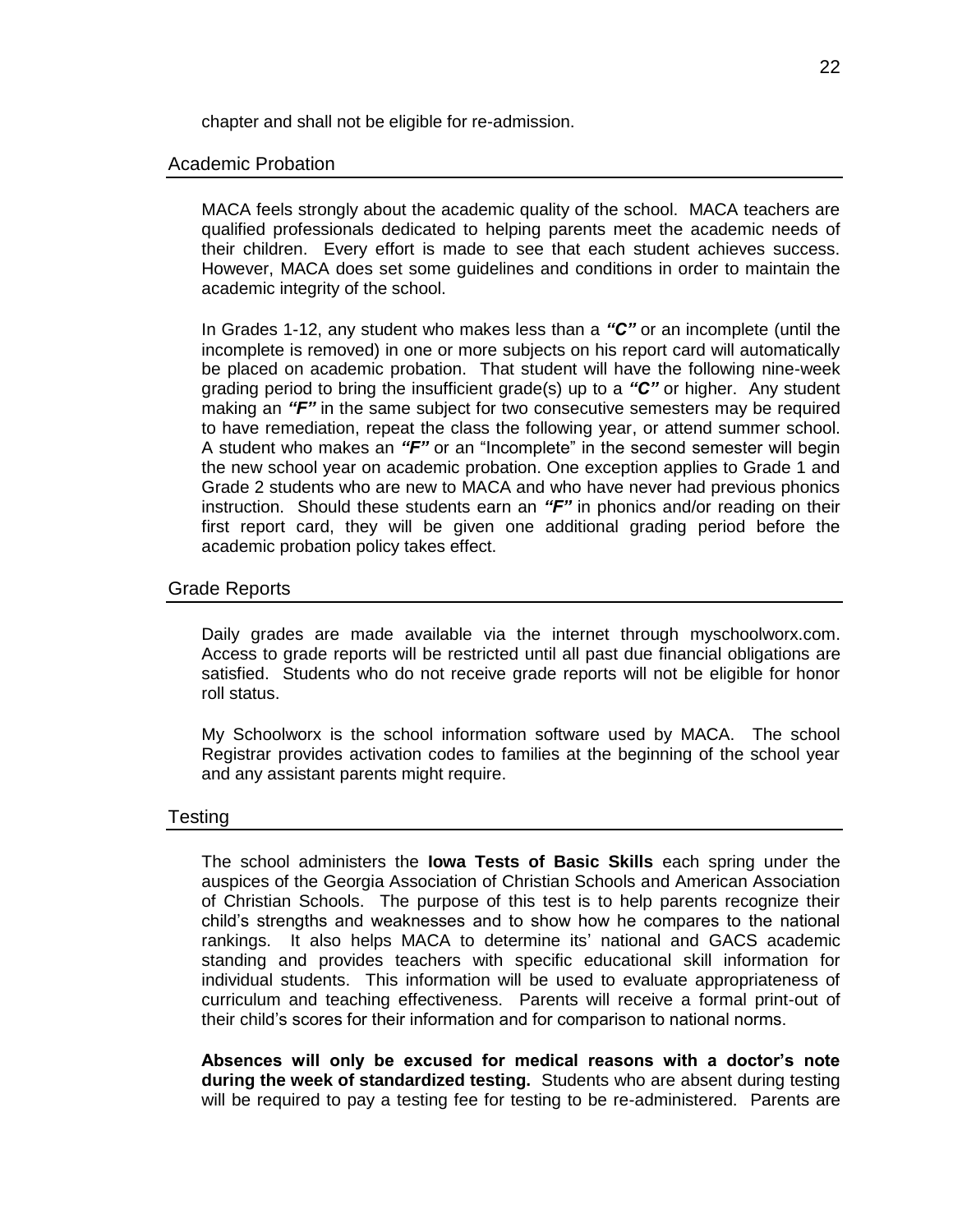asked to make every effort to have students on time and present for SAT week.

### <span id="page-22-0"></span>Homework

### **Elementary**

For students in Grades 1-6, assignments in all subjects are to be written in an assignment book. A parent's signature is required in the assignment book to assist the parents in knowing what assignments are due and assist the school in certifying that the parents have supervised the completion of the work. In addition parents may access this information thru myschoolworx.com.

### **High School**

Students in Grades 7-12 receive regular work assignments. They are encouraged to write their assignments in an assignment book. Occasionally, special projects (book reports, theme papers, etc.) are assigned with more advance notification. In addition parents may access this information thru myschoolworx.com.

### <span id="page-22-1"></span>**Transcripts**

Official transcripts will be sent to other educational institutions upon written request. Transcripts cannot be released until all student obligations and financial accounts are cleared by the school office. The transcript will be mailed in a sealed envelope to be opened only by the institution receiving the transcript.

Seniors are given the opportunity to obtain 3 official transcripts free. After that, a \$3.00 transcript fee will be charged, payable at the time of the request.

### **Please allow seven (7) days to process transcript requests.**

### <span id="page-22-2"></span>Dual Enrollment

Students in Grades 11-12 may hold dual enrollment with MACA and the Christian university in partnership with MACA if their schedule and GPA so permit. MACA does count college credits earned during dual enrollment toward high school graduation*. Pre-approval from administration is needed to fulfill these requirements.*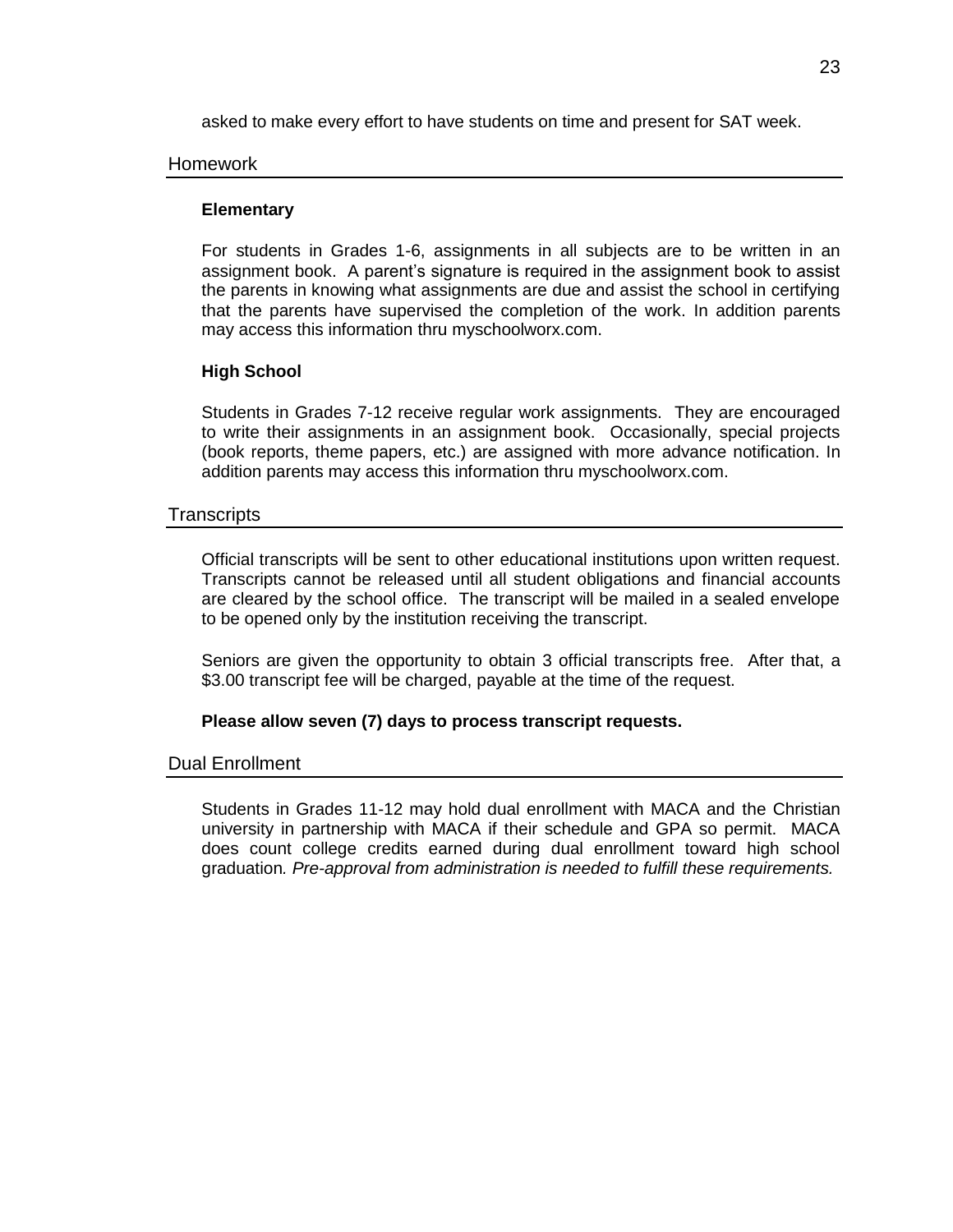## **Attendance**

#### <span id="page-23-1"></span><span id="page-23-0"></span>Absences

Students in Grades K5-8 absent more than 20 days during the academic year may not be permitted to remain enrolled or to be promoted. Students in Grades 9-12 absent from part or all of a given class more than 10 times per semester may not be able to receive academic credit for that course for that semester. Please note that the 20 days per year for Grades K5-8 and the 10 days per semester for Grades 9-12 is a cumulative number that **includes both excused and unexcused absences**. The administration and/or school board will review situations that involve extenuating circumstances, especially when related to student medical problems.

Absences are excused ONLY for the following reasons:

- student illness
- death in the family
- family emergency
- medical, dental, or optical appointments (a doctor's note must be provided)
- or any other reason excused by the Administrator **BEFORE** the absence occurs

Upon return of the student, a written notice of explanation concerning the absence (signed by a parent) must be given to the front office. If a note is not received, the student will be given an unexcused absence until absenteeism is verified. Parents have two days to present such verification. **After two days, the absence is unexcused with no recourse.** Students who have unexcused absences will receive a "0" daily grade in each class and will not be able to make up missed assignments and quizzes.

### **Students who miss three consecutive days due to illness must bring in a doctor's note for an excused absence.**

Students who miss class to participate in school-related events (athletics, field trips, etc.) will be excused, and the absence will not be counted toward the allotted amount. Students must turn their work into the appropriate teacher prior to the day of the absence or before they leave school. It is also the student's responsibility to get the next day's assignment from the teacher and have it completed the following day that he is back in class. Any student checking out early due to an event must have prior approval from the administration.

All planned absences must be approved by the administration unless deemed school business. A **Planned Absence Form** is available in the school office or on our website. It will be the responsibility of the student to gather work for those days. The work must be turned in when the student returns to school. Students are also responsible for collecting missed assignments (class notes, projects, etc.) that were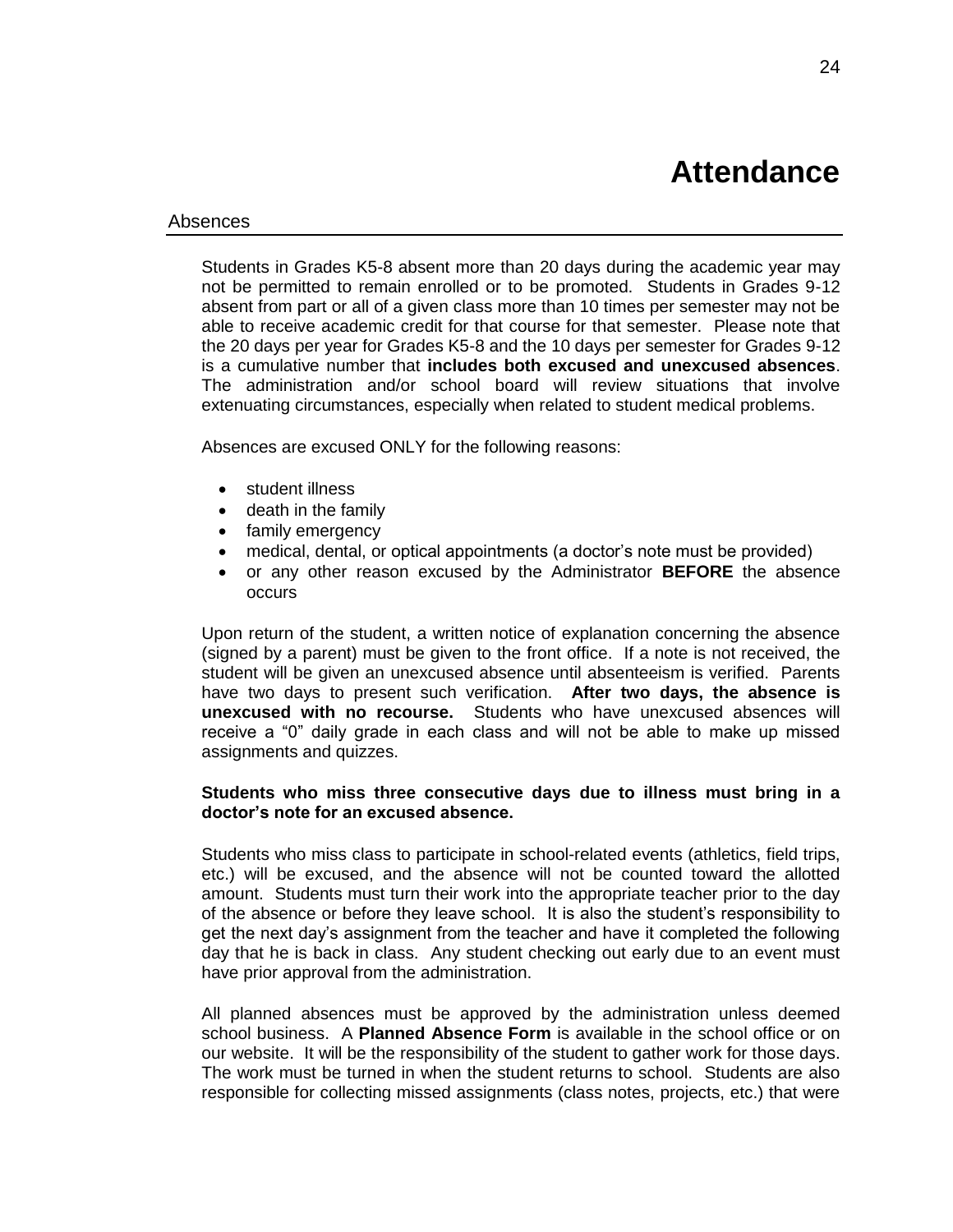completed by the class during the absence. **Extended vacations during academic times are strongly discouraged and in most cases are UNEXCUSED.**

Students will be given a maximum of two days for each day missed to complete all make-up work. It is the **student's** responsibility to collect these assignments. Students need to schedule with the teacher a time **outside class** to make-up tests, quizzes, etc. Students will not be allowed to make up work during class time. **If a student is absent the day an assignment is due or a test is given, he is generally expected to turn in the assignment or take the test on the day he returns to school.**

Students must arrive at school by 11:30 A.M. to be considered present for the day. High school students must be in class at least 30 minutes of the class period to be considered present.

Students who are absent from school for a full day may not attend extra-curricular activities at any time that day without administrative approval.

### <span id="page-24-0"></span>Tardiness

**Student tardiness (excused or unexcused) will be noted in the office.** A student must be in the classroom to be considered present and on time for the day.

For students who cannot drive themselves to school, **the parent must come to the office and sign the student in.** These students may not sign themselves in. Failure to do so could cause the student to be marked "absent" instead of "tardy" for the day. All tardy students must have an admittance slip to enter the classroom.

### <span id="page-24-1"></span>Dismissal Policies

Early dismissal should be planned as much in advance as possible. Students in grades K5-6 must give a written note signed by a parent to their teacher the first thing in the morning. Students in grades 7-12 must bring the note to the office before school begins.

Parents must come to the school office to sign the student out and pick him up. Parents with unplanned early dismissals should expect a delay in signing their child out. All make-up work should be secured before dismissal and submitted when the student returns to school. Parents should never go to the classroom and risk disrupting the class**Parents should not pick up children early from the office to simply avoid the traffic at afternoon pick-up.**

Names of those people permitted to pick up a student during the day are filed with the enrollment application. Children will not be released to anyone else without written permission or a phone call from an authorized person. Children may not be placed in a car unless the driver has a school issued car tag. It is the sole responsibility of the parent to notify MACA of any changes to the pick-up list.

Student drivers must sign out in the school office. Written permission or a phone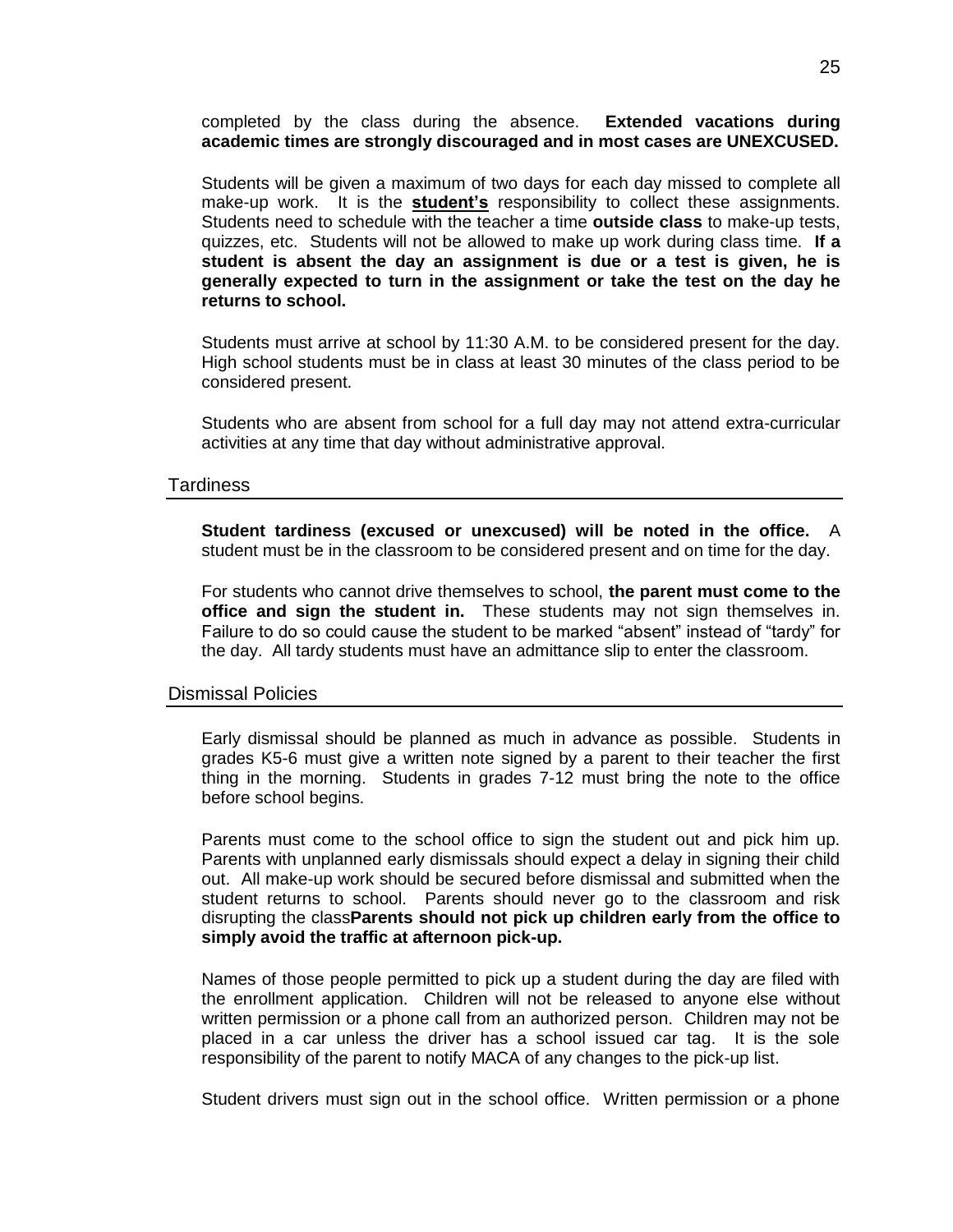call from a parent is required to leave campus early. Administration will address excessive early dismissals.

### <span id="page-25-0"></span>College Visits

Students in Grades 11-12 may take two school days per semester to visit a college with approval from the administration. The student is required to make up all missed work.

### <span id="page-25-1"></span>Communicable Diseases

### **COMMUNICABLE DISEASE POLICY STATEMENT**

The Mountain Area Christian Academy policy regarding communicable diseases is consistent with the guidelines set forth by the Center for Disease Control and the State of Georgia. Mountain Area Christian Academy will not deny an education to a student who is infected with a communicable disease based on infection. If MACA believes that a student is infected with a communicable disease, he may be removed from the school setting for a period of up to ten days to determine the severity of the disease and its risk of contagion to others. The determination as to whether or not the student will be allowed to continue to attend school will be made by the school board and administration of MACA after consultation with the student's physician, a public health official knowledgeable about the disease, and/or a physician retained by MACA.

### <span id="page-25-2"></span>Inclement Weather

In the event of severe weather, MACA will be using our School Cast calling system. It is the parent's responsibility to make sure MACA has all updated or changed phone numbers. The calling system will alert all families to the closing of school. We will try to make decisions in the evening if at all possible, but may need to wait until daylight. Please, do not attempt any roads that are not safe. The students and families' safety is the most important thing to MACA.

**Please do not call the school office when inclement weather is forecast or approaching.**

### <span id="page-25-3"></span>Visitors

**ALL visitors on school property must sign in at the office and obtain a visitor's badge.**

### **Student Visitors**

Only prospective students and out-of-town relatives are allowed to shadow a student. In order for students to have a visitor accompany them to school, the following guidelines must be observed: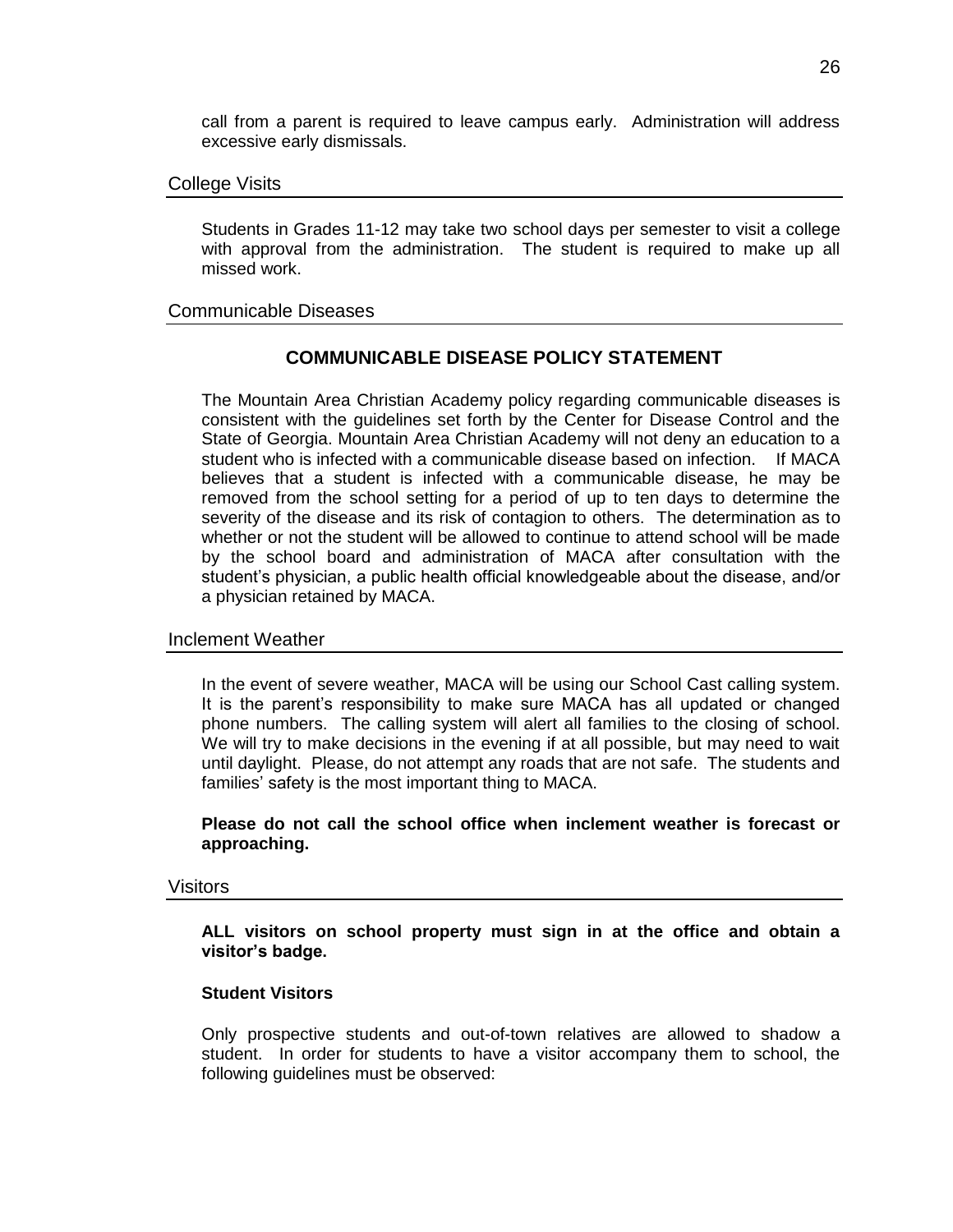- 1. Permission must be obtained from the administration at least 3 days prior to the date of the visit. This allows the administration the opportunity to inform the teachers regarding the student visit.
- 2. Dress code for visitors is as follows:

**Girls**: Attire in accordance with MACA dress guidelines regarding modesty.

**Boys**: Docker-style pants with a collared shirt. Appropriate shoes and socks are also required. No jeans or shorts of any kind are permitted.

- 3. The visitor will comply with all the basic rules and guidelines every student must follow (classroom decorum, respect for authority, etc.).
- 4. The parents of the MACA student will be totally responsible for the actions of the visitor.

### **Parents**

Parents are welcome to visit MACA; however, parents should not go directly to their child's classroom. Should a parent need to see his child, office personnel will notify the teacher to bring the student to the office. **Should a parent need to speak to his child's teacher, an appointment should be made in advance for a mutually agreeable time other than during the regular school day (i.e. before or after school).**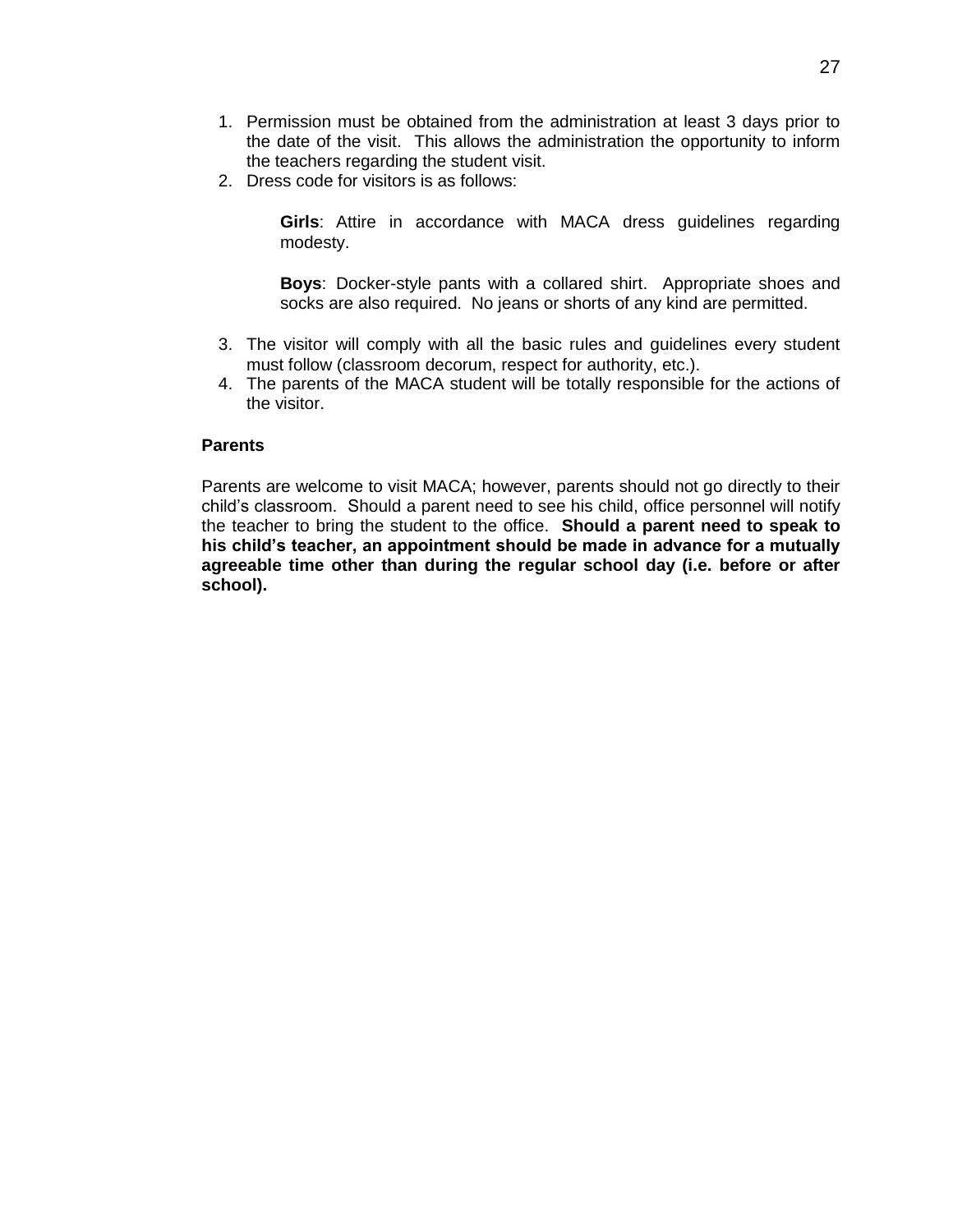# **Conduct and Discipline**

### <span id="page-27-1"></span><span id="page-27-0"></span>Standards of Conduct

MACA holds that the Bible is the infallible, divine Word of God and that salvation by faith in Christ is the initial step in the Christian life. There is adequate biblical basis for the idea of spiritual growth into the image of Christ *("For whom he did foreknow, he also did predestinate to be conformed to the image of his Son, that he might be the firstborn among many brethren."* - Romans 8:29*),* which is the work of the Holy Spirit *("But we all, with open face beholding as in a glass the glory of the Lord, are changed into the same image from glory to glory, even as by the Spirit of the Lord."* - II Corinthians 3:18). This growth begins with the initial act of saving faith and continues throughout life. The Holy Spirit makes the Christian conscious of the biblical demands for a holy life that fulfills both God's moral law and high law of love *("Jesus said unto him, Thou shalt love the Lord thy God with all thy heart, and with all thy soul, and with all thy mind. This is the first and great commandment. And the second is like unto it, Thou shalt love thy neighbour as thyself."* - Matthew 22:37-39; see also Romans 13:8-10, Galatians 5:14). The result is a life consecrated unto God and separated from the world.

MACA must therefore provide an environment conducive to the spiritual growth and development of young people who are not yet mature Christians. A standard of conduct based on the following biblical imperatives is necessary to provide such an environment. All of the activities of the Christian must be subordinated to the glory of God who dwells in us. *("But take heed lest by any means this liberty of yours become a stumbling block to them that are weak*." - I Corinthians 8:9; see also I Corinthians 12-13; 10:32)*.* The Christian will endeavor to avoid practices which cause the loss of sensitivity to the spiritual needs of the world and loss to the Christian's physical, mental, or spiritual well-being *("But I keep under my body, and bring it into subjection: lest that by any means, when I have preached to others, I myself should be a castaway"* - I Corinthians 9:27).

A sense of the need for spiritual growth in the light of these principles has led MACA to adopt the following standards, which are believed to be conducive to the environment that will best promote the spiritual welfare of the student. MACA therefore requests that each student, whether at home, school, or elsewhere:

- Maintain Christian standards in courtesy, kindness, honesty, morality, modest attire, and communication, spoken and written.
- Refrain from participating in and promoting worldly activities such as swearing, indecent language, smoking, possession or use of liquor, drugs or tobacco, gambling, pornography, premarital sex, homosexuality, or other sexual perversions, or involvement in the occult.
- Maintain a Christ-like attitude.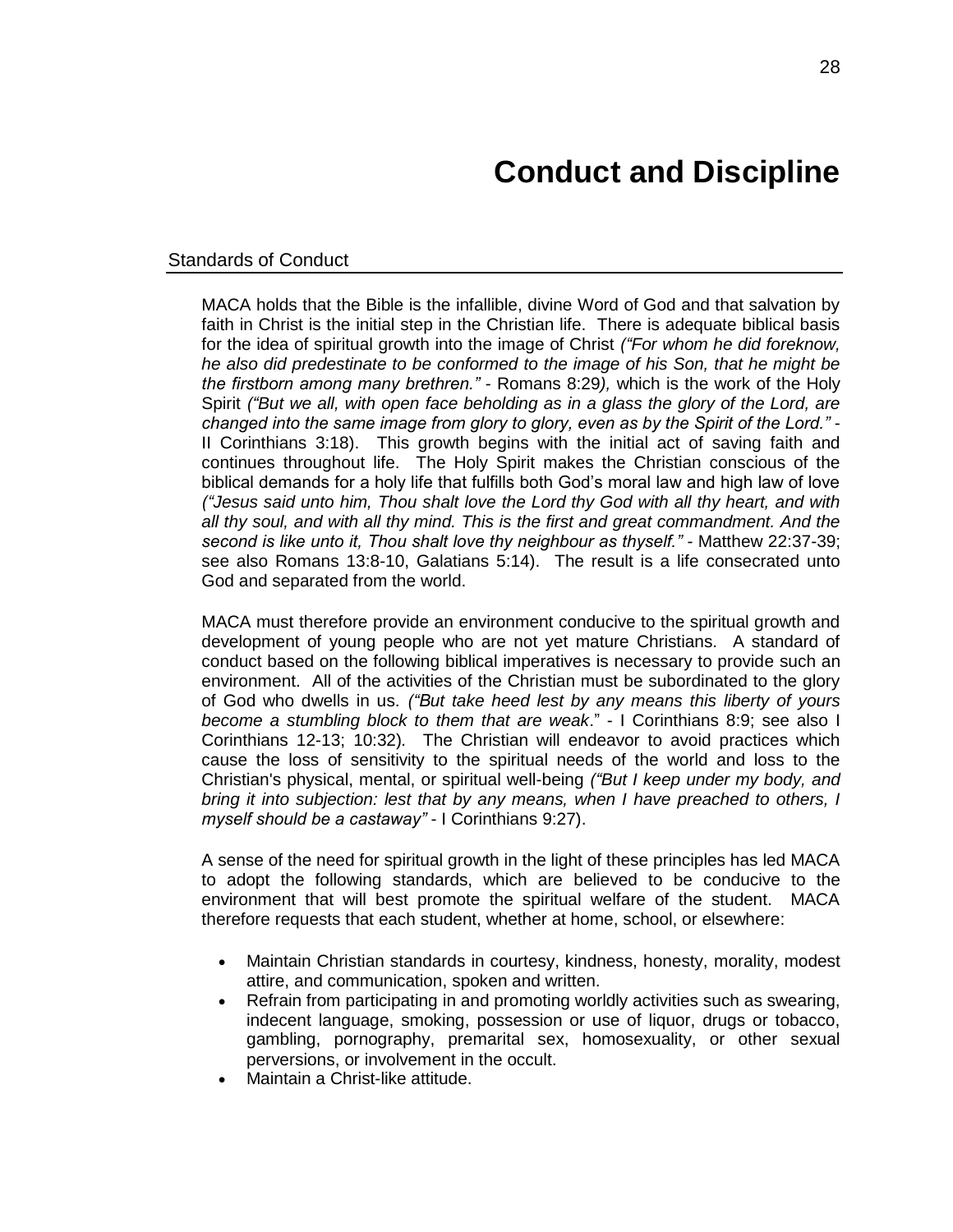Also, in keeping with the Christian philosophy of MACA, we recommend that parents closely monitor what their child is allowed to view in movies, television, and the Internet. Parents are also advised to carefully screen the music to which their child listens. Certain activities are detrimental to the child's spiritual well- being.

Additionally, MACA requires the following of students while at school or at schoolsponsored events or on school property:

- Students are to refrain from bringing any prohibited article. State law prohibits weapons of any type on school property or at any school function. A student found to be in violation of this policy will be turned over to the proper authorities and his status at MACA will be reviewed.
- Students are to refrain from the inappropriate acquisition of any information that is not the student's own on homework, class work, quizzes, tests, exams, or any other assignment. **Such inappropriate acquisition is considered cheating. Any student found to be cheating or to have cheated or to have assisted one or more students to cheat, will receive a zero on that assignment and the student will receive further disciplinary action. Use of Teacher Manuals by students is considered cheating.**
- Students are to refrain from stealing, which includes borrowing without permission. Stealing will result in at least a one-day suspension.
- Students are to refrain from destruction and/or vandalism of school or personal property and from threats regarding such destruction. The student or his parent will be required to pay for the repair or replacement of damaged property.
- Students are to refrain from physical contact with members of the same or opposite sex. Physical contact includes but is not limited to pushing, shoving, hitting, kicking, scratching, spitting, and biting.
- Students are to refrain from assaults, intimidation, coercion, behavior detrimental to learning, and verbal and/or physical abuse.
- Students are not to engage in any intimate or physical contact.
- Students are not to use the phones without permission. Office personnel will make emergency calls.
- Students are to refrain from disparaging comments made on or off campus in any form of communication about students, teachers, and/or school policies.
- Students are expected to respond with "Yes, sir/ma'am," "No, sir/ma'am."
- Students are not to have any articles which distract from academics (see "Articles Prohibited in School" in the following section). **Cell phones that are brought to school must remain in lockers or book bags. Cell phones are to be turned off during class and should not be used between classes.** Misuse of cell phones will result in confiscation of the student's phone and will require a parent to pick up the phone in the school office.
- Students may not bring items to sell or trade at school unless approved by Administration.
- No student is allowed to go to the parking lot after arriving until the end of the day or an early dismissal without prior approval from a staff member.
- Students are not allowed to chew gum on school grounds or on the buses during the school day. Students in Grades K5-6 will be given conduct points and/or lose certain class privileges. Students in Grades 7-12 will be given **break detention.** Students may chew gum during athletic events.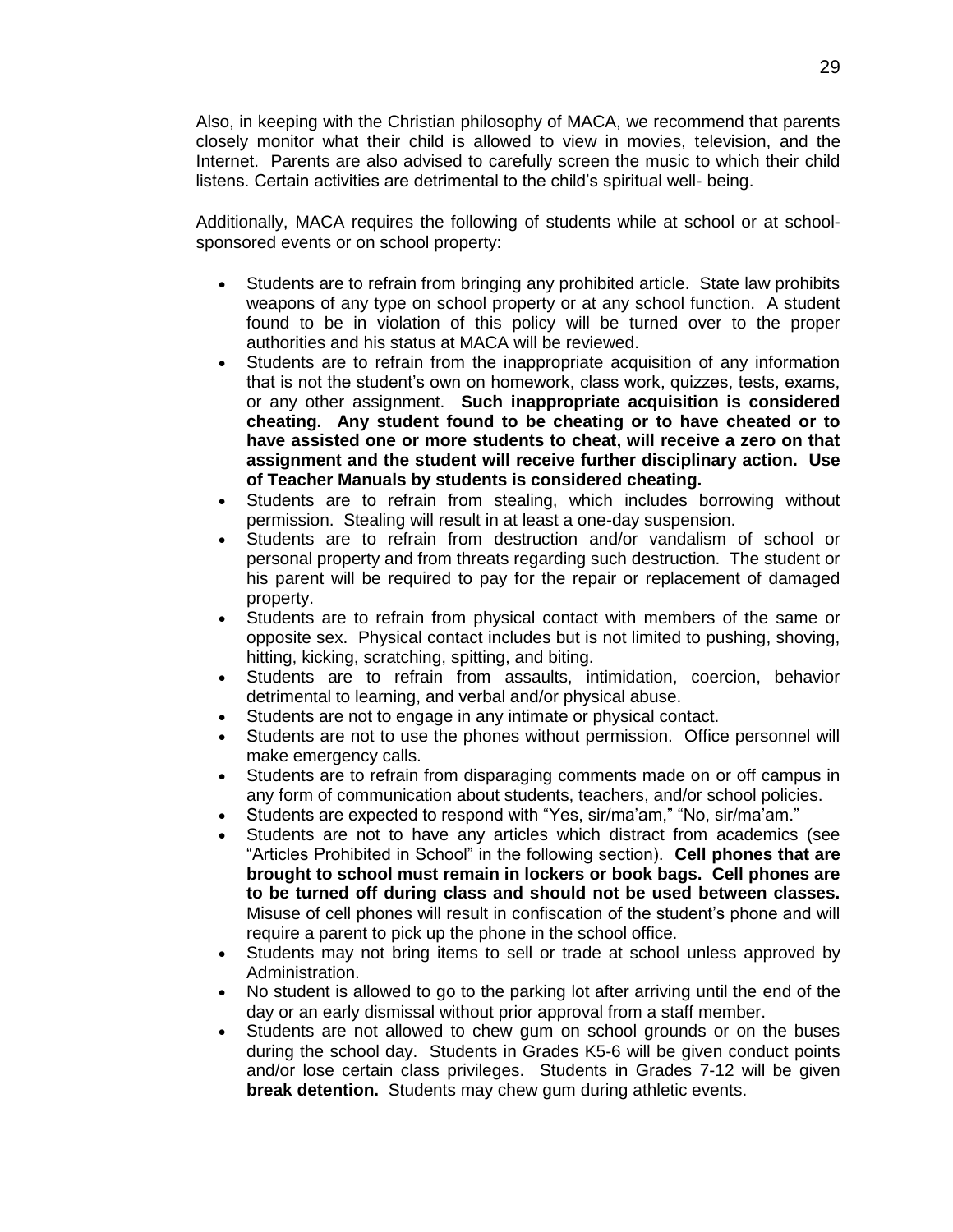**MACA does not tolerate dishonor to the Holy Trinity and the Word of God. Neither does MACA allow disrespect to the personnel of MACA on or off school property. Whereas we encourage communication between parents and students and with the teachers and staff, abusive language or other demonstration of disrespect to MACA personnel may be grounds to sever the relationship between MACA and the family and/or to dismiss the student.**

Students are expected to abide by these standards whether at home, school, or elsewhere throughout their enrollment at MACA. Students found to be out of harmony with MACA ideals of work and life, and any student who has been arrested by authorities or runs away from home, is subject to expulsion.

### <span id="page-29-0"></span>Articles Prohibited in School

Other than the necessary school "tools" needed for classroom use, students should not bring anything to school or to school functions that will cause a distraction or a disturbance. No toys are allowed unless the teacher requests that students bring an item for "show-and-tell" or for a special project.

Items that should not be brought to school or to school functions include but are not limited to the following:

- alcoholic beverages
- tobacco products
- toys
- guns
- matches
- any type of lighter
- explosives
- knives
- weapons of any kind
- chains
- televisions
- drugs and other medications (unless the proper forms are on file at the school)
- magazines
- illicit or immoral literature
- laser pointers
- pepper spray
- collectibles
- any items of value
- gum

Any exception to the above must be pre-approved by the classroom teacher or the administration.

Prohibited items confiscated by the school staff will not be returned to the student. Parents must come in and collect the items personally.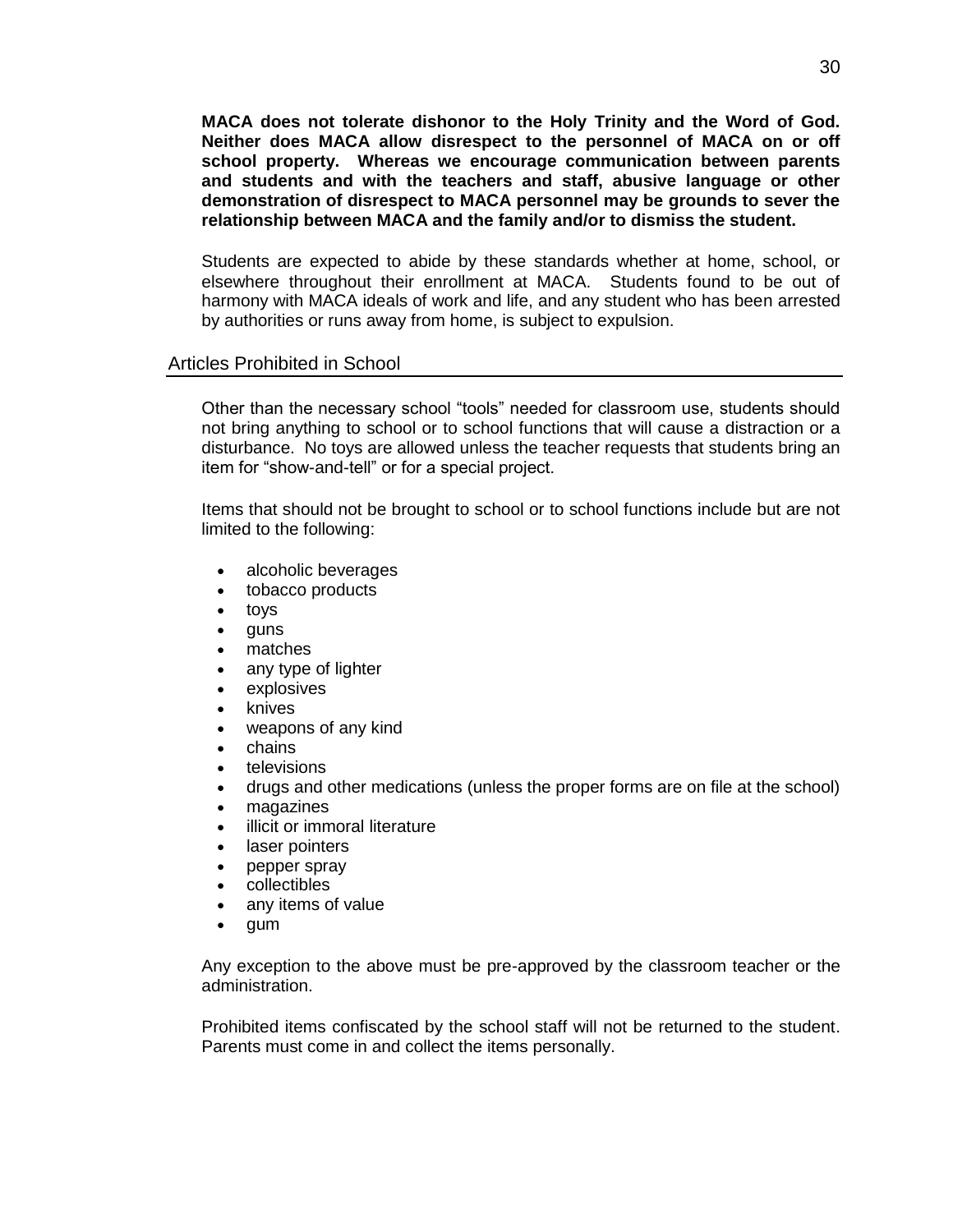<span id="page-30-0"></span>*"He openeth also their ear to discipline, and commandeth that they return from iniquity. If they obey and serve him, they shall spend their days in prosperity, and their years in pleasures."* - Job 36:10-11

### **General Information**

As Christians, staff members at MACA understand the need for rules, orderliness, and discipline in an individual's life. Teachers at MACA love their students too much to allow them to disrupt the education process for themselves or for others, or to be disrespectful. Teachers use positive reinforcement as much as is reasonable; however, MACA does expect students to cooperate without constant cajoling. There are times when students must be disciplined.

A student who continually disobeys the school and/or classroom rules will be sent to the office. Corporal punishment may not be administered on MACA property.

MACA reserves the right to suspend or expel a student who commits or threatens- even in a joking manner--certain acts of violence or disruption including but not limited to striking a teacher, fighting, bringing a weapon to school, etc., or claims to be--even in a joking manner--a member of a gang.

If there is a serious problem such as, but not limited to, swearing, fighting, cheating, forgery, defiance, biting, or disrespect for authority, the student will be sent to the office. In most instances the parent will be called to pick up the student. Students may be suspended for additional days if the situation warrants. In extreme cases, after much effort on the part of the school and communication with the parents, MACA reserves the right to expel a student who chooses to constantly rebel against the values and direction of the school.

Students must stay under the supervision of the teacher at all times. Attempting to run away from the teacher is a serious offense and will be dealt with as such.

MACA has a hands-off policy, which means no rough play, scuffling, wrestling, etc. Students must keep their hands to themselves.

#### **Discipline Notification**

When discipline problems arise, the classroom teacher will communicate through phone calls, written communication, email and/or a conference. Administration will be notified of this communication.

After these attempts to correct inappropriate behavior, the student will be sent to the office with a discipline report form. If inappropriate behavior continues, administration will have a conference with the parent and/or may suspend the student.

In extreme cases, where there is a lack of cooperation from the student and/or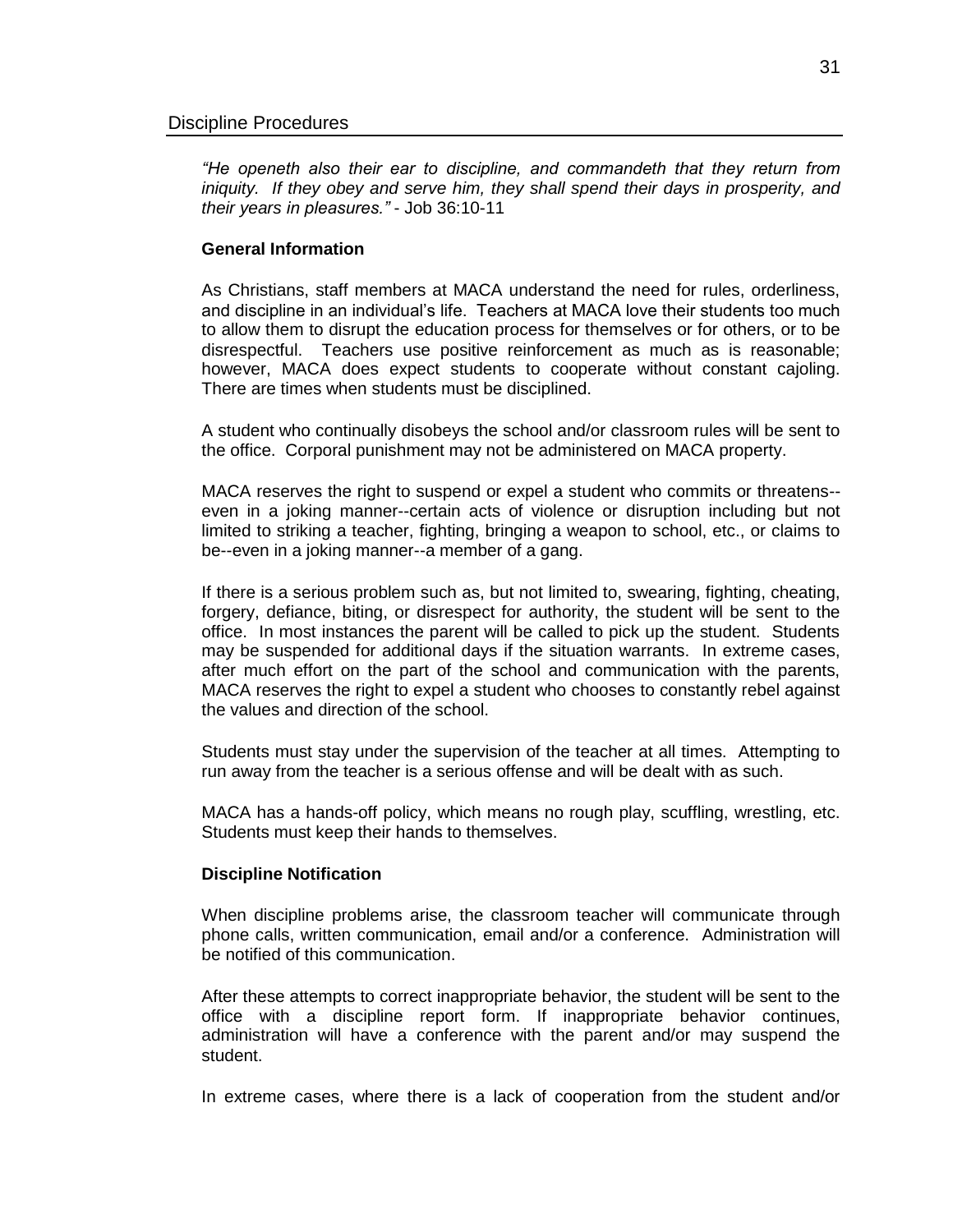parent, the student will be expelled from MACA.

### <span id="page-31-0"></span>Kindergarten Discipline

Teachers will use a variety of methods to encourage obedience and orderliness in the kindergarten classrooms. If students do not comply, they may forfeit some free time or lose a privilege. If there is a recurring problem with daily obedience, the parent will be contacted. A conference with the teacher will be required.

Once a parent/teacher conference has occurred, and the student continues to disobey school and/or classroom rules, he will be sent to the office. Administration will do one or more of the following:

- counsel with the student
- make a phone call to, and/or have a conference with, the parent
- suspend the student
- expel the student

### <span id="page-31-1"></span>Elementary Discipline (Grades 1-6)

For students in elementary grades, each teacher is given the liberty to design and enforce classroom regulations consistent with the general policies of the school.

When a student disobeys a school or classroom rule, the student will receive a conduct point. The student will be given a conduct slip to be taken home that day. The conduct slip must be returned the following day with a parent's signature. If the conduct slip is not returned the following day, another conduct point will be given and another conduct slip will be sent home.

After five conduct points have accumulated, the student may be required to serve a suspension. The following procedure will generally take place:

First trip to office **Counsel** Second trip example of the Call home Third trip during behavioral probation Suspension Fourth trip during behavioral probation Expulsion

All school and classroom rules are necessary and well established. Students will be held accountable for obeying them.

### <span id="page-31-2"></span>High School Discipline (Grades 7-12)

Students in high school are generally given certain social privileges such as controlled talking between classes and free seating during lunch. Consequently, they are expected to adhere to classroom rules during the day. The high school uses a system of demerits and detentions as follows:

 Demerit slips are submitted by the teachers to the office. Punishment is determined by the administration. The demerit slips are then returned to the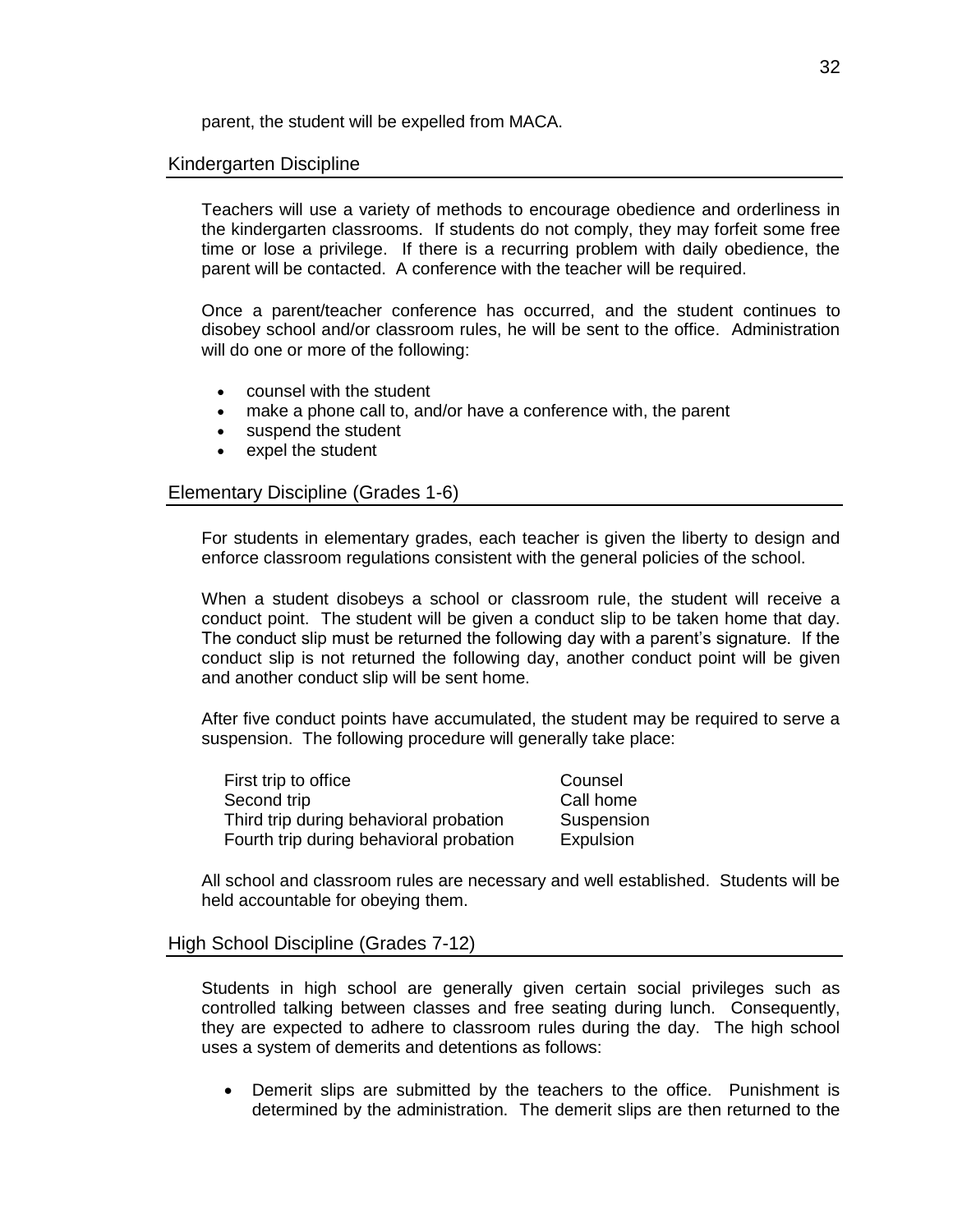teacher and given to the student to take home to be signed by the parent/guardian.

• If a student is suspended, he will be placed on behavioral probation for nine weeks from the date of suspension. Once a student is placed on behavioral probation, the parent must confer in person with the administration. When a behavioral probation student receives a detention or other major discipline action, his status will be reviewed by the administration or an administrative council for a decision on withdrawal or other methods of improvement in his behavior.

### <span id="page-32-0"></span>Demerit List

The following demerit amounts are general guidelines. Administration has the discretion to administer demerits in proportion to the individual circumstances surrounding the infraction.

### **Break Detention**

| Talking without permission  | Failure to return requested item       |
|-----------------------------|----------------------------------------|
| Late to class               | Slumping in class/chapel               |
| Minor classroom disruptions | Littering                              |
| Unallowable materials       | Running in hall/classroom              |
| Dress code violation        | Display of poor attitude/temper        |
| Writing on body             | Bus misconduct                         |
| Loitering                   | Cafeteria misconduct                   |
| Chewing Gum                 | Failure to come to class with material |

\*After 3 break detentions, it will result in silent lunch and/or demerits.

\*\*If behavior does not improve after silent lunch has been assigned, then after school detention may be assigned.

### **Up to Fifteen Demerits – Any of these demerits may result in suspension or expulsion.**

- Fighting Fighting **Fighting Flagrant disobedience** Defacing school property<br>
Physical contact<br>
Physical contact<br>
Physical contact Lying/dishonesty Skipping class Stealing Misuse of medication Cultism Threatening acts Forgery Vulgarity/unkind talk
- Leaving class w/o permission Cheating/plagiarism Repeated minor offenses

### **Suspension – May result in expulsion.**

Drug use (inhalant, alcohol, tobacco, other)\*\* Sexually inappropriate behavior\*\* Possession of illicit or immoral material (notes, magazines, tapes, etc.)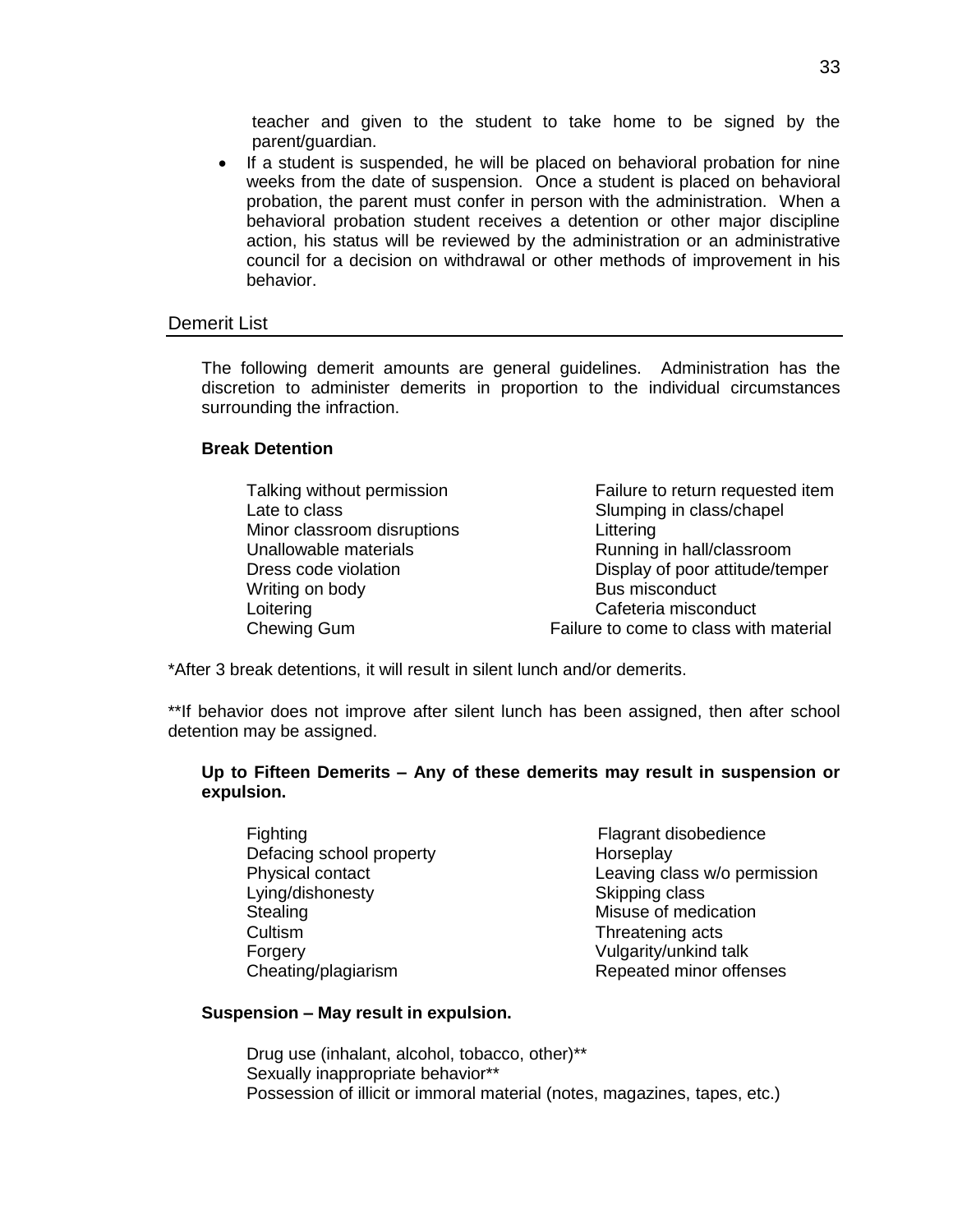### **Weapons**

\*\*Includes involvement or use on or off campus. MACA reserves the right to administer discipline for registered students at any time including summer and non-academic days.

### **Accumulation of demerits may result in the following:**

| Fifteen     | <b>One-day Suspension</b> |
|-------------|---------------------------|
| Twenty-five | <b>Two-day Suspension</b> |
| Fifty       | Expulsion                 |

The accumulation of demerits will continue throughout the semester. All demerits will be erased after the semester has ended. As stated elsewhere in the handbook, a student may be expelled at any time if his behavior is felt to be inconsistent with the philosophy of the school. In this case, expulsion may occur even without the accumulation of demerits. If a student accumulates 75 demerits in one school year, he may not be allowed to enroll the following year.

### <span id="page-33-0"></span>**Detention**

For detention, the student must serve it on the day it is assigned. A detention fee of \$5.00 may be assigned. This charge partially covers the cost of providing supervision.

During detention, various activities will be used. The student may be required to fill three standard notebook pages (front and back) by copying from a standard dictionary. Writing must be legible and the papers must be neat and organized before they will be accepted. As an alternative, the student may be required to perform various janitorial and yard work duties.

The student may not begin the assignment until he is in detention and he is told to begin by the detention supervisor.

A student who chooses to misbehave during detention will be required to serve again on the next regularly scheduled detention day.

### <span id="page-33-1"></span>**Suspension**

A student who is serving suspension will not be allowed in the classroom for the days of the suspension. He will earn a zero daily grade for each class missed.

Students serving off-campus suspensions will not be permitted on campus during regular school hours and may not attend extra-curricular functions.

### <span id="page-33-2"></span>**Expulsion**

When a student is found to be insubordinate to the policies and/or personnel of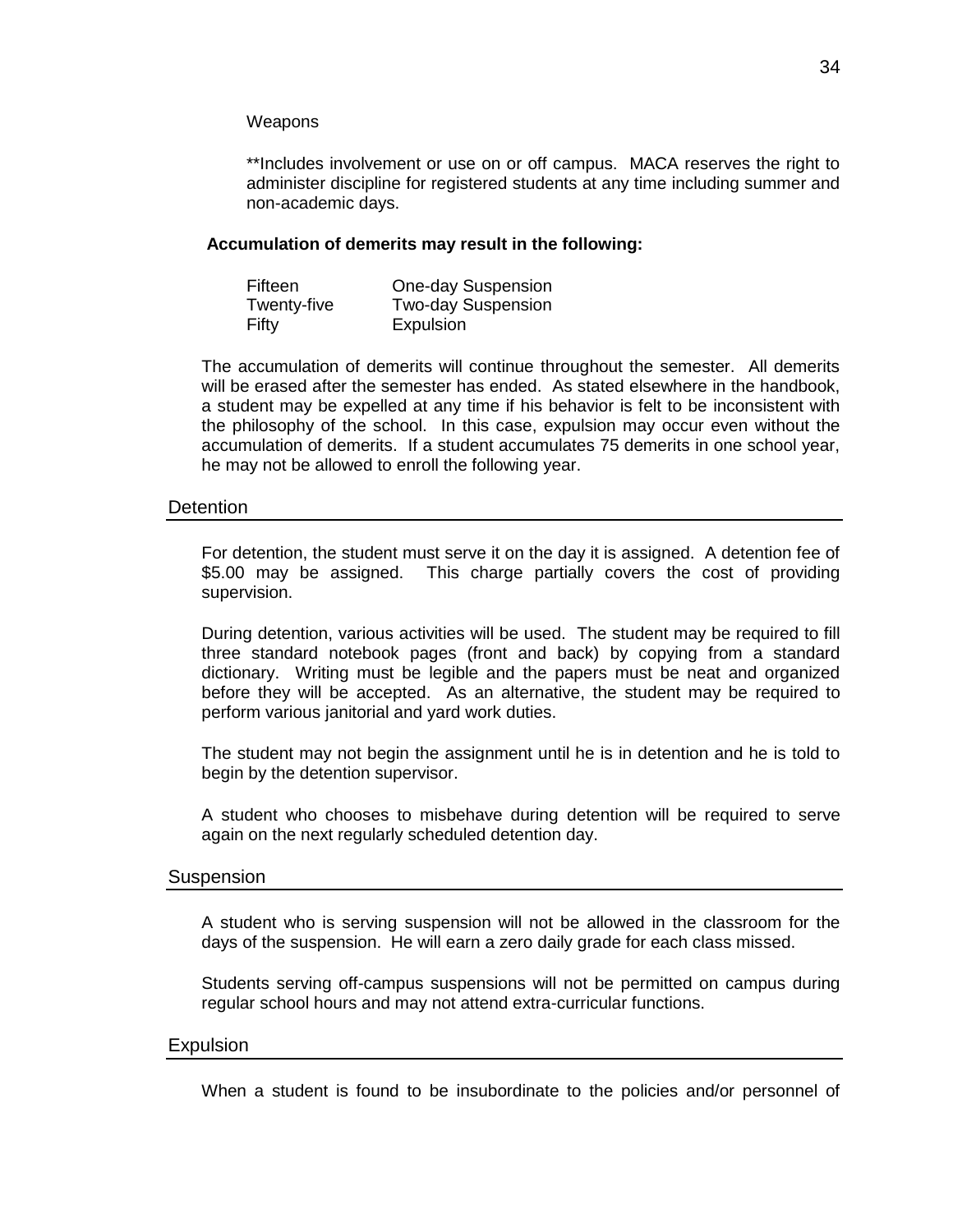MACA and is out of harmony with the ideals of the ministry and cause of Christ, the administration will meet to consider the possibility of the student being withdrawn immediately. Immediate expulsion may be expected of a student who commits certain infractions, including but not limited to the following:

- committing a felony or misdemeanor
- activities of an adult nature (i.e. getting married or engaged while a student at MACA, pregnancy, etc)
- attacking a faculty/staff member physically
- selling or distributing drugs
- second suspension offense

**STUDENTS WHO HAVE BEEN EXPELLED OR ASKED TO WITHDRAW FROM MACA ARE NOT PERMITTED TO RETURN TO THE CAMPUS OR PARTICIPATE IN THE ACTIVITIES OF MACA WITHOUT PERMISSION FROM THE ADMINISTRATION.**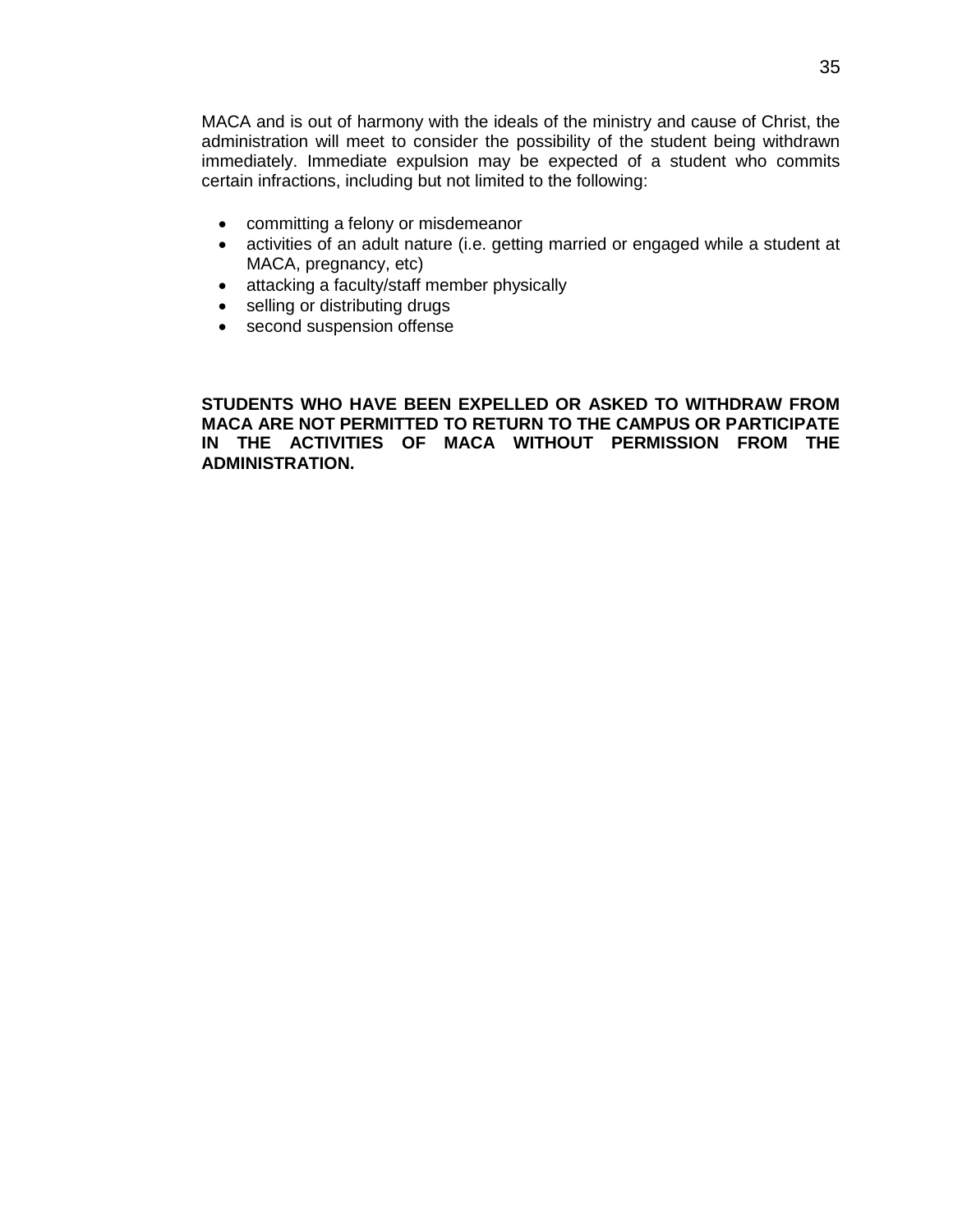# **General Policies**

### <span id="page-35-1"></span><span id="page-35-0"></span>Arrival and Departure

### **Arrival Procedures**

- Parents bringing their children to school are asked to use the designated drop-off area in front of the school to ensure the protection of all children. Please do not drop off your child behind the cafeteria or along the sides of the building. When you are in the car line or under the portico, **DO NOT park your car and leave it. If you need to come in the building, please park in the parking areas.**
- A faculty member or designee will be on duty from 7:45 a.m. until 8:05 a.m. for morning drop-off. Students will be supervised in the cafeteria until they are dismissed at 8:05 a.m. to class. **Please do not leave your child unattended anywhere on campus (including classrooms).**
- Please do not park in areas designated for visitors, office, disabled, etc.
- For the safety of our children, please put your car in **PARK** when dropping off students under the portico.

### **SPEED LIMIT WILL BE NO MORE THAN 5 MPH ANYWHERE ON SCHOOL PROPERTY.**

### **Dismissal Procedures**

- Parents are reminded to please pick up your child(ren) only at the designated pick-up area in front of the school to ensure the safety of all children.
- All students not picked up by 3:25 p.m. must go to aftercare, with resulting charges. **Students participating in extracurricular activities must go to aftercare if the parent is not waiting at the dismissal of activity. Students waiting for siblings in an extracurricular activity must report to aftercare. Students not abiding by these rules may be disciplined.**

### <span id="page-35-2"></span>Books

All textbooks are the property of MACA; however, the safe keeping of assigned books is the responsibility of the individual student to whom they are assigned. Books are required to be covered for the school year. (Students are required to have books covered by the end of the first full week of school.) Students who damage or lose books will be responsible to provide replacements according to the guidelines of the school.

### <span id="page-35-3"></span>Bus Transportation

Bus transportation will be used for field trips and sports.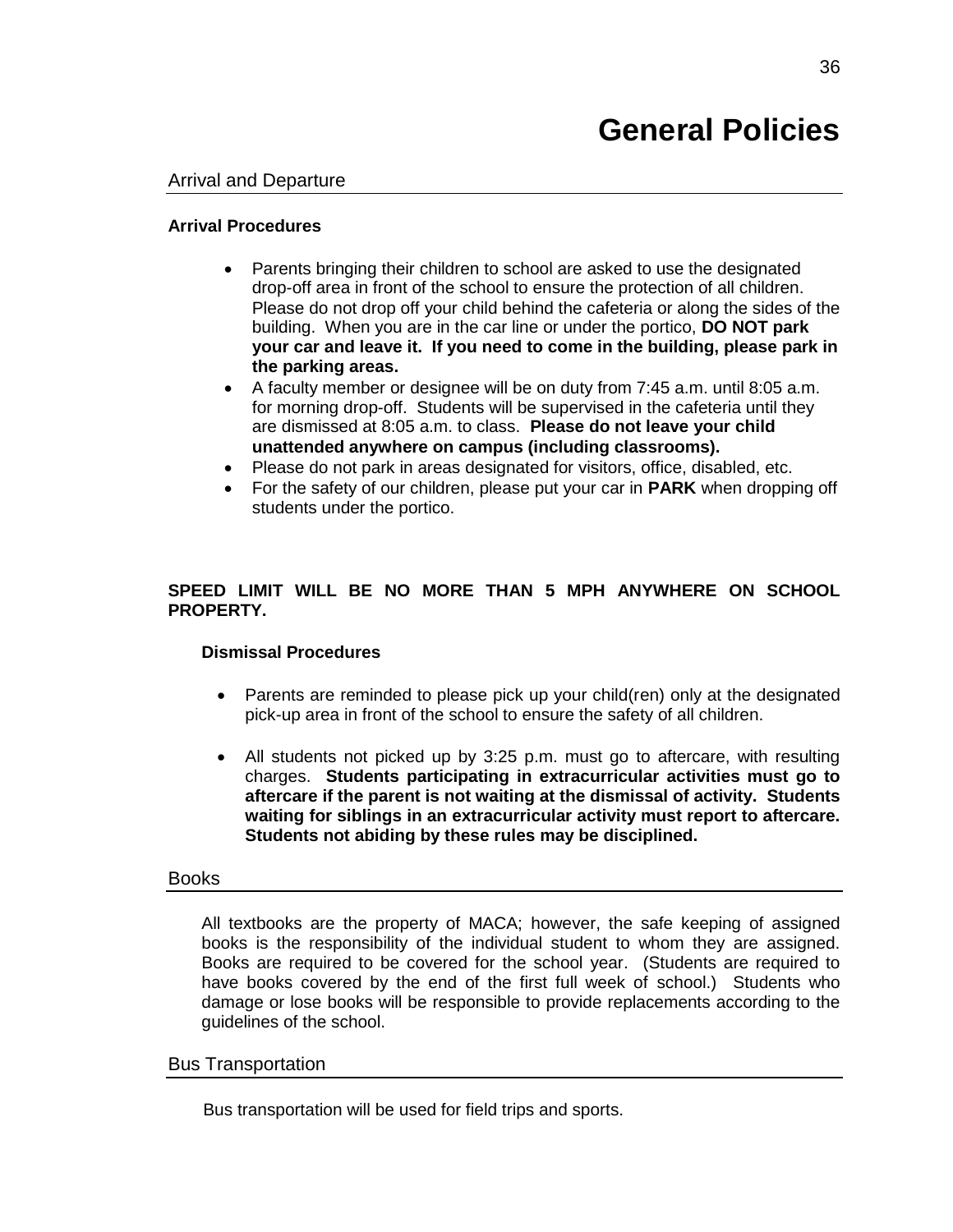Respect the bus by keeping it clean and not defacing it.

- Be courteous to fellow riders.
- Stay in your seat and keep hands and head inside the bus.
- Follow all rules set by the bus driver.

### <span id="page-36-0"></span>Chapel

Weekly chapel services will be held for all students. Your child's teacher will include chapel day and time on their schedule. Students are required to bring Bibles to Chapel. Students will be expected to enter and leave quietly, as well as to be respectful during the service. This will be a time of singing, praying, fellowship, inspiration, and challenge from the Word of God. Misbehavior will not be tolerated. Class A school uniforms are required.

### <span id="page-36-1"></span>Child Custody

The intent of MACA is to abide by existing limitations regarding parental child custody. Custody disputes which create disharmony or disruption in the school routine may result in a student being asked to withdraw by the administration.

### <span id="page-36-2"></span>Class Parties/Socials

Gatherings of MACA students under supervision of school faculty sponsors are considered school functions and are sanctioned as such. Group gatherings without such sponsorship are not sanctioned as MACA functions.

### <span id="page-36-3"></span>Computer Use Policy

The computers at MACA serve as a resource for enriching curriculum and learning objectives.

The first priority for computer use will be legitimate assignments or activities prescribed by teachers, staff, or the administration. Students are responsible for ensuring that their activities conform to MACA's standards, in obedience to biblical commands and values.

To ensure responsible computer usage, MACA has developed the following guidelines.

### **Local network activities that are not permitted:**

- Sharing of passwords or use of another person's computer account at any time
- Using obscene or inappropriate language
- Threatening the network or its integrity
- Downloading or copying program files to the network without the network administrator's permission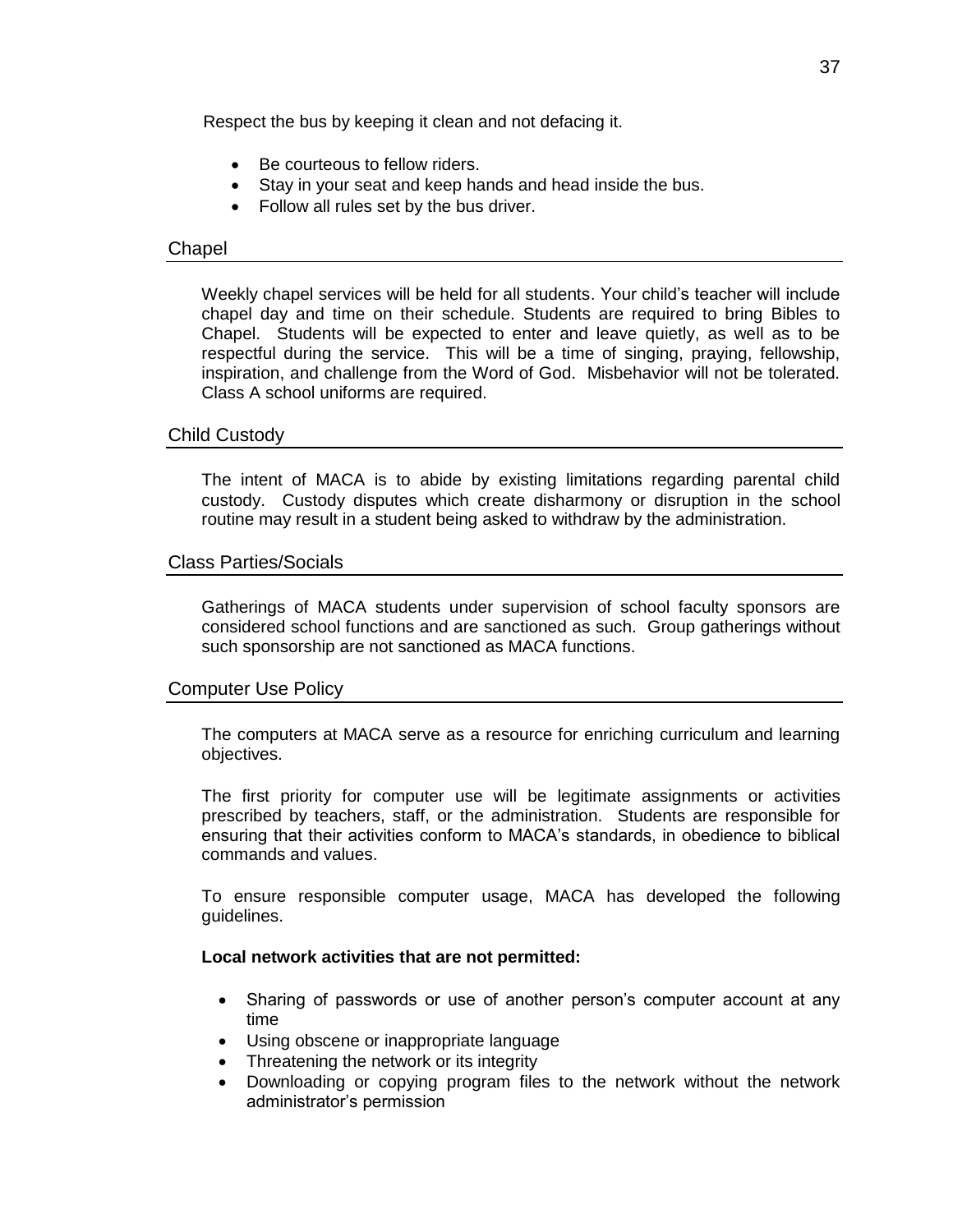Careless or wasteful use of school resources such as computer equipment, paper, and ink cartridges

### **Internet activities that are not permitted:**

- Searching for, sending, or receiving messages, pictures, articles, audio clips, or any other material, that are deemed offensive by MACA
- Unlawful copying, saving, or redistributing of copyrighted material (Users should assume material is copyrighted unless noted otherwise.)
- Subscribing to any services or ordering of any goods or services
- Sharing of the student's home address, phone number, or other information over the internet
- Playing internet games or using other interactive sites without supervised permission

Students of MACA are required to pledge that they will not be involved in any way with hacking, harassment, misrepresentation, plagiarism, or indecent material while using the computers in the school labs or classrooms. Violation of this policy may result in the loss of computer privileges, failure in the appropriate class, or possible expulsion from school. Faculty members have the right to interrupt computer usage at any time.

### **Definitions**

Hacking – An attempt to access the school network or an attempt to access another person's account or files without that person's permission. These actions are equivalent to breaking and entering and are against the law.

Harassment – Posting a message that is vulgar, demeaning, threatening or obscene either through email, newsgroups, or chat rooms

Misrepresentation – Giving out false information about oneself either through email, newsgroups, or chat rooms

Plagiarism – Copying material or paraphrasing material from the internet or any other source without giving credit to its author

Indecent material – Unsuitable images, sound files, text files, or video files as deemed so by teachers, staff, or the administration

Failure to comply with the Acceptable Computer Use Policy will result in, but is not limited to, the immediate loss of computer privileges, as well as any applicable school discipline policies and referral to law enforcement authorities where appropriate.

The school must be contacted in writing if a parent does not want his child to have internet access at school.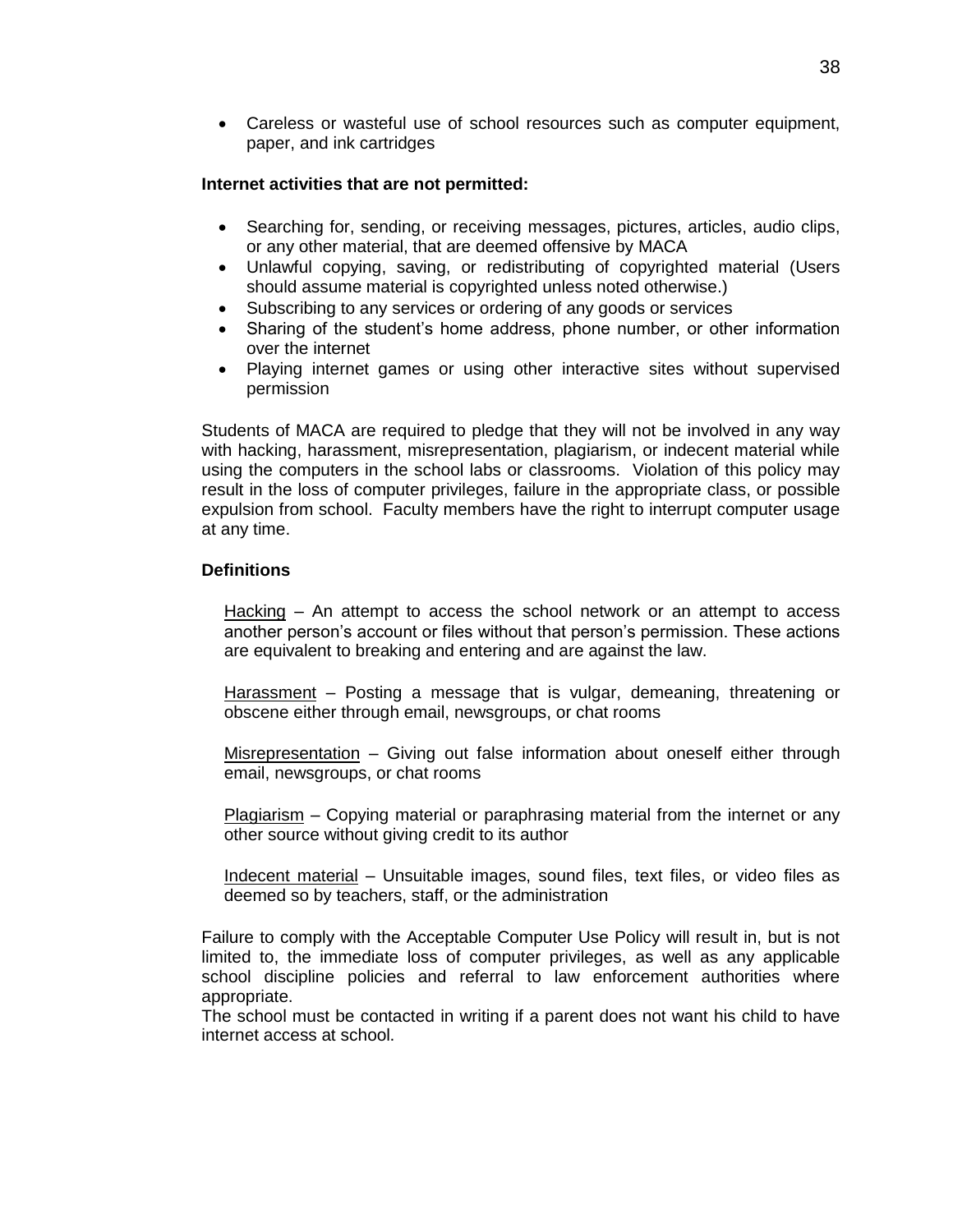### <span id="page-38-0"></span>**Complaint or Problem Procedure**

Occasionally during the course of the year, misunderstandings or problems can arise between the teacher and a student, the teacher and parent, or the parent and the school in any one of several possible areas. These conflicts are often the result of communication breakdown between those involved.

*Moreover if thy brother shall trespass against thee, go and tell him his fault between thee and him alone: if he shall hear thee, thou hast gained thy brother. But if he will not hear thee, then take with thee one or two more, that in the mouth of two or three witnesses every word may be established. And if he shall neglect to hear them, tell it unto the church: but if he neglect to hear the church, let him be unto thee as an heathen man and a publican.* (Matthew 18:15-17)

In light of the biblical mandate for conflict resolution, the parent agrees not to discuss problems that he is having with a teacher or the school with any other parent until he has followed the steps listed below.

- 1. All questions, problems, or complaints should be **brought directly to the teacher or person involved first before anyone else is involved**. All participants should be tactful and listen and remain positive in attitude.
- 2. If the situation is not cleared up at this level through direct contact, it should then be brought to the administration.
- 3. If it is not resolved at this level, the administration may present it to the chair of the School Board for consideration.
- 4. Finally, but only when all of the above steps have been taken in order and without satisfactory resolution, does the problem find its way to the School Board through written approval. The School Board will make the final decision.

### <span id="page-38-1"></span>**Deference**

We respectfully request that, out of deference to school personnel (both administrative and faculty), parents and students refrain from contacting these persons about school-related matters **on the Lord's Day, Wednesday evening prayer services, or during school-related extracurricular activities**. In order to exhibit honor and sensitivity for personnel, the school requests that parents minimize calls to faculty/staff.

### <span id="page-38-2"></span>Field Trips

Field trips may be planned during the school year. A limited number of parents may go on the field trips but should check with the teacher for appropriate dress. Both students and parents must follow the conduct policies of the school. Parents acting as chaperones will be responsible for more than their own child. Students must stay with assigned chaperones from the beginning until the end of the field trip and may not change chaperone groups for any reason. Chaperones must attend the **entire**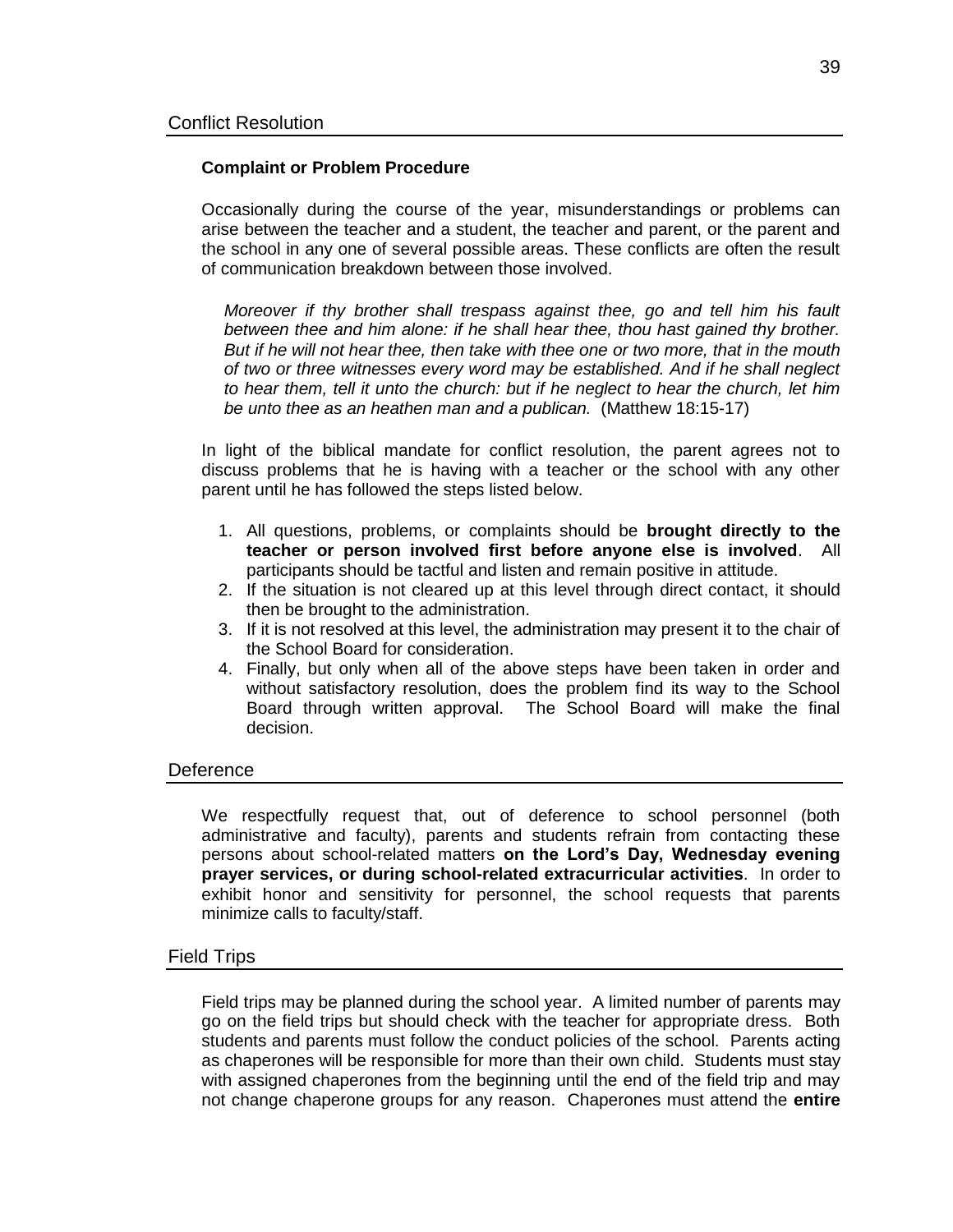field trip. Students may only leave a trip once their parent has signed them out with the teacher. No siblings will be allowed on the field trip.

Students not attending the field trip will be assigned class work and placed in another class for the duration of the field trip. **Students who choose to stay home during the field trip will receive an unexcused absence.** Students are responsible to make-up all missed class assignments and may be asked to turn in assignments prior to leaving for the designated field trip.

### <span id="page-39-0"></span>Exams/Exemption Policy

Students in Grades 7-12 take semester exams. Parents are asked to avoid scheduling trips or activities or requesting students to be absent during exams since such absences could potentially interfere with student academic performance. Students who are unable to take exams at the regularly scheduled time will receive a "0" for the work missed, and if unable to complete the makeup work prior to the issuance of the report card, will receive a grade in that course reflective of that average. The student will be granted the opportunity to make up the missed exam; however, the work must be completed within the approved and acceptable time limitations. As a reminder to families, students missing school during the days of exams are required to take the test in a different environment and under different circumstances which often include (for equity purposes) a different test as well. Avoiding absences during the review and exam week will generally improve the student's chance of achieving a higher test score.

### **Final Exam Exemption Policy**

Students in grades 7-12 will be exempt from exams at the end of the final semester if they meet the following criteria:

- 1. A student must be receiving an "A" in the class for fourth quarter.
- 2. A student must be receiving an "A" in the class for the first and second semesters.
- 3. A student must not be absent more than 3 days a semester.
- 4. A student must not have received any demerits or in/out of school suspensions.
- 5. A student must return the **Exam Exemption** form to the teacher before the exam.
- 6. All ACCEL students are required to take the exams.

Students must attend all first semester exams. Exempt students are not required to attend classes during the second semester exam week.

### <span id="page-39-1"></span>Fire/Emergency Evacuation Drills

Fire drills are held each month during the school year. Each drill is to be conducted in a safe and serious manner. Room evacuation signs are posted in each room listing a primary as well as a secondary evacuation route. Teachers will instruct students on proper fire drill procedures.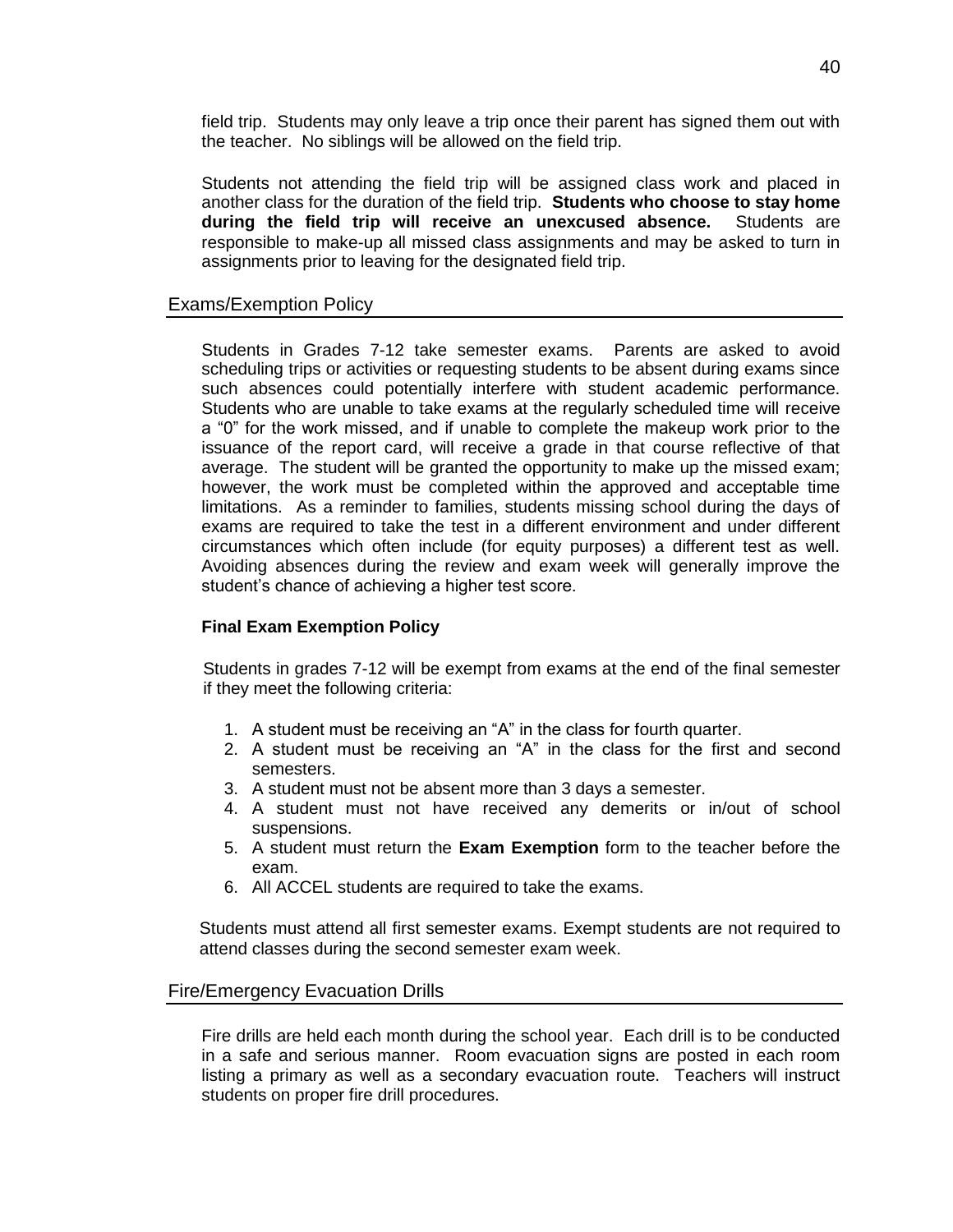### <span id="page-40-0"></span>Environmental, Police and Medical Emergencies

MACA has a comprehensive risk management plan distributed to all employees that details specific action to be taken for situations involving environmental, police or medical emergencies. This plan includes a comprehensive list of emergency personnel and contact information for surrounding counties as well as state-wide authorities. Copies of the **Safety Management and Security Procedures** are available from the school office or from the administration.

### <span id="page-40-1"></span>Fundraising/Solicitation

Only those fundraising activities approved by the administration in accordance with board policy will be permitted. Fund-raising projects, held on the school property, are ordinarily conducted during the school day. No fundraising by non-school groups will be approved by the administration.

Personal solicitation or advertising at the school is prohibited. Only those events or activities approved by the administration may be promoted. Due to the enormous number of church activities, generally those notices are only posted in the school work room. Individual students are not to solicit donations or raise money for other causes or institutions while at school, on school premises, or at school events.

### <span id="page-40-2"></span>**Harassment**

Mountain Area Christian Academy is committed to providing an environment that is free of discrimination and unlawful harassment. Any statements, actions, words, jokes, or comments based on an individual's sex, race, ethnicity, age, religion, or any other legally protected characteristic, which constitutes harassment, will not be tolerated.

Sexual harassment (both overt and subtle) is a form of misconduct that is demeaning to another person, undermines the integrity of the relationship, and is strictly prohibited.

Any student who wants to report an incident of sexual or other unlawful harassment should promptly report the matter to the Administrator, who will handle the matter in a timely and confidential manner. The report will be kept confidential or limited to the individuals involved in resolving the situation. Students can raise concerns and make reports without fear of reprisal.

Anyone engaging in sexual or other unlawful harassment will be subject to disciplinary action.

### <span id="page-40-3"></span>Lockers

Each student in Grades 7-12 is assigned locker space. Lockers are each student's own responsibility. Lockers are to be neat at all times. Locker decorations (with the exception of customary school spirit items) are limited to the interior only, and all decorations are to be kept tasteful and consistent with our school's philosophy and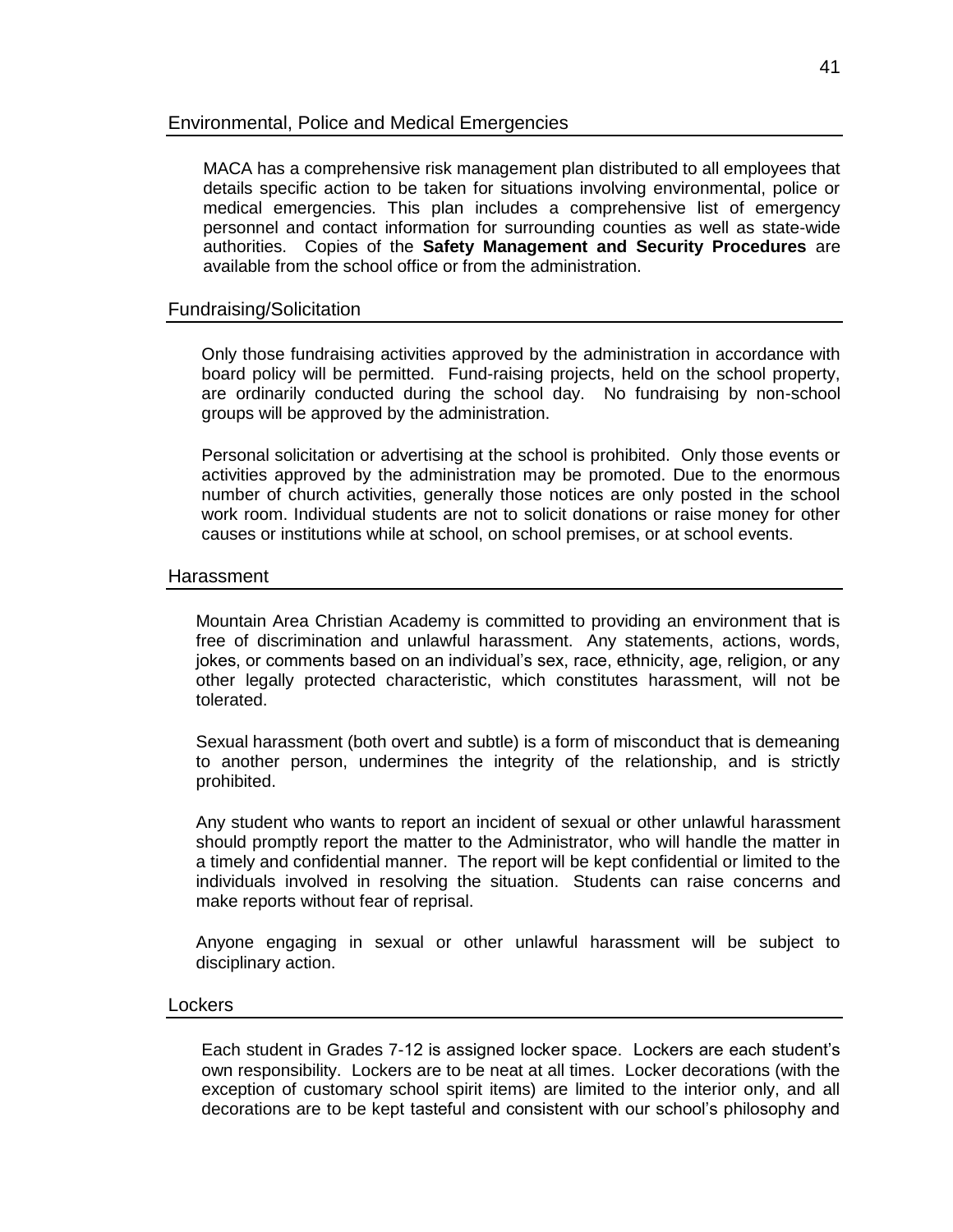teaching. Students are not to divulge lock combinations to other students. No student's locker is to be opened by another student. Only locks provided by the school office may be used. The administration reserves the right to open and check student lockers at any time. Lost locks will result in a mandatory replacement fee of \$8.00.

### <span id="page-41-0"></span>Lost and Found

The school is not responsible for lost items. We urge parents to write their child's name on clothing and personal articles to help in the proper return of misplaced items. Items that have been found will be turned into the lost-and-found at the school office. To encourage responsibility, there is a 25¢ retrieval fee for students. Items not claimed by the end of each month will be given to a local charity.

### <span id="page-41-1"></span>Lunch Program

Students may bring their own lunch to school and may purchase cold drinks to go along with their lunch. Lunches are also available for purchase. Monthly menus are provided in the office or on our website. Milk (various flavors) will also be available for purchase on a daily basis.

If a student's lunch is forgotten, it must be brought to the school office (not the child's classroom); or the school will provide the student a lunch, and the parents will be charged.

### <span id="page-41-2"></span>Medicine

The office may administer medication provided that **all** of the following requirements are met:

A written authorization form, **Permission to Dispense Medication during School Hours**, must be signed by the student's parent to allow the office to administer Tylenol or Ibuprofen.

Over-the-counter (OTC) medications other than the school provided Tylenol and Ibuprofen may be administered provided the medication is in its original container with a sheet containing the child's name, name of medication, and instructions. The medication and instructions must be sent in a clean zip-lock bag and a **Request for Medication to Be Dispensed during School Hours** form must be completed and kept on file in the school office.

For prescriptions, the medicine must be in its original pharmaceutical container, clearly labeled as to the name of the student, the name of the medication, the appropriate dosage and times for dosage. A **Request for Medication to Be Dispensed during School Hours** form must be completed and on file.

Self-administration of asthma medication is defined as "a student's discretionary use of asthma medication prescribed for him." A student who has asthma may possess and use his asthma medication as prescribed while at school, at a school sponsored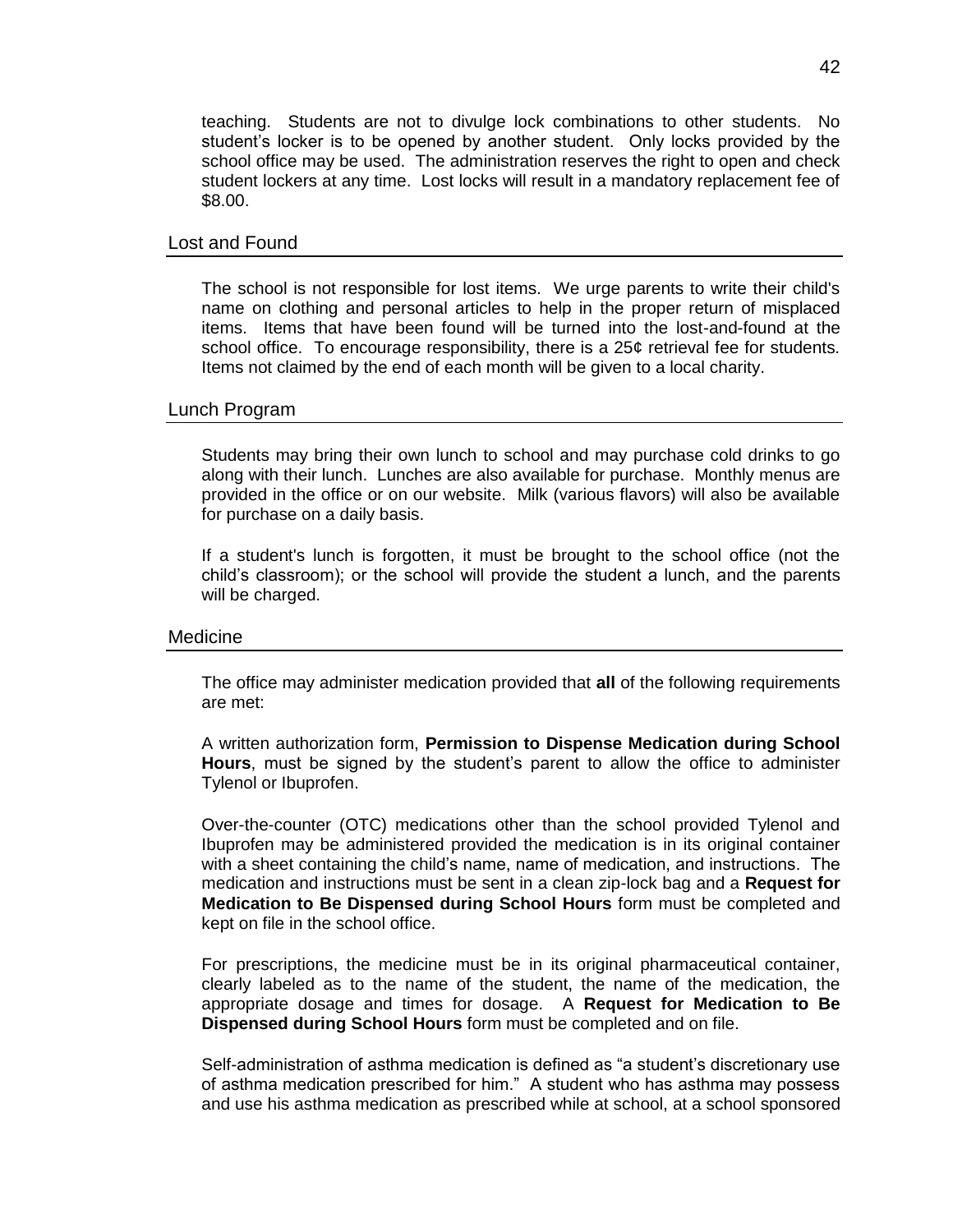activity, while under the supervision of school personnel, or while in before-school or after-school care on school-operated property.

The office shall keep written documentation of medication administered. Any medications given for a period of over 20 days (over-the-counter or prescription) must have a signed release form from the doctor and parent with specific instructions included.

School personnel shall **not** provide students with **any** medication except as authorized by this policy.

### <span id="page-42-0"></span>Parent/Board Communication Policy

The administrator serves as the liaison between the school board and parents. Communication with the board must be handled through the administrator. If the communication directly involves the administrator, a letter should be written to the chairman of the school board concerning the matter. Further direction regarding communication with the board may be given by the administrator. These procedures have been set up to safeguard the time of our board members (who serve as volunteers) and to deal with matters most effectively.

### <span id="page-42-1"></span>Parent/School Communication Policy

Teachers and staff are at MACA as a ministry to the Lord and because of their love for the children who will become leaders of the next generation. We all wish to improve and be the best we can be for the Lord. However, none of us can be all things to all people. Try as we might, we've found that we can't make everyone happy all the time.

We want parents and students who want to be part of MACA to be involved in an active way. God has given parents the responsibility to educate their children. MACA considers it a privilege and an awesome responsibility when parents choose to trust MACA in sharing that responsibility.

We can all work together to make the education experience better for our children. We welcome your comments on how we can improve when those comments are given in a spirit of love and concern.

If we have made a mistake, we'll do our best to correct it. When parents feel that we are not meeting the needs of the family or do not agree with the school's position, it is up to the parents to decide what's best for their children.

Teachers and staff will not meet with or discuss with parents any situation when the discussion begins with "if you don't (or if MACA doesn't) do this, we're going to withdraw our children." We understand that parents always have that choice.

### <span id="page-42-2"></span>Parent/Teacher Conferences and Fellowships

MACA believes that God has given the responsibility for a child's education to his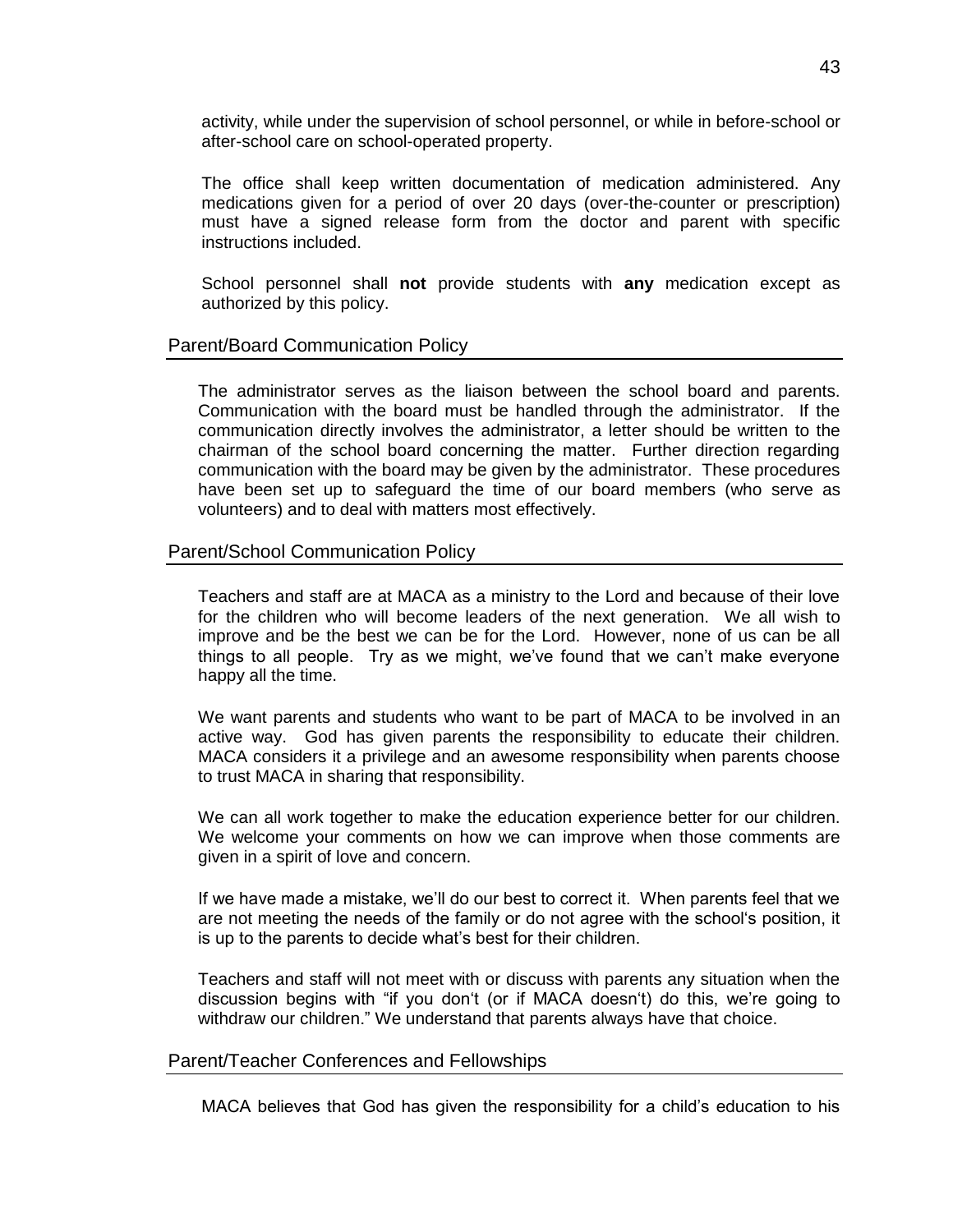parents. As a school, MACA serves to assist parents in this task. In order to support the education process and be an encouragement to the student, parents are asked to take an active part in the MACA program. As in any activity that a child undertakes, the interest and involvement of parents have a tremendous positive influence on the child's performance.

At least one parent is expected to attend all regularly scheduled Parent/Teacher meetings, appropriate orientations, open houses, and any other specially called meetings affecting their child

### <span id="page-43-0"></span>Physical Education

### **Physical Education Requirements**

- Grades 6-8: Required--no student will be allowed to miss these years unless prior permission has been obtained from the administration.
- Grades 9-12: One year required--the student is required to take a physical education/health class one year to fulfill graduation requirements.

### **Participation Limitations**

- A written note must be brought from home by the student in order to be excused from active participation. If exemption is requested for more than one class period, a doctor's certification and excuse will be required.
- All notes should contain the following information: student's name, type of illness, and parental signature.
- If a student is under doctor's care, and/or has been to the doctor during the illness, please have the doctor write an excuse indicating the illness.
- PE uniforms are a daily requirement for every student. A doctor's note or medical excuse relieves the student from the uniform requirement as well as active participation for the designated time.

### <span id="page-43-1"></span>**Pledges**

Pledges to the flag of the United States of America, to the Christian flag, and to the Bible should be memorized and recited at the appropriate times by all students at every grade level to demonstrate the student's love and appreciation for the Bible, our Savior, and our country. Therefore, each student should be grateful for the opportunity and responsibility to recite these pledges daily.

Each student is expected to stand attentively, face the appropriate flag or Bible, place his right hand over his heart, and repeat the pledges to the Bible, the Christian flag, and the American flag with his class at the beginning of each school day. Students who are new to MACA should memorize the three pledges promptly.

### *Pledge of Allegiance to the Flag of the United States of America*

I pledge allegiance to the flag of the United States of America, and to the republic for which it stands, one nation under God, indivisible, with liberty and justice for all.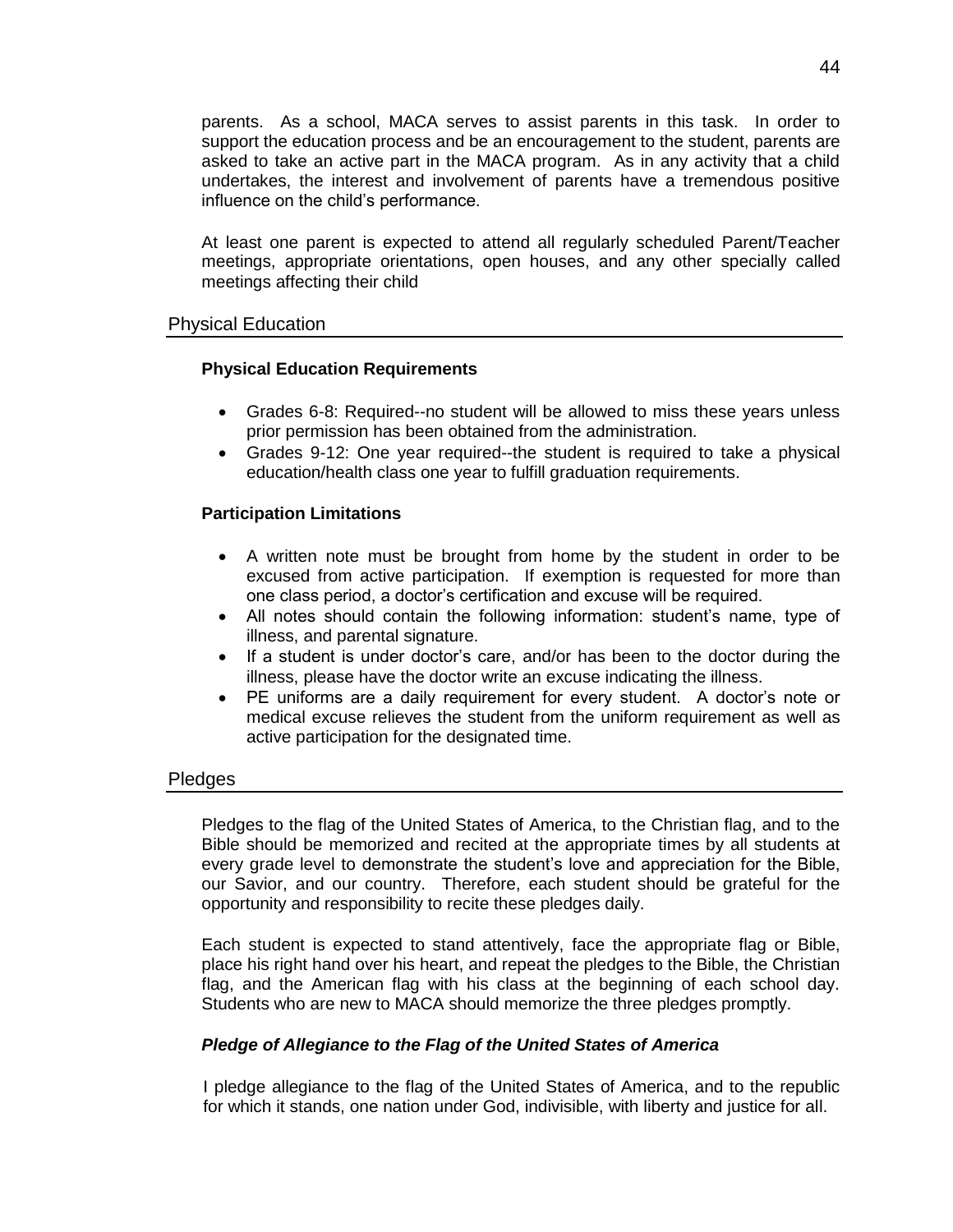### *Pledge to the Christian Flag*

I pledge allegiance to the Christian flag, and to the Savior for whose kingdom it stands...one Savior, crucified, buried, risen, and coming again, with life and liberty for all who believe.

### *Pledge to the Bible*

I pledge allegiance to the Bible, God's Holy Word, and will make it a lamp unto my feet, a light unto my path, and will hide its words in my heart, that I might not sin against God.

### <span id="page-44-0"></span>Searches

The administration reserves the right to perform random desk or locker searches and to open and check book bags, purses, or other similarly concealed containers that a student brings onto the school property.

### <span id="page-44-1"></span>Student Drivers

Senior high students who are properly licensed drivers may be permitted to drive to school. Permission forms must be filled out in their entirety and turned in to the office before the student's driving privilege will be granted. A copy of the student's driver license and insurance card must be attached to the permission form. Violation of the school's driving policies may result in suspension of this senior student privilege.

Student drivers are **not** permitted to go to their cars during the school day without administrative permission.

Because MACA has a closed school day policy, no student is permitted to leave school premises during normal school hours unless involved in an activity under the direct supervision of MACA.

### <span id="page-44-2"></span>Student Illness/Injuries

When a student is ill, he is sent to the office. The office personnel will take the student's temperature and contact the parent/guardian if necessary. Students cannot attend school with a fever or when suffering from any contagious illness. A student should be free of fever for twenty-four hours before returning to school.

Accidents on school premises or while under school supervision are documented using an **Accident Report Form**. This form details the circumstances and extent of the accident and is signed by the student, parent and administration. Parents are notified in the case of student injury/accident unless the injury is minor and requires no extraordinary care or attention. Any student who has a head injury will bring home a head injury protocol form for their parents.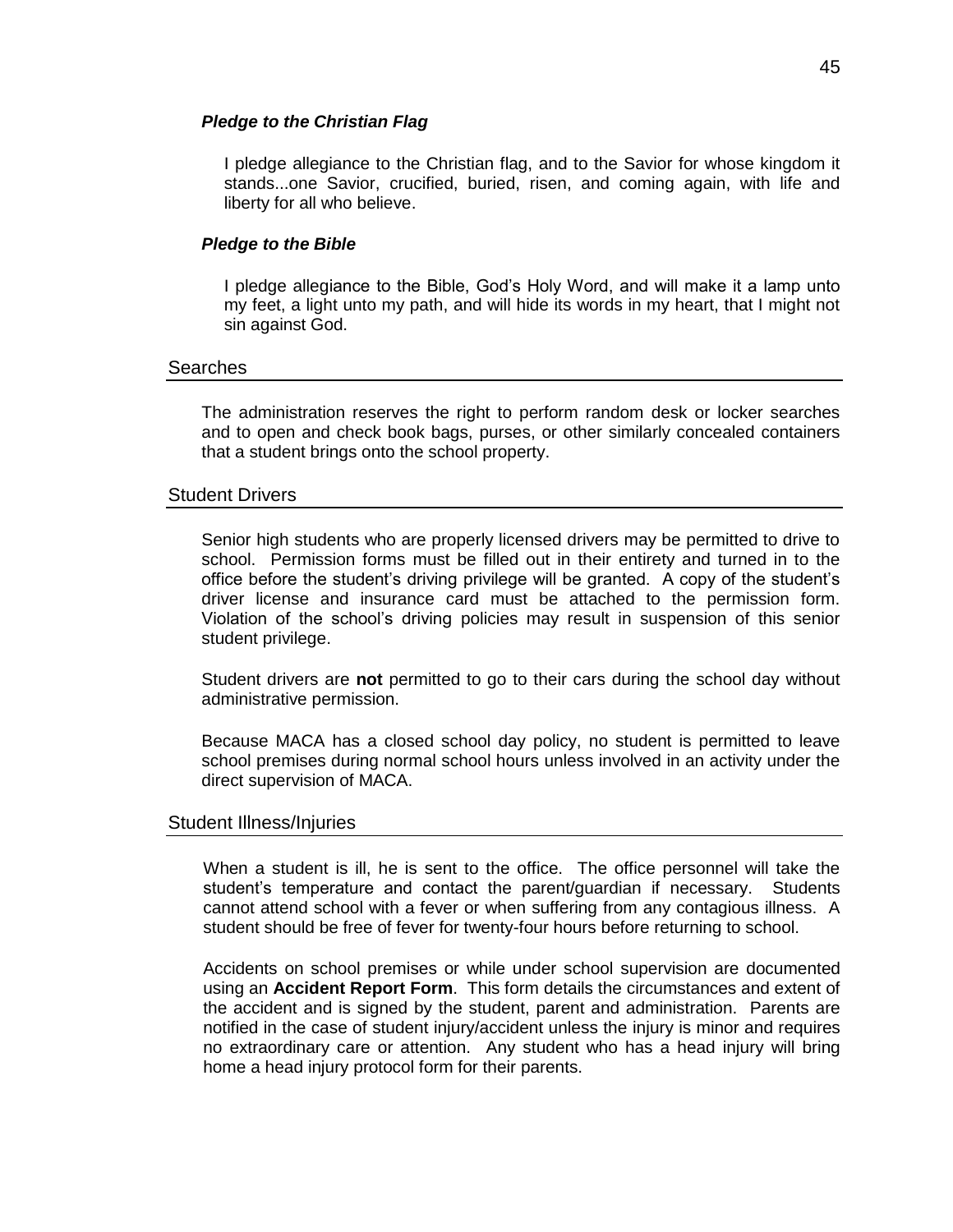<span id="page-45-0"></span>**Parents are requested not to call students during school hours.** In case of emergency, a message may be left with the school office and then delivered to the student. Students will not be called out of class to return calls.

**To teach responsibility, students are not allowed to call home for forgotten items.**

Telephones are used for school business only. Students may use the telephone with teacher and/or office permission to notify their ride if an after school activity has a time change or has been cancelled.

Elementary students are not permitted to bring cell phones on campus.

High school students may bring cell phones to school, but these must be kept in their backpacks in their lockers at all times. Disciplinary action will be taken if the cell phone is found or used in a classroom.

### <span id="page-45-1"></span>**Volunteers**

MACA encourages volunteers to serve as room mothers/fathers, work on ball fields, tutor students, assist with class parties and trips, serve in the cafeteria, and assist the school staff in a variety of ways.

Any volunteer positions with MACA by immediate family members of a student can be approved by administrator, any non-family volunteer must be approved by the administrator AND the Board, after completion and submission of the volunteer application, review of criminal background check, and explanation of duties to be performed.

In order to provide good communication and to help the school as a whole move forward together, the following guidelines are established:

- 1. MACA has assigned a lead teacher to each class. All of the activities involving those students must be approved by the lead teacher. The job of the volunteers and aides is to assist the teacher in accomplishing the objectives of the class.
- 2. Volunteers and aides that work in the classroom and/or with the students are doing so under the direction of the lead teacher.
- 3. Since the lead teacher has overall responsibility for the students, communication with parents is the responsibility of the teacher. Therefore, parent-teacher conferences and all written communication must be reviewed and approved by the teacher.
- 4. Anyone who works at MACA, even on a volunteer basis, is seen by the community as part of the school. Therefore, volunteers should realize that wherever they are they are representatives of the school and should at all times maintain the philosophy and standards of MACA.
- 5. Volunteers and aides that work in the classroom, the office area, or cafeteria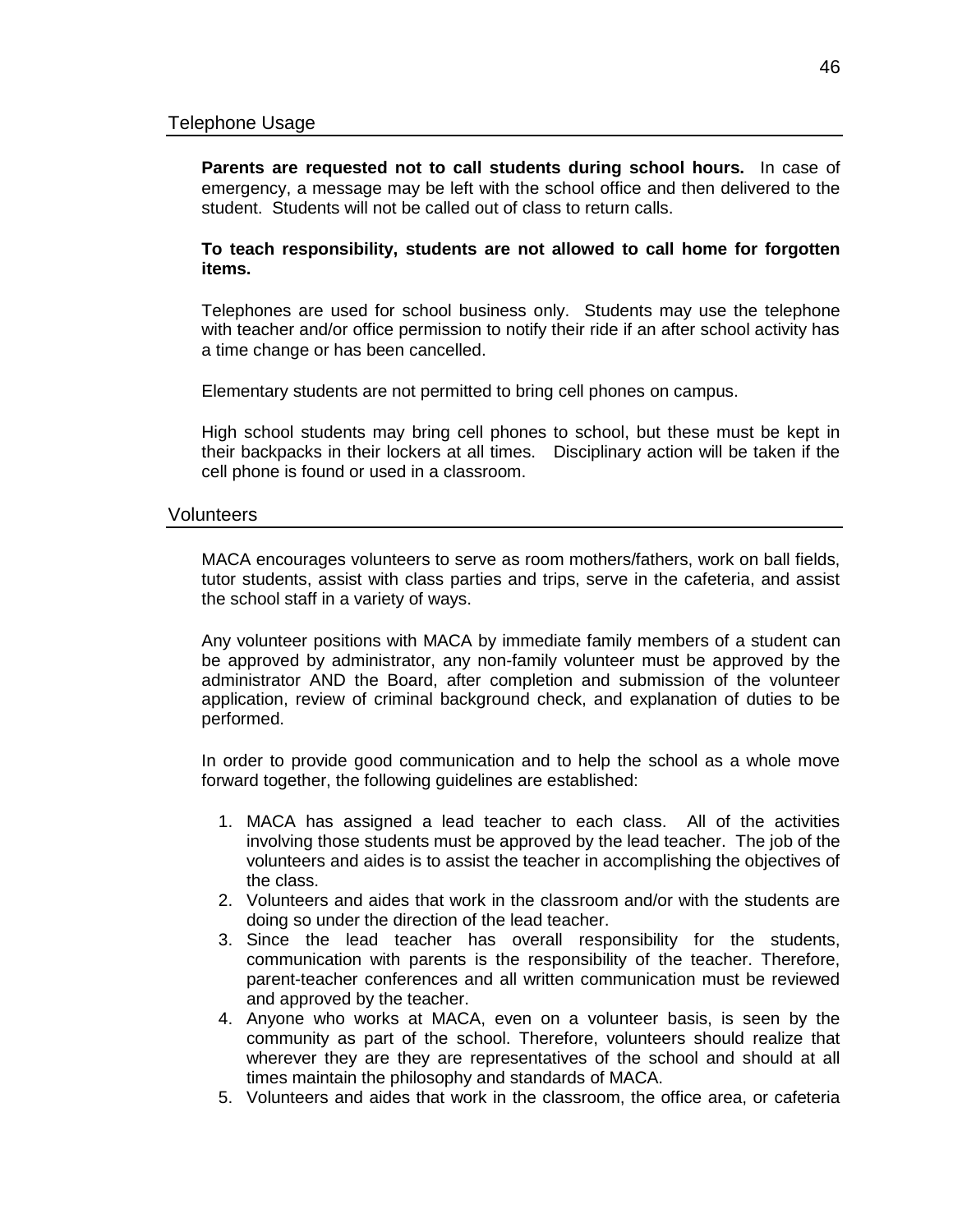should dress in an appropriate, professional manner. They are asked to refrain from shorts, short skirts, spandex, tight-fitting pants/jeans, low cut shirts and tank tops.

- 6. All regular volunteers are asked to view the child abuse protocol video and have a background check done through the MACA office.
- 7. Each volunteer must sign in at the office and wear a visitor's badge even when volunteering on a regular basis.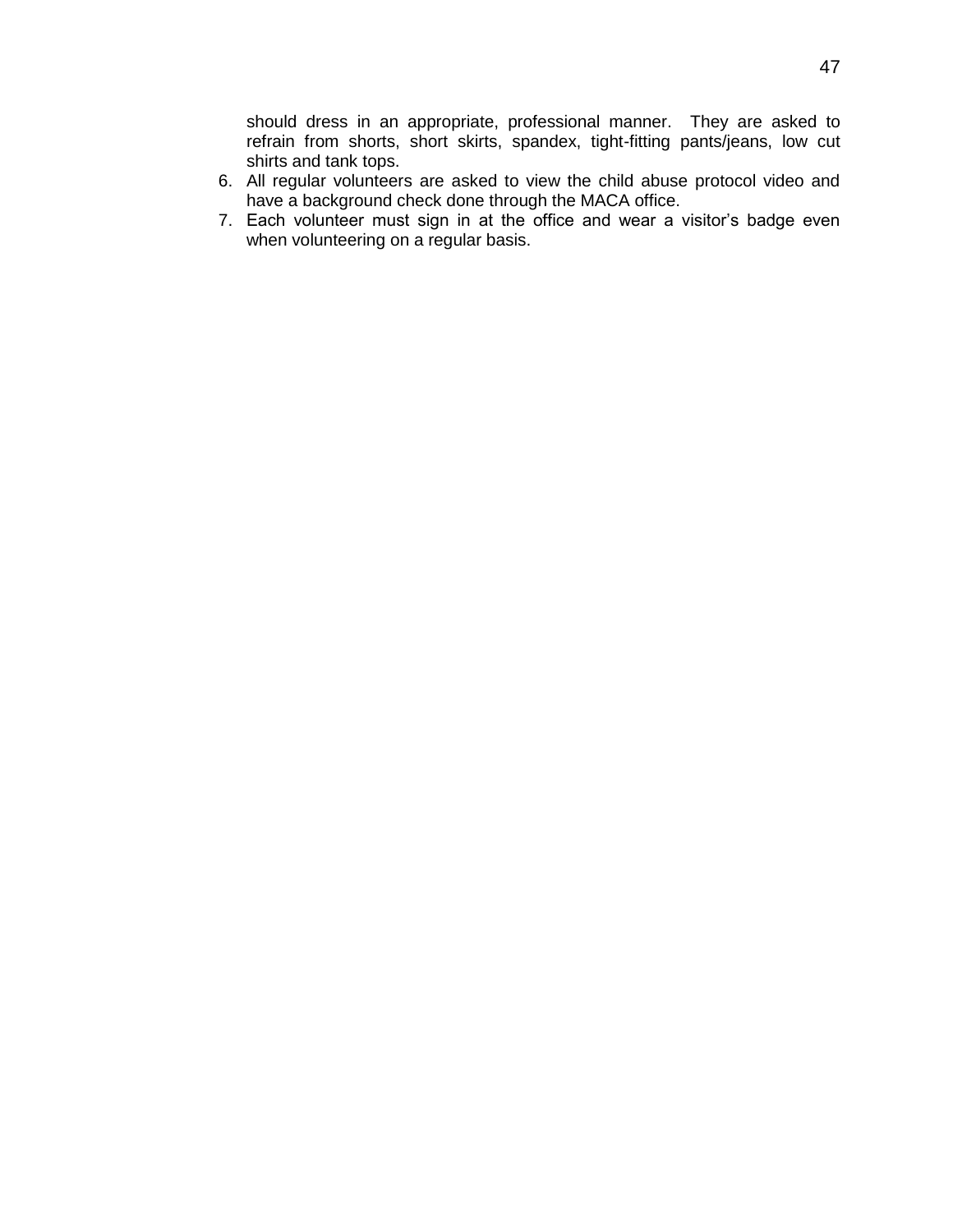# **Finances**

<span id="page-47-0"></span>A parent's account is a binding financial obligation. The parent's total agreement and support of that obligation is expected. Enrollment at MACA is a privilege. As good stewards of what God has entrusted to the school's care and in order for MACA to operate to its fullest potential, it is critical that MACA pays its bills promptly to protect its good name and Christian witness in the marketplace. Therefore, it is equally critical that parents make timely payments in accordance with MACA procedures.

### <span id="page-47-1"></span>**Tuition**

Details regarding tuition are found on the **Financial Information** sheet.

Should a student be voluntarily or involuntarily withdrawn, tuition is due until formal written notice is presented to the school office. A **Student Withdrawal Form** is available upon request from the school office.

#### <span id="page-47-2"></span>Fees

In addition to tuition, various fees are due at different points during a student's enrollment at MACA. Please refer to the **Financial Information** sheet for details.

### **Account Payment**

All account balances are due the first of each month. Parents/guardians are responsible for the payment of the account. MACA will not bill third parties.

### <span id="page-47-3"></span>Tuition Adjustments

Students enrolling before October 1 are charged full tuition. For students enrolling later in the school year, tuition is adjusted as follows:

#### Students enrolling

| October  | $1 - 31$ | <b>Less 10%</b> |
|----------|----------|-----------------|
| November | $1 - 30$ | <b>Less 20%</b> |
| December | $1 - 31$ | <b>Less 30%</b> |
| January  | $1 - 31$ | <b>Less 40%</b> |
| February | $1 - 28$ | <b>Less 50%</b> |
| March    | $1 - 31$ | Less $60%$      |
| April    | $1 - 30$ | <b>Less 70%</b> |
| May      | $1 - 31$ | <b>Less 80%</b> |
|          |          |                 |

### <span id="page-47-4"></span>Delinquent Payments

MACA recognizes that difficulties arise from time to time which may hinder prompt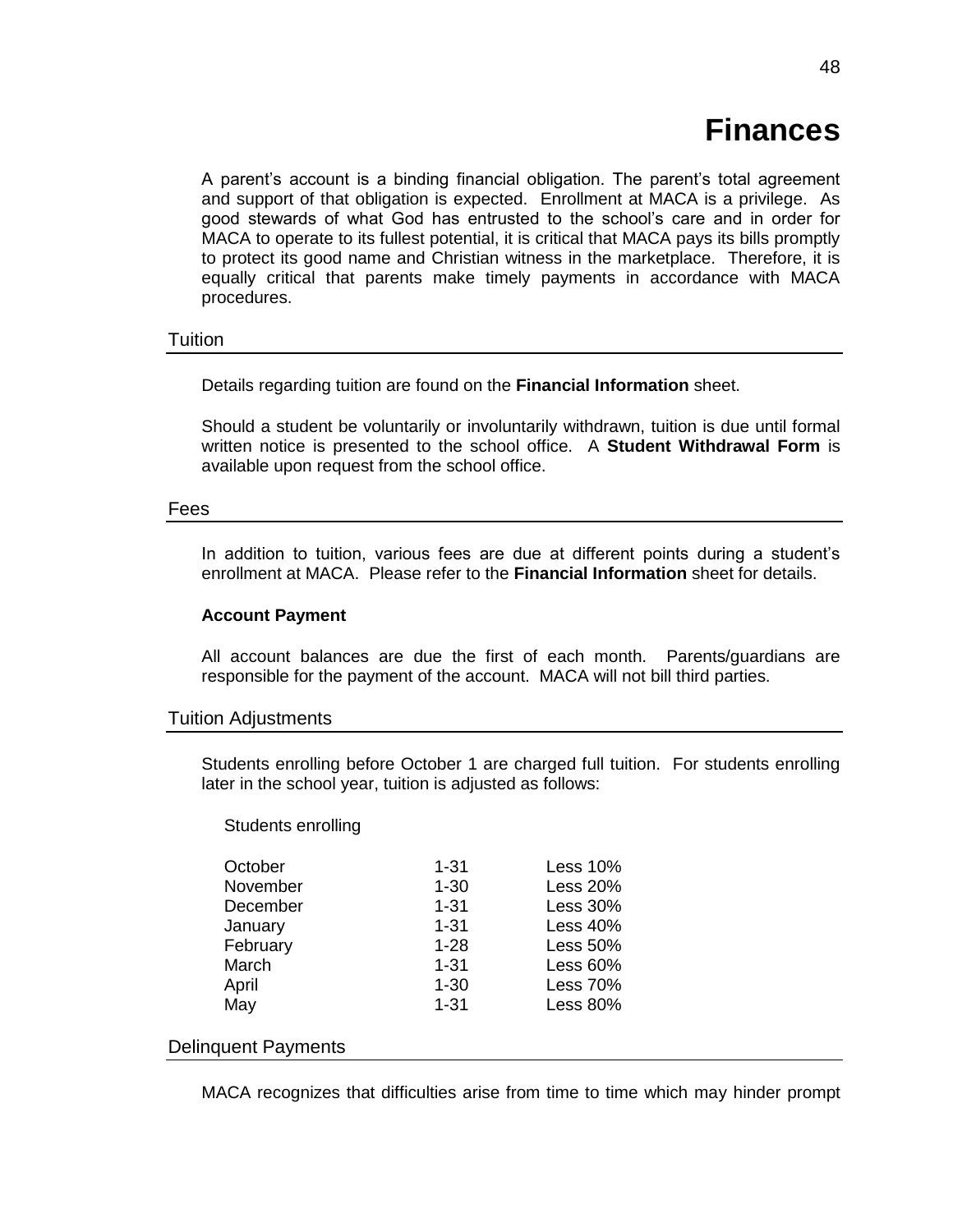payments. A five day grace period is provided. After the fifth of the month, a \$30.00 late fee will be charged. Adjustments in payment due dates are not made under any circumstances. Should a parent's pay periods not coincide with MACA billing dates, the parent will need to make arrangements so that payment can be made according to the stated schedule. Addresses and telephone numbers must be current in the MACA office. Failure on the parent's part to promptly notify the school office of a change does not mean he no longer has the responsibility of the financial obligations outlined here.

A delinquent payment notice is mailed only in the event the account is past due. Any account that becomes past due by 30 days will result in the immediate financial suspension of the student. Should the student be present on the suspension day, the parent will be contacted that day and asked to pick up the student and keep the child at home until the account is made current. The child may return to MACA when the account is made current.

Any delinquent account balance (which may include amounts due for withdrawn students) will affect all MACA students in that family regarding financial suspension, withdrawal, etc. Should the account become 60 days past due, the student is automatically withdrawn from the roll. The total balance of the account is due at that time. All school records are held until the account has a zero balance.

### <span id="page-48-0"></span>Refunds

Refunds are given only for accounts that are paid in full, whether a child is voluntarily or involuntarily withdrawn. In order to receive a refund, formal written notice must be given to MACA at time of withdrawal. **Tuition remains due until formal written notice is received in the school office**. All refunds will be mailed.

### **Refunds are based on this schedule:**

| <b>Formal Written Notice Received</b> |          | <b>Refunded</b> |
|---------------------------------------|----------|-----------------|
| August                                | 1-31     | 90%             |
| September                             | $1 - 30$ | 80%             |
| October                               | $1 - 31$ | 70%             |
| November                              | $1 - 30$ | 60%             |
| December                              | $1 - 31$ | 50%             |
| January                               | $1 - 31$ | 40%             |
| February                              | $1 - 28$ | 30%             |
| March                                 | $1 - 31$ | 20%             |
| April                                 | $1 - 30$ | 10%             |
|                                       |          |                 |

If withdrawal occurs on or after May 1, no refund is given.

Any outstanding balance will be deducted from the refund. All school records of the withdrawn student will be held in the school office until the account is cleared and all curriculum items and/or library books are returned. No refunds will be given for prepaid after-care.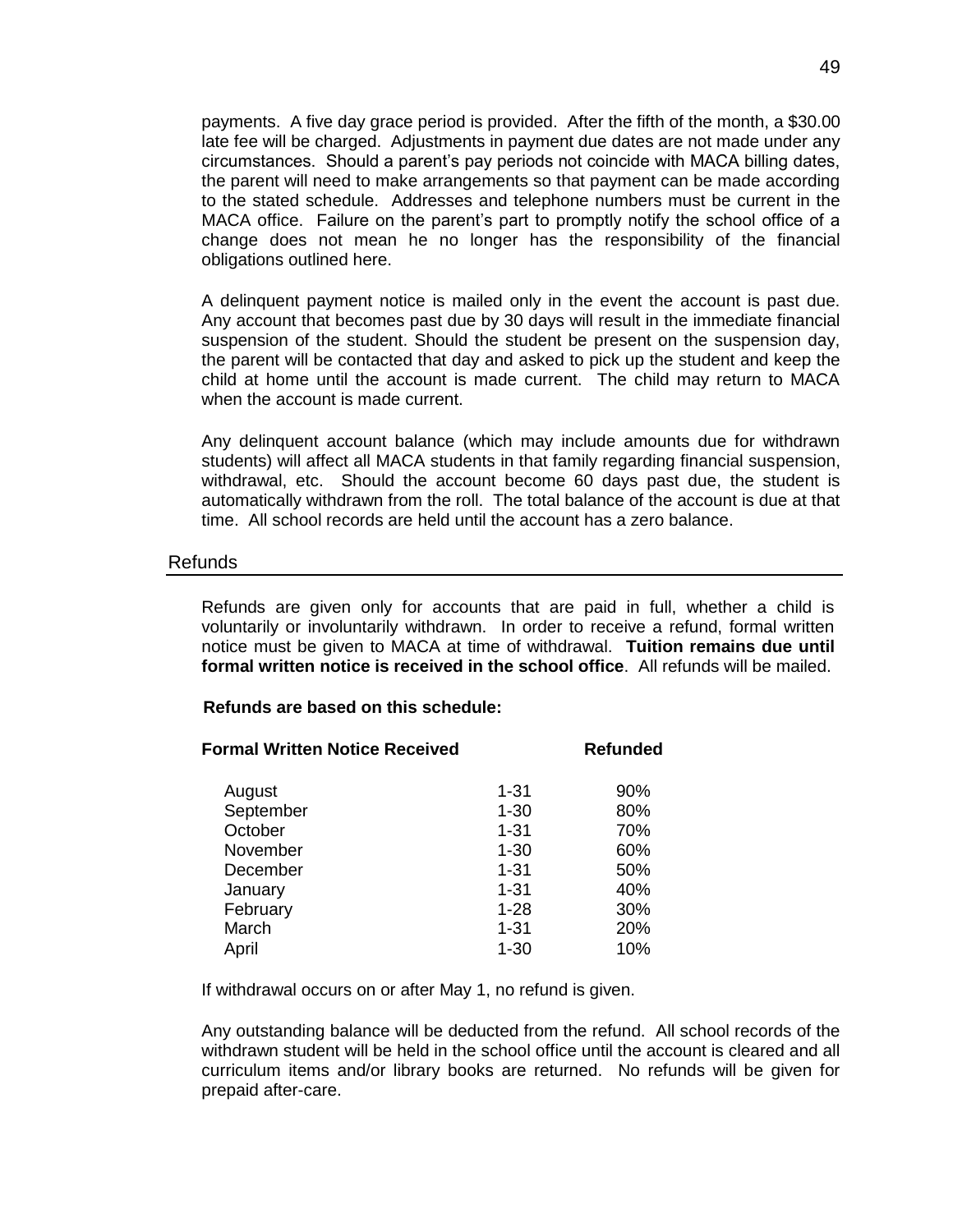<span id="page-49-0"></span>Lost or damaged curriculum must be replaced at the expense of the parents. Damage to school property by a student or parent must be repaired and paid for at the parent's expense. Minimum fee for damage to the school property is \$50.00.

### <span id="page-49-1"></span>Other Financial Procedures

MACA does not provide statements for tax purposes. It is the responsibility of the parents to keep records of all childcare expenses for the year. A tax ID number can be provided upon request.

Credits posted to an account may not be applied to any non-billed items, i.e. field trips, pictures, club fees, or any other item paid for at MACA that is not listed above. Credit posted to one family's account may not be applied to another family's account.

### <span id="page-49-2"></span>**Withdrawals**

Student withdrawals from MACA are handled through the school office. Requests to withdraw must be in writing. Telephone withdrawals cannot be accepted. A **Student Withdrawal Form** or a letter stating the reason for withdrawal must be submitted by the parents. Should the school cease operation; administrative staff will remain on campus for 30 days, until all academic records have been forwarded to the school of choice for each student.

**No records or transcripts are released until all fees have been paid, all books and other school belongings are returned, and the proper forms are completed.**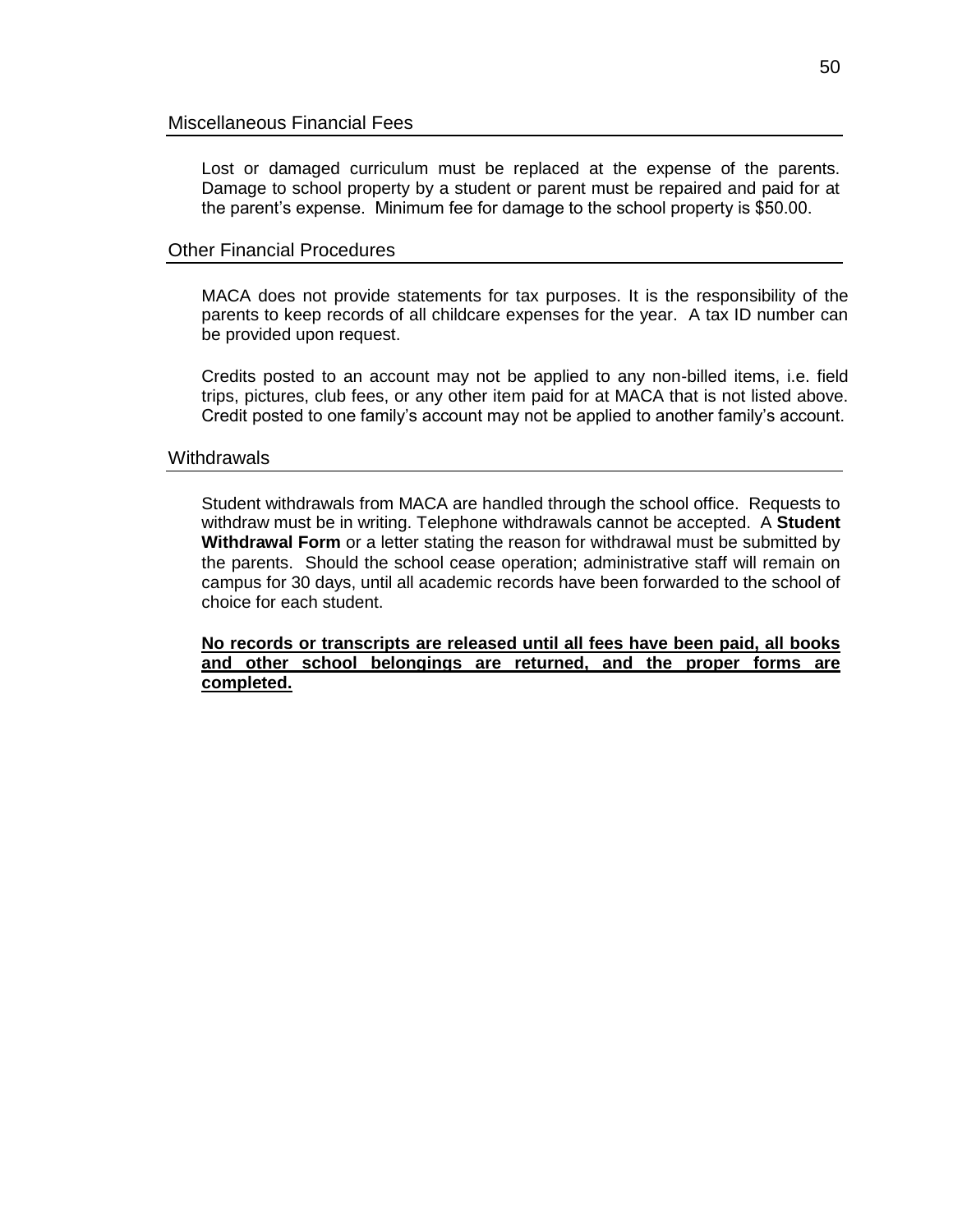# **Uniform Dress Code**

<span id="page-50-0"></span>**The uniform dress code is strictly enforced. Parents who do not feel comfortable with the standards set forth by MACA should not enroll their children.**

### <span id="page-50-1"></span>General Information

- All MACA students are required to wear the approved uniform, as adapted by the administration and school board, **to all school functions**. Any exceptions must be pre-approved by the administration.
- A variety of clothing items are made available for a mix and match selection. Information for specified suppliers will be made available. The cost of any uniform item is not included in the tuition and/or fees of MACA and is the responsibility of the parent. Information regarding uniform styles, cost, and purchasing is available through the school office. The school will not reimburse for uniforms nor purchase used uniforms. Questions regarding refunds for uniforms should be directed to the supplier. The dress code applies regardless of conflicting advertisements of suppliers.
- Shoes and socks/stockings must be worn. Dress boots are allowed in black, brown, or dark blue (for girls). Athletic shoes (nonmarking soles without lights or pictures) are permitted on **non-chapel** days. Leather loafers, leather lace-up shoes, or dress flats in navy, black, or brown (for girls) are required for chapel.
- Makeup is not allowed in kindergarten and elementary grades. Light makeup is permitted in middle and high school grades. Heavy makeup and glitter are not permissible. Bleaching or tinting hair is discouraged in elementary grades. No unnatural colors are permissible in any grade.
- All students should dress modestly. Clothing should be neat and clean in appearance. Neither tight nor excessively baggy clothing is allowed. Personal hygiene should be maintained at all times.
- The waist and midriff must be covered at all times regardless of movement. Uniform sweatshirts are permissible when worn over an approved uniform collared shirt or turtleneck. All shirts, with the exception of tailored hems for ladies, sweatshirts, sweaters and vests, must be tucked in.
- Belts are required with all clothing that comes with belt loops.
- Belt buckles should not be unduly large or ornate.
- No clothing or promotional items (stickers, buttons, etc.) relating to rock music or performers is permitted. Neither may clothing or items be worn depicting inappropriate or controversial role models. Any items of countercultural nature are not allowed at MACA.
- Boys may not wear earrings or necklaces to school or school-related activities, or any other jewelry with the exception of a watch. High school boys may wear a ring on their ring finger only.
- Students may not wear chains on belt loops or billfolds.
- Students may not wear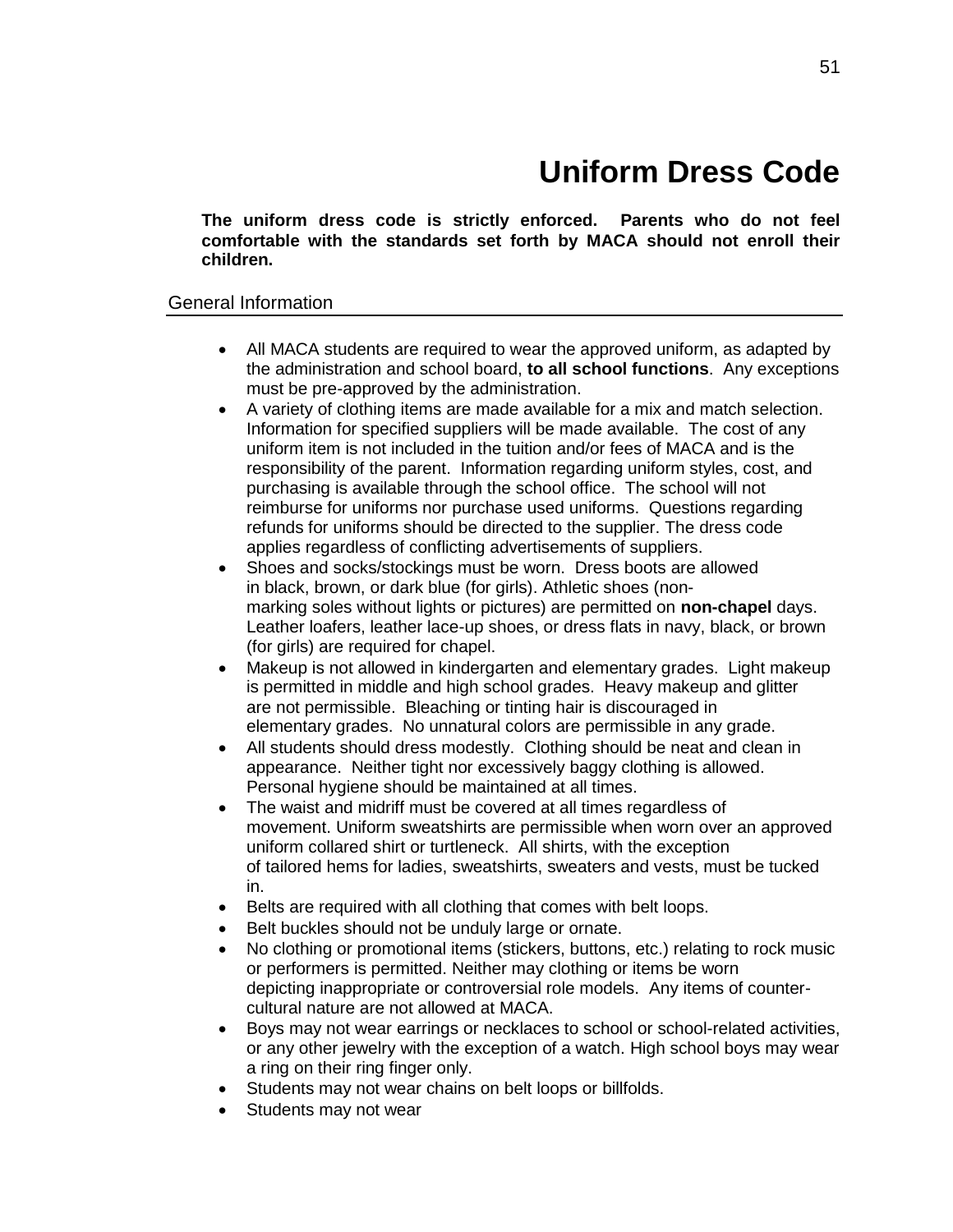excessive jewelry. Any form of body piercing other than the ear is not permitted.

- Students are not allowed to wear hats of any kind inside the building except on specially designated days or unless permission has been given.
- Parents who are asked by MACA to accompany children on field trips or to chaperone school activities should dress modestly and respect the appearance code of the school.
- Students representing MACA in chapels, assemblies, programs, conventions, etc. should dress as nicely as possible, wearing Class A uniform unless instructed otherwise by the administration.
- Students should wear the Class A uniform on field trips where the activity is of a formal nature. Where scheduled outings make the Class A uniform inappropriate, students will wear a blue uniform polo shirt with khaki pants. Administration may dictate alternate apparel for field trips.
- Uniforms must be ordered in time to be received before school opens in August. For students who enroll immediately prior to or after the start of the school year, uniforms must be ordered promptly. A maximum of two weeks following the date of enrollment is allowed in order to fully comply with the dress code. In the meantime, the student's clothi ng should approximate the uniform as closely as possible. No jeans, overalls, denim pants of any material, t-shirts, football jerseys or spandex items are allowed. (Exceptions may be made for athletes on game days or other occasions with permission of the administration.)
- Students' shirts must have collars. All other areas of the dress code must be followed.
- The following is the guideline (in compliance with GCAA standards) for hair:

**Boys' Hair Code:** Hair may not touch the top of the ears, collar, or eyebrows and must have a reasonable degree of taper and thinning completely around. No haircuts that are extreme, shaggy, bushy, or with shaved sections are permitted. The coloring of hair is also not permitted. No beards or mustaches are allowed for students. Sideburns must be no longer than the bottom of the ear. Illustra tions of the hair code are included at the end of the handbook.

**Girls' Hair Code:** Hair should be neatly combed. No bizarre haircuts or styles are permitted.

- Solid navy, black, gray, white or hunter green sweaters/cardigans with or without MACA logo may be worn. (Logo is required for Class A uniform.) Other sweaters with any other logos are not appropriate and should not be worn during school hours.
- Solid navy, black, gray, white or dark green jackets with or without MACA logo may be worn. Other jackets are not appropriate and should not be worn during school hours (but may be worn to and from school).
- Tattoos are not permitted.
- Black lipstick and nail polish are considered counter-cultural and are therefore not permitted.
- Students will arrive and leave school in uniform unless there are special circumstances that will require a note from a parent and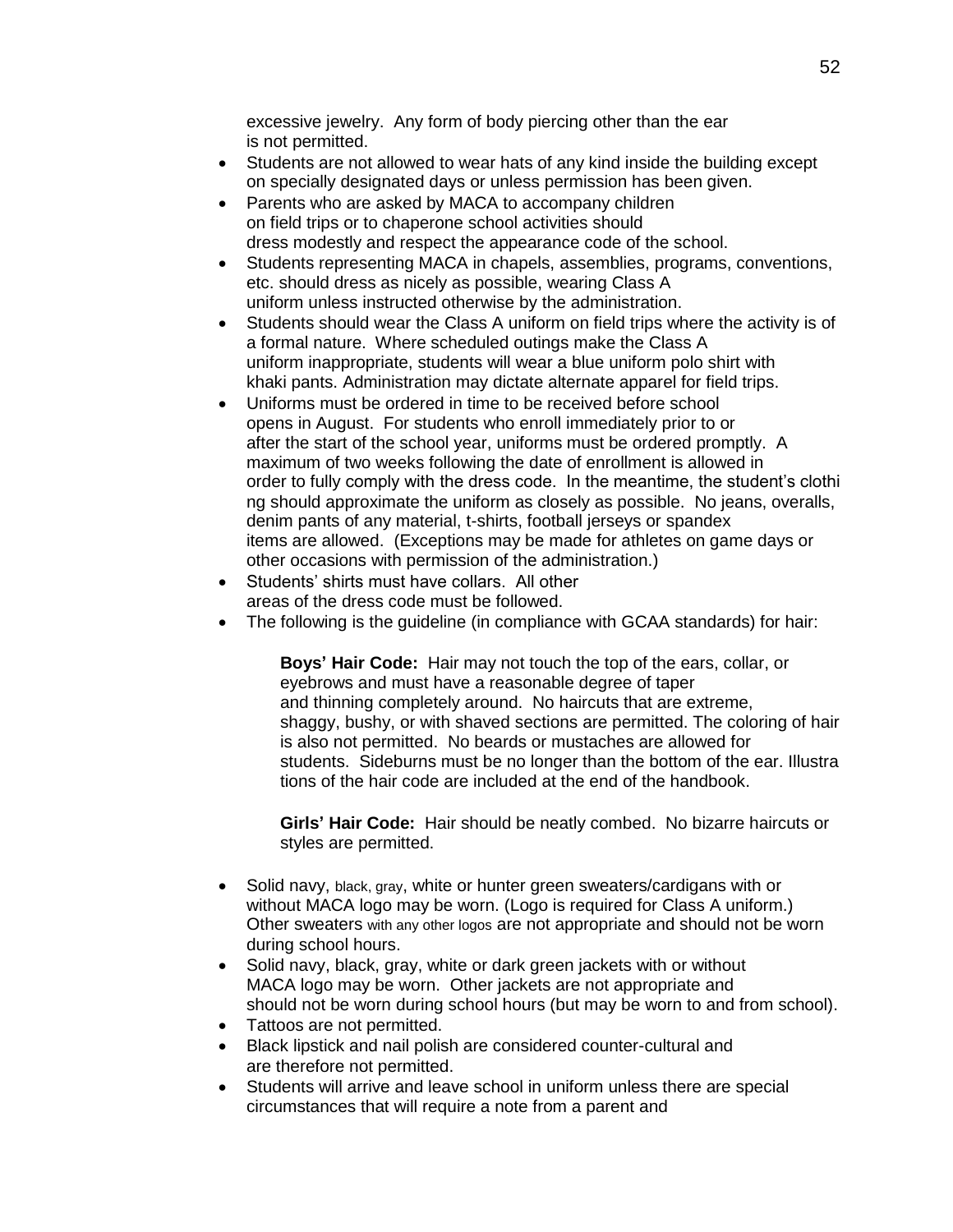approval from the administration.

- Students may choose the round logo in heat pressed, embroidered or screen print applications on polo shirts, sweatshirts, or t-shirts (for gym or athletic events). Vests or cardigans (if logo is used) must be embroidered.
- Students must wear the PE uniform for PE class and any MACA-related sports practice unless otherwise directed by teachers or coaches.
- Students may not wear long sleeve shirts under a short sleeve shirt or polo.
- All students are required to wear the new school logo on polo shirts.

### <span id="page-52-0"></span>Girls K4-6<sup>th</sup>

### Monday – Friday (except chapel days when Class A attire is required)

School Colors include the following only: Black, Hunter Green, Gray, White, Navy Blue, Light Blue, Yellow

- Khaki, evergreen, or navy uniform slacks (no denim) straight leg, classic style (NO flares or cargo pants are permitted)
- A-line jumper style #156 in khaki or navy (with logo)
- Khaki, evergreen, or navy skirt or skort (knee length)
- Pleated jumper style #194 in plaid #80 without logo or navy (with logo)
- Pleated skirt (plaid #80)
- Khaki, evergreen, or navy classic style shorts (knee length)
- Polo shirt with logo (short or long sleeve) in MACA school colors (may be women's tailored cut)
- Long sleeve turtleneck with or without logo in MACA school colors
- Peter Pan collared shirt or regular collar, tailored shirts with cap sleeves may be worn un-tucked
- Navy vest with logo
- Cardigan with or without logo in MACA school colors
- Logo sweatshirt in MACA school colors
- Belts required in pants or skirts with belt loops
- Belts should be of classic style brown or black leather or fabric in navy or khaki.
- **Belts should be no wider than 1**  $\frac{1}{2}$  inches
- Socks crew, knee length, or no-show
- Leggings solid uniform colors and worn under skirts or dresses only
- Shoes tennis shoes or dress shoes in navy, black or brown, sandals (shoes must have a back on them) may be worn and dress boots( black, brown, gray, or navy blue) may be worn. (no fur tops or cowboy boots).
- Ribbons may be worn in the hair

**Class A Uniform** (This uniform will be worn on chapel days, some field trips and other special occasions.)

- Plaid Jumper style #194, plaid #80 without logo
- White Peter Pan or regular collared shirt
- White long sleeve turtleneck with or without logo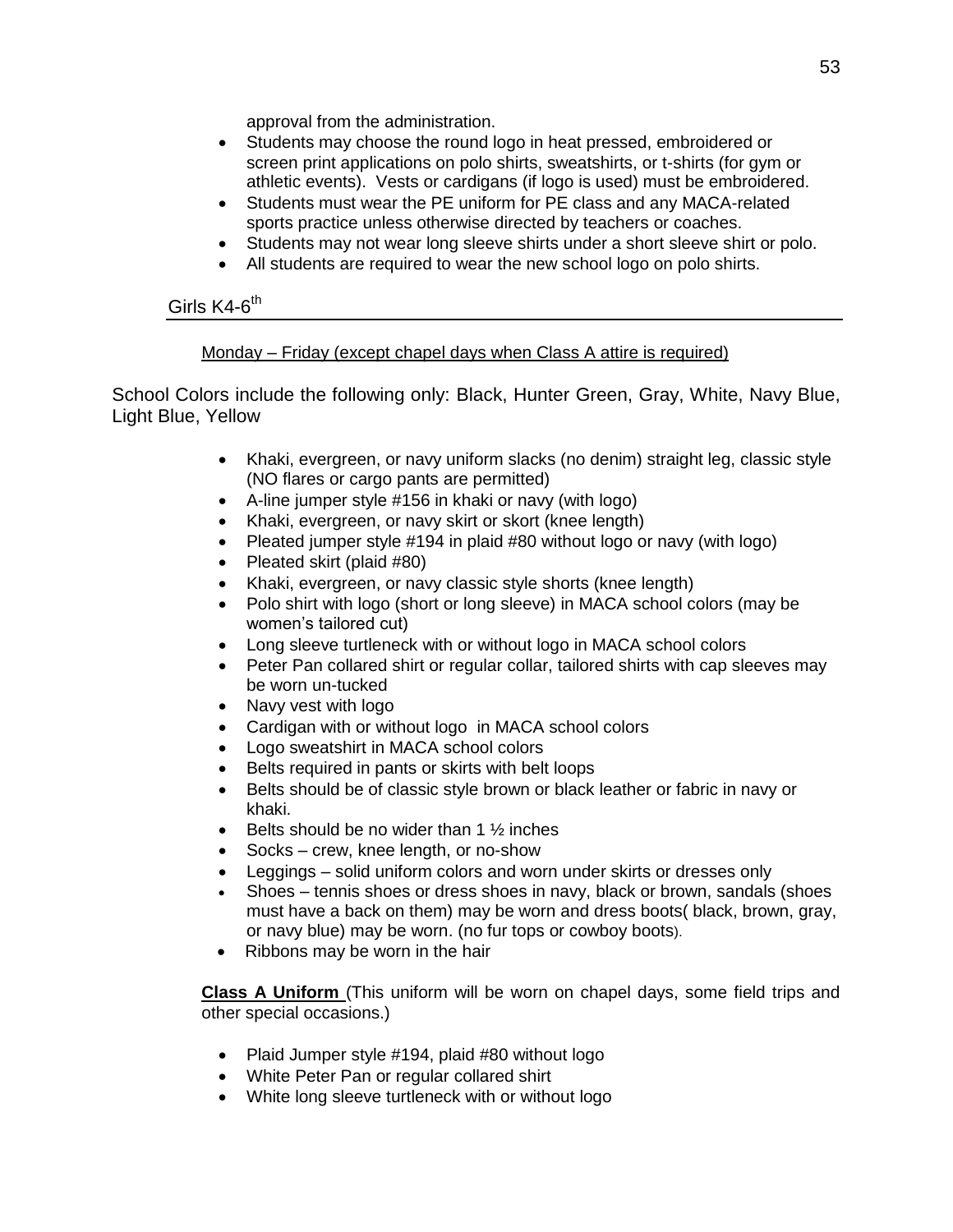- Navy or white tights or socks
- Dress shoes in navy, black or brown
- Navy shorts may be worn under jumpers for modesty
- Knee length pleated skirt in plaid #80 must be worn with monogrammed vest
- Navy vest or cardigan with logo

### <span id="page-53-0"></span>Girls 7<sup>th</sup>–12<sup>th</sup>

### Monday – Friday (except chapel days when Class A attire is required)

- Khaki, evergreen, or navy uniform slacks (no denim) straight leg, classic style (NO flares, hip huggers or cargo pants are permitted)
- Khaki, MACA plaid, evergreen, or navy skirt (may be pleated) bottom of the knee or longer (NO hip hugger or cargo style skirts, no slits above knee)
- Khaki, evergreen, or navy classic style capris
- Polo shirt with logo (short or long sleeve) in MACA colors (may be women's tailored cut)
- Long sleeve turtleneck with or without logo in MACA colors
- Oxford button-down collar or peter-pan collar shirt, tailored shirts with cap sleeves in MACA colors may be worn un-tucked
- White undergarments
- Navy vest with logo peter-pan collar
- Cardigan with or without logo in MACA colors
- Navy blazer
- Logo sweatshirt in MACA colors
- Belts required in pants or skirts with belt loops
- Belts should be of classic style brown or black leather or fabric in navy or khaki
- $\bullet$  Belts should be no wider than 1½ inches
- Socks crew, knee length, or no-show
- Leggings in MACA colors may be worn under skirts or dresses only
- Shoes tennis shoes or dress shoes in navy, black or brown (shoes must have a back on them), sandals (shoes must have strap on the back and not be casual) may be worn and dress boots( black, brown, gray, or navy blue) may be worn (no fur tops or cowboy boots).
- Ribbons may be worn in hair

### **PE Uniforms** (Required for High School)

• Must be purchased from the school

**Class A Uniform** (This uniform will be worn on chapel days, some field trips and other special occasions.)

- Khaki skirt bottom of the knee or longer (no cargo style skirts or slits above knee)
- Long sleeve turtleneck with or without logo in MACA colors only
- Oxford button-down collar or peter pan style collar shirt in MACA colors only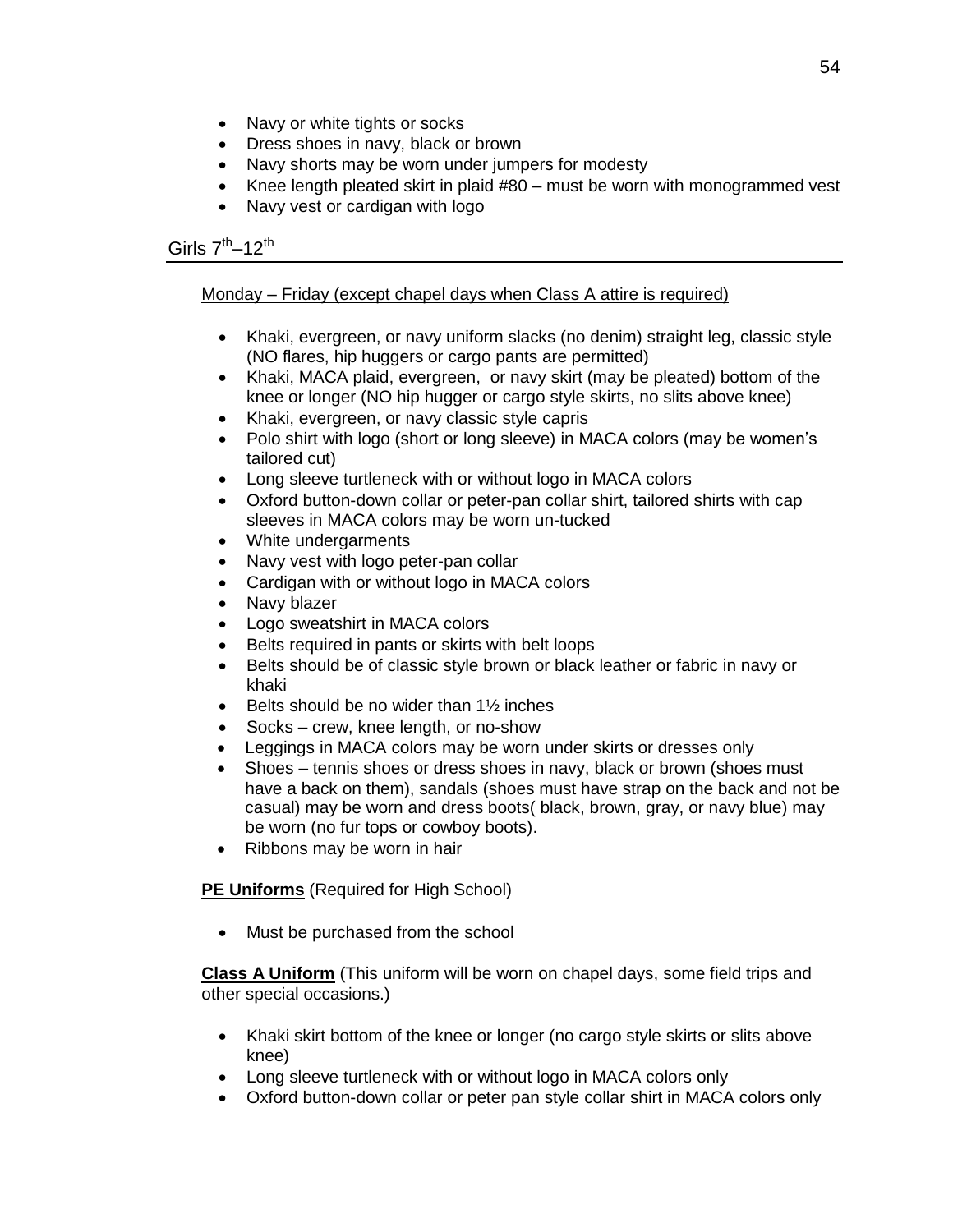- Navy vest or cardigan with logo
- Stockings in MACA colors only
- Sheer stockings
- Knee socks in MACA colors only
- Dress shoes or boots in navy, black, gray, or brown
- Ribbons may be worn in hair

### <span id="page-54-0"></span>Boys K4-6<sup>th</sup>

### Monday – Friday (except chapel days when Class A attire is required)

- Khaki or navy uniform slacks (no denim) straight leg, classic style (NO flares, skinny, parachute, or cargo pants are permitted)
- Khaki or navy classic style shorts no more than 2" above knee
- Polo shirt with logo (short or long sleeve) in MACA colors only
- Long sleeve turtleneck or rugby style with or without logo in MACA colors only
- Oxford button-down collar shirt or rugby style in MACA colors only
- Navy vest with logo
- Cardigan with or without logo in MACA colors only
- Logo sweatshirt in MACA colors only
- Belts required in pants with belt loops
- Belts should be of classic style brown or black leather style or fabric in khaki or navy
- $\bullet$  Belts should be no wider than 1½ inches
- Socks crew, knee length, or no-show
- Shoes tennis shoes or dress shoes in navy, black or brown (shoes must have a back on them)
- White undershirts only

**Class A Uniform** (This uniform will be worn on chapel days, some field trips and other special occasions.)

- Khaki or navy uniform slacks (no denim) straight leg, classic style or shorts (NO flares, skinny, parachute, or cargo pants are permitted)
- Belt required in pants with belt loops
- Oxford button-down collar shirt in MACA colors only
- Tie in MACA colors only (bow or regular)
- Navy vest or cardigan with logo
- White undershirt only
- Socks in MACA colors only
- Dress shoes in black or brown

<span id="page-54-1"></span>Boys 7<sup>th</sup>–12<sup>th</sup>

Monday – Friday (except chapel days when Class A attire is required)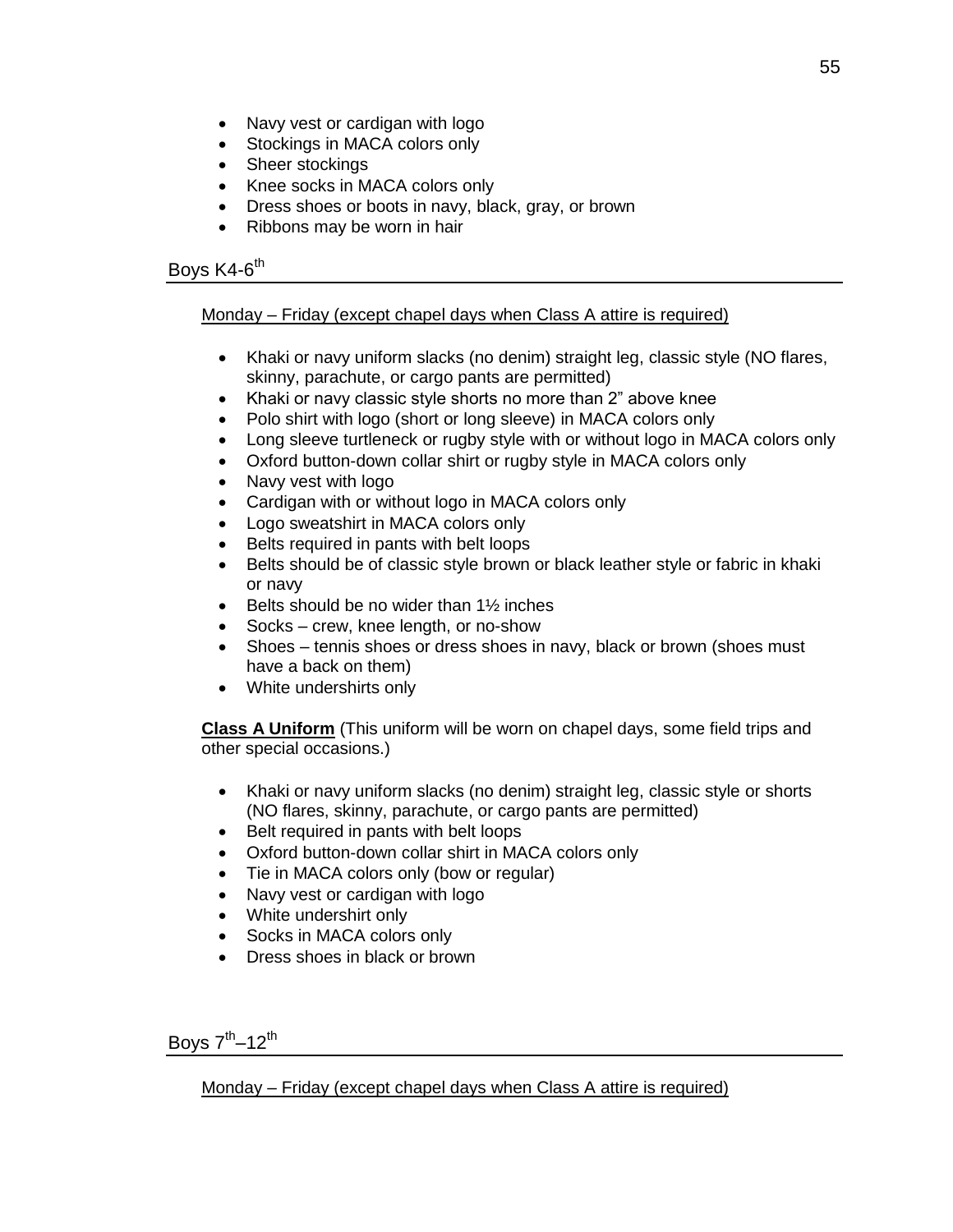- Khaki or navy uniform slacks (no denim) straight leg, classic style (NO flares, skinny, parachute, or cargo pants are permitted)
- Khaki or navy classic style shorts no more than 2" above knee
- Polo shirt with logo (short or long sleeve) in MACA colors only
- Long sleeve turtleneck or rugby style with or without logo in MACA colors only
- Oxford button-down collar shirt in MACA colors only
- Navy vest with logo
- Cardigan with or without logo in MACA colors only
- Logo sweatshirt in MACA colors only
- Belts required in pants with belt loops
- Belts should be of classic style brown or black leather style or fabric in navy or khaki
- $\bullet$  Belts should be no wider than 1½ inches
- Socks crew, knee length or no-show Shoes tennis shoes or dress shoes in navy, black or brown (shoes must have a back on them)
- White undershirts only

**PE Uniforms** (Required for Middle and High School)

• Must be purchased from the school

**Class A Uniform** (This uniform will be worn on chapel days, some field trips and other special occasions.)

- Khaki or navy uniform slacks (no denim) straight leg, classic style (NO flares, skinny, parachute, or cargo pants are permitted)
- Oxford button-down collar shirt in MACA colors only
- Navy vest or cardigan with logo
- Tie (regular or bow) in MACA colors only
- Belts required in pants with belt loops
- Socks in MACA colors only
- Dress Shoes
- White undershirts only